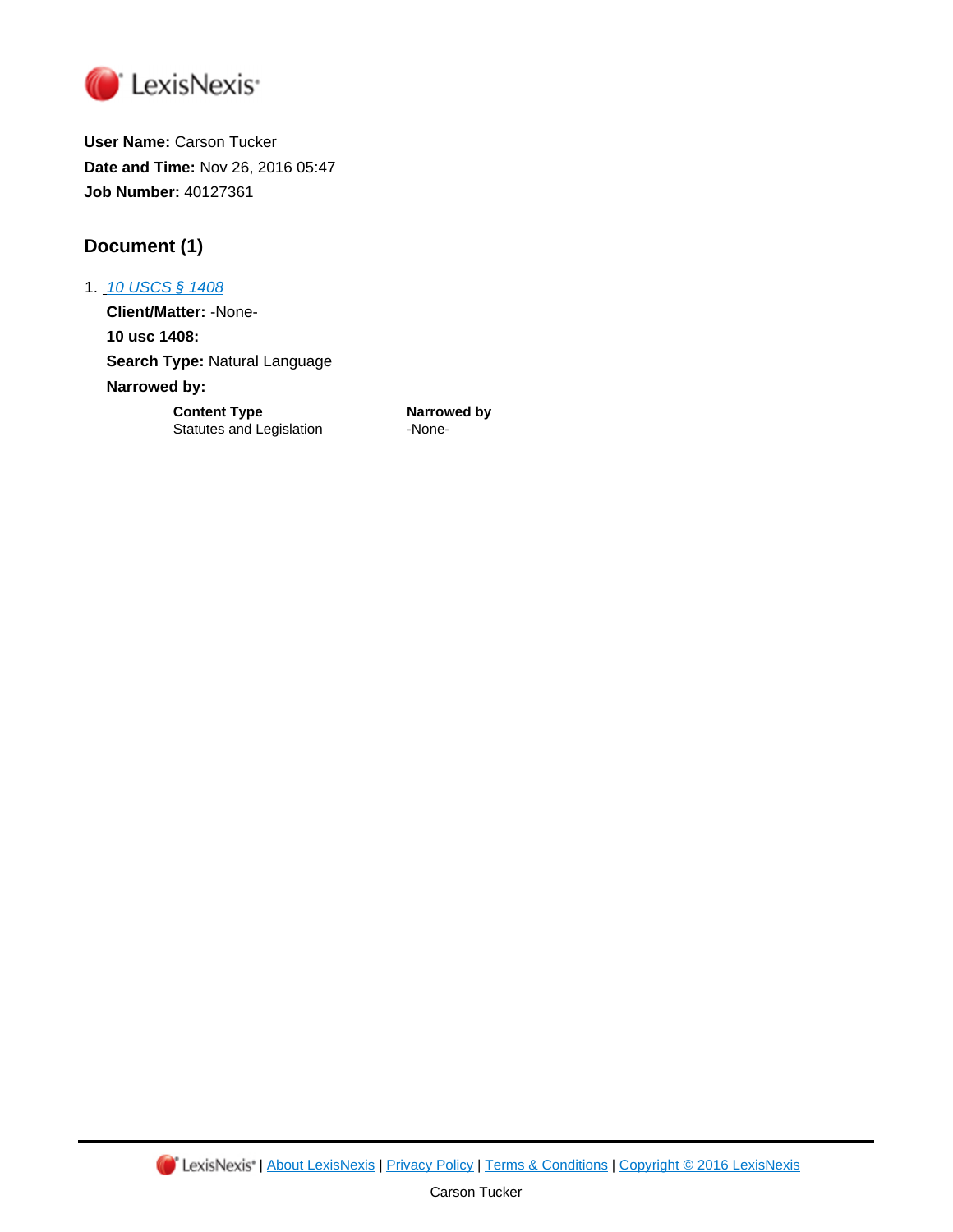# **10 [USCS](http://advance.lexis.com/api/document?collection=statutes-legislation&id=urn:contentItem:4YF7-GR01-NRF4-43KP-00000-00&context=) § 1408**

Current through PL 114-244, approved 10/14/16

## **United States Code Service - Titles 1 through 54 > TITLE 10. ARMED FORCES > SUBTITLE A. GENERAL MILITARY LAW > PART II. PERSONNEL > CHAPTER 71. COMPUTATION OF RETIRED PAY**

# **§ 1408. Payment of retired or retainer pay in compliance with court orders**

- **(a)** Definitions. In this section:
	- **(1)** The term "court" means--
		- **(A)** any court of competent jurisdiction of any State, the District of Columbia, the Commonwealth of Puerto Rico, Guam, American Samoa, the Virgin Islands, the Northern Mariana Islands, and the Trust Territory of the Pacific Islands;
		- **(B)** any court of the United States (as defined in section 451 of title 28) having competent jurisdiction;
		- **(C)** any court of competent jurisdiction of a foreign country with which the United States has an agreement requiring the United States to honor any court order of such country; and
		- **(D)** any administrative or judicial tribunal of a State competent to enter orders for support or maintenance (including a State agency administering a program under a State plan approved under part D of title IV of the Social Security Act  $[42 \text{ USCS} \text{ } \S \S$  $[42 \text{ USCS} \text{ } \S \S$  $[42 \text{ USCS} \text{ } \S \S$  651 et seq.]), and, for purposes of this subparagraph, the term "State" includes the District of Columbia, the Commonwealth of Puerto Rico, the Virgin Islands, Guam, and American Samoa.
	- **(2)** The term "court order" means a final decree of divorce, dissolution, annulment, or legal separation issued by a court, or a court ordered, ratified, or approved property settlement incident to such a decree (including a final decree modifying the terms of a previously issued decree of divorce, dissolution, annulment, or legal separation, or a court ordered, ratified, or approved property settlement incident to such previously issued decree), or a support order, as defined in section 453(p) of the Social Security Act (42 [U.S.C.](http://advance.lexis.com/api/document?collection=statutes-legislation&id=urn:contentItem:4YF7-GPD1-NRF4-43BS-00000-00&context=) 653(p)), which--
		- **(A)** is issued in accordance with the laws of the jurisdiction of that court;
		- **(B)** provides for--
			- **(i)** payment of child support (as defined in section 459(i)(2) of the Social Security Act (42 [U.S.C.](http://advance.lexis.com/api/document?collection=statutes-legislation&id=urn:contentItem:4YF7-GSV1-NRF4-4182-00000-00&context=)  $659(i)(2))$  $659(i)(2))$ ;
			- **(ii)** payment of alimony (as defined in section 459(i)(3) of the Social Security Act (42 [U.S.C.](http://advance.lexis.com/api/document?collection=statutes-legislation&id=urn:contentItem:4YF7-GSV1-NRF4-4182-00000-00&context=)  $659(i)(3))$  $659(i)(3))$ ; or
			- **(iii)** division of property (including a division of community property); and
		- **(C)** in the case of a division of property, specifically provides for the payment of an amount, expressed in dollars or as a percentage of disposable retired pay, from the disposable retired pay of a member to the spouse or former spouse of that member.
	- **(3)** The term "final decree" means a decree from which no appeal may be taken or from which no appeal has been taken within the time allowed for taking such appeals under the laws applicable to such appeals, or a decree from which timely appeal has been taken and such appeal has been finally decided under the laws applicable to such appeals.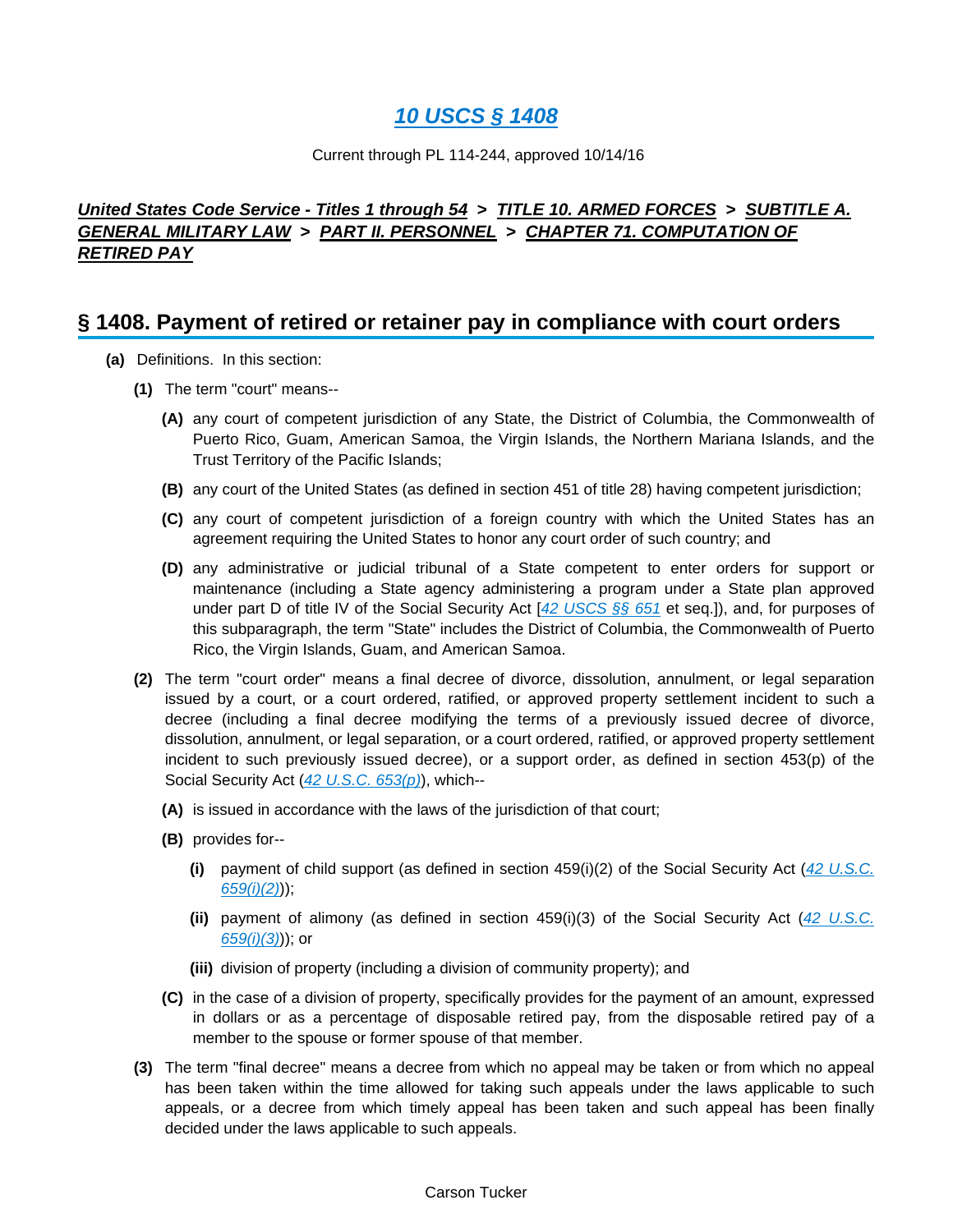- **(4)** The term "disposable retired pay" means the total monthly retired pay to which a member is entitled less amounts which--
	- **(A)** are owed by that member to the United States for previous overpayments of retired pay and for recoupments required by law resulting from entitlement to retired pay;
	- **(B)** are deducted from the retired pay of such member as a result of forfeitures of retired pay ordered by a court-martial or as a result of a waiver of retired pay required by law in order to receive compensation under title 5 or title 38;
	- **(C)** in the case of a member entitled to retired pay under chapter 61 of this title [10 [USCS](http://advance.lexis.com/api/document?collection=statutes-legislation&id=urn:contentItem:4YF7-GKW1-NRF4-440S-00000-00&context=) §§ 1201 et seq.], are equal to the amount of retired pay of the member under that chapter computed using the percentage of the member's disability on the date when the member was retired (or the date on which the member's name was placed on the temporary disability retired list); or
	- **(D)** are deducted because of an election under chapter 73 of this *title [10 USCS §§ 1431* et seq.] to provide an annuity to a spouse or former spouse to whom payment of a portion of such member's retired pay is being made pursuant to a court order under this section.
- (5) The term "member" includes a former member en[title](http://advance.lexis.com/api/document?collection=statutes-legislation&id=urn:contentItem:4YF7-GMD1-NRF4-445M-00000-00&context=)d to retired pay under section 12731 of this *title* [10 [USCS](http://advance.lexis.com/api/document?collection=statutes-legislation&id=urn:contentItem:4YF7-GMD1-NRF4-445M-00000-00&context=) § 12731].
- **(6)** The term "spouse or former spouse" means the husband or wife, or former husband or wife, respectively, of a member who, on or before the date of a court order, was married to that member.
- **(7)** The term "retired pay" includes retainer pay.
- **(b)** Effective service of process. For the purposes of this section--
	- **(1)** service of a court order is effective if--
		- **(A)** an appropriate agent of the Secretary concerned designated for receipt of service court orders under regulations prescribed pursuant to subsection (i) or, if no agent has been so designated, the Secretary concerned, is personally served or is served by facsimile or electronic transmission or by mail;
		- **(B)** the court order is regular on its face;
		- **(C)** the court order or other documents served with the court order identify the member concerned and include, if possible, the social security number of such member; and
		- **(D)** the court order or other documents served with the court order certify that the rights of the member under the Servicemembers Civil Relief Act (50 [U.S.C.](http://advance.lexis.com/api/document?collection=statutes-legislation&id=urn:contentItem:4YF7-GSN1-NRF4-44TY-00000-00&context=) App. 501 et seq. [50 [USCS](http://advance.lexis.com/api/document?collection=statutes-legislation&id=urn:contentItem:5HCY-GSY1-NRF4-4001-00000-00&context=) §§ 3901 et seq.]) were observed; and
	- **(2)** a court order is regular on its face if the order--
		- **(A)** is issued by a court of competent jurisdiction;
		- **(B)** is legal in form; and
		- **(C)** includes nothing on its face that provides reasonable notice that it is issued without authority of law.
- **(c)** Authority for court to treat retired pay as property of the member and spouse.
	- **(1)** Subject to the limitations of this section, a court may treat disposable retired pay payable to a member for pay periods beginning after June 25, 1981, either as property solely of the member or as property of the member and his spouse in accordance with the law of the jurisdiction of such court. A court may not treat retired pay as property in any proceeding to divide or partition any amount of retired pay of a member as the property of the member and the member's spouse or former spouse if a final decree of divorce, dissolution, annulment, or legal separation (including a court ordered, ratified, or approved property settlement incident to such decree) affecting the member and the member's spouse or former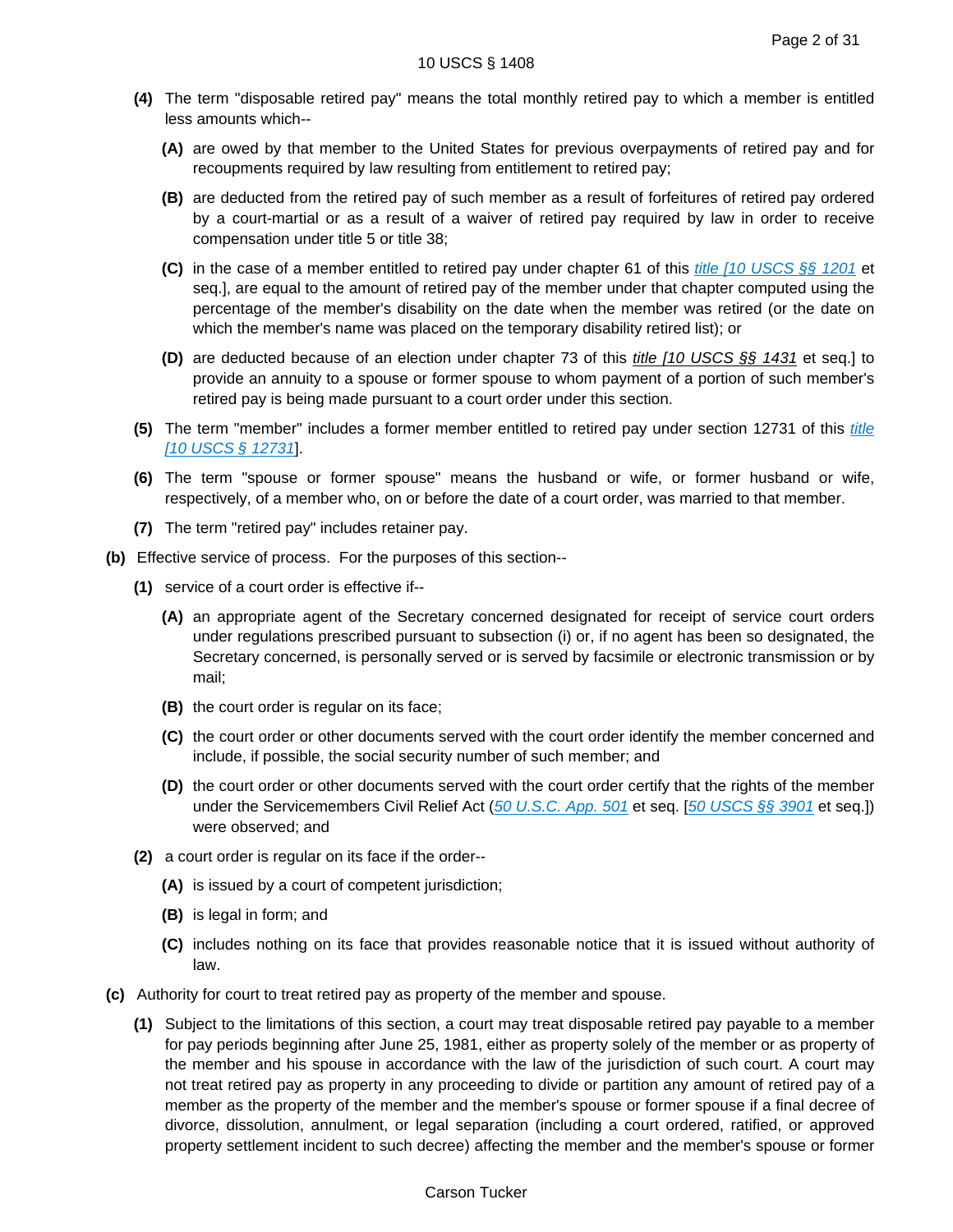spouse (A) was issued before June 25, 1981, and (B) did not treat (or reserve jurisdiction to treat) any amount of retired pay of the member as property of the member and the member's spouse or former spouse.

- **(2)** Notwithstanding any other provision of law, this section does not create any right, title, or interest which can be sold, assigned, transferred, or otherwise disposed of (including by inheritance) by a spouse or former spouse. Payments by the Secretary concerned under subsection (d) to a spouse or former spouse with respect to a division of retired pay as the property of a member and the member's spouse under this subsection may not be treated as amounts received as retired pay for service in the uniformed services.
- **(3)** This section does not authorize any court to order a member to apply for retirement or retire at a particular time in order to effectuate any payment under this section.
- **(4)** A court may not treat the disposable retired pay of a member in the manner described in paragraph (1) unless the court has jurisdiction over the member by reason of (A) his residence, other than because of military assignment, in the territorial jurisdiction of the court, (B) his domicile in the territorial jurisdiction of the court, or (C) his consent to the jurisdiction of the court.
- **(d)** Payments by Secretary concerned to (or for benefit of) spouse or former spouse.
	- **(1)** After effective service on the Secretary concerned of a court order providing for the payment of child support or alimony or, with respect to a division of property, specifically providing for the payment of an amount of the disposable retired pay from a member to the spouse or a former spouse of the member, the Secretary shall make payments (subject to the limitations of this section) from the disposable retired pay of the member to the spouse or former spouse (or for the benefit of such spouse or former spouse to a State disbursement unit established pursuant to section 454B of the Social Security Act [42 [USCS](http://advance.lexis.com/api/document?collection=statutes-legislation&id=urn:contentItem:4YF7-GMB1-NRF4-43FS-00000-00&context=)  $\S 654b$ ] or other public payee designated by a State, in accordance with part D of title IV of the Social Security Act  $[42 \text{ USCS } \S \S 651$  $[42 \text{ USCS } \S \S 651$  $[42 \text{ USCS } \S \S 651$  et seq.], as directed by court order, or as otherwise directed in accordance with such part D) in an amount sufficient to satisfy the amount of child support and alimony set forth in the court order and, with respect to a division of property, in the amount of disposable retired pay specifically provided for in the court order. In the case of a spouse or former spouse who, pursuant to section  $408(a)(3)$  of the Social Security Act  $(42 \text{ U.S.C. } 608(a)(3)(4))$  $(42 \text{ U.S.C. } 608(a)(3)(4))$  $(42 \text{ U.S.C. } 608(a)(3)(4))$ , assigns to a State the rights of the spouse or former spouse to receive support, the Secretary concerned may make the child support payments referred to in the preceding sentence to that State in amounts consistent with that assignment of rights. In the case of a member entitled to receive retired pay on the date of the effective service of the court order, such payments shall begin not later than 90 days after the date of effective service. In the case of a member not entitled to receive retired pay on the date of the effective service of the court order, such payments shall begin not later than 90 days after the date on which the member first becomes entitled to retired pay.
	- **(2)** If the spouse or former spouse to whom payments are to be made under this section was not married to the member for a period of 10 years or more during which the member performed at least 10 years of service creditable in determining the member's eligibility for retired pay, payments may not be made under this section to the extent that they include an amount resulting from the treatment by the court under subsection (c) of disposable retired pay of the member as property of the member or property of the member and his spouse.
	- **(3)** Payments under this section shall not be made more frequently than once each month, and the Secretary concerned shall not be required to vary normal pay and disbursement cycles for retired pay in order to comply with a court order.
	- **(4)** Payments from the disposable retired pay of a member pursuant to this section shall terminate in accordance with the terms of the applicable court order, but not later than the date of the death of the member or the date of the death of the spouse or former spouse to whom payments are being made, whichever occurs first.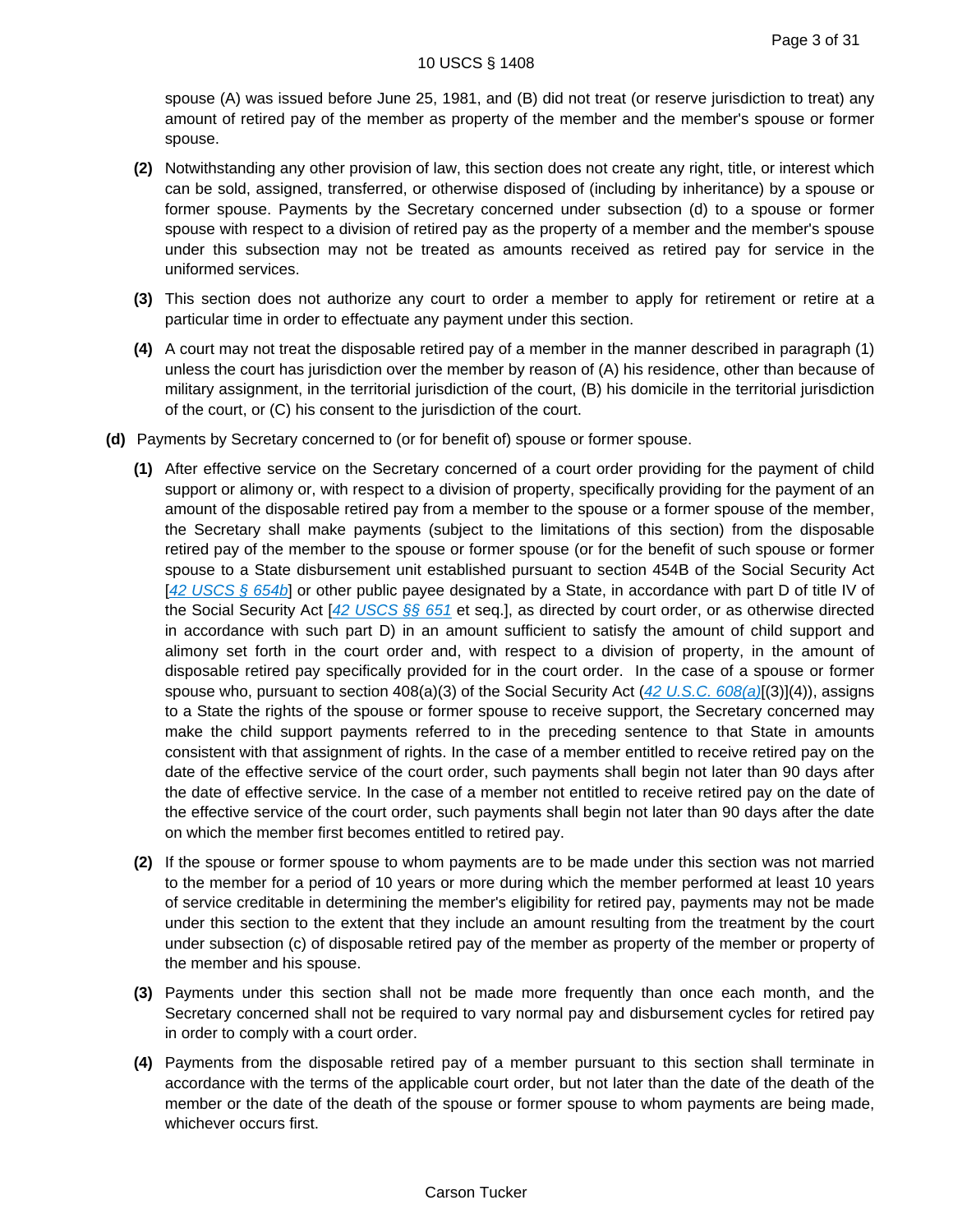- **(5)** If a court order described in paragraph (1) provides for a division of property (including a division of community property) in addition to an amount of child support or alimony or the payment of an amount of disposable retired pay as the result of the court's treatment of such pay under subsection (c) as property of the member and his spouse, the Secretary concerned shall pay (subject to the limitations of this section) from the disposable retired pay of the member to the spouse or former spouse of the member, any part of the amount payable to the spouse or former spouse under the division of property upon effective service of a final court order of garnishment of such amount from such retired pay.
- **(6)** In the case of a court order for which effective service is made on the Secretary concerned on or after August 22, 1996, and which provides for payments from the disposable retired pay of a member to satisfy the amount of child support set forth in the order, the authority provided in paragraph (1) to make payments from the disposable retired pay of a member to satisfy the amount of child support set forth in a court order shall apply to payment of any amount of child support arrearages set forth in that order as well as to amounts of child support that currently become due.
- **(7)** (A) The Secretary concerned may not accept service of a court order that is an out-of-State modification, or comply with the provisions of such a court order, unless the court issuing that order has jurisdiction in the manner specified in subsection (c)(4) over both the member and the spouse or former spouse involved.
	- **(B)** A court order shall be considered to be an out-of-State modification for purposes of this paragraph if the order--
		- **(i)** modifies a previous court order under this section upon which payments under this subsection are based; and
		- **(ii)** is issued by a court of a State other than the State of the court that issued the previous court order.
- **(e)** Limitations.
	- **(1)** The total amount of the disposable retired pay of a member payable under all court orders pursuant to subsection (c) may not exceed 50 percent of such disposable retired pay.
	- **(2)** In the event of effective service of more than one court order which provide for payment to a spouse and one or more former spouses or to more than one former spouse the disposable retired pay of the member shall be used to satisfy (subject to the limitations of paragraph (1)) such court orders on a firstcome, first-served basis. Such court orders shall be satisfied (subject to the limitations of paragraph (1)) out of that amount of disposable retired pay which remains after the satisfaction of all court orders which have been previously served.
	- **(3)** (A) In the event of effective service of conflicting court orders under this section which assert to direct that different amounts be paid during a month to the same spouse or former spouse of the same member, the Secretary concerned shall--
		- **(i)** pay to that spouse from the member's disposable retired pay the least amount directed to be paid during that month by any such conflicting court order, but not more than the amount of disposable retired pay which remains available for payment of such courts orders based on when such court orders were effectively served and the limitations of paragraph (1) and subparagraph (B) of paragraph (4);
		- **(ii)** retain an amount of disposable retired pay that is equal to the lesser of--
			- **(I)** the difference between the largest amount required by any conflicting court order to be paid to the spouse or former spouse and the amount payable to the spouse or former spouse under clause (i); and
			- **(II)** the amount of disposable retired pay which remains available for payment of any conflicting court order based on when such court order was effectively served and the limitations of paragraph (1) and subparagraph (B) of paragraph (4); and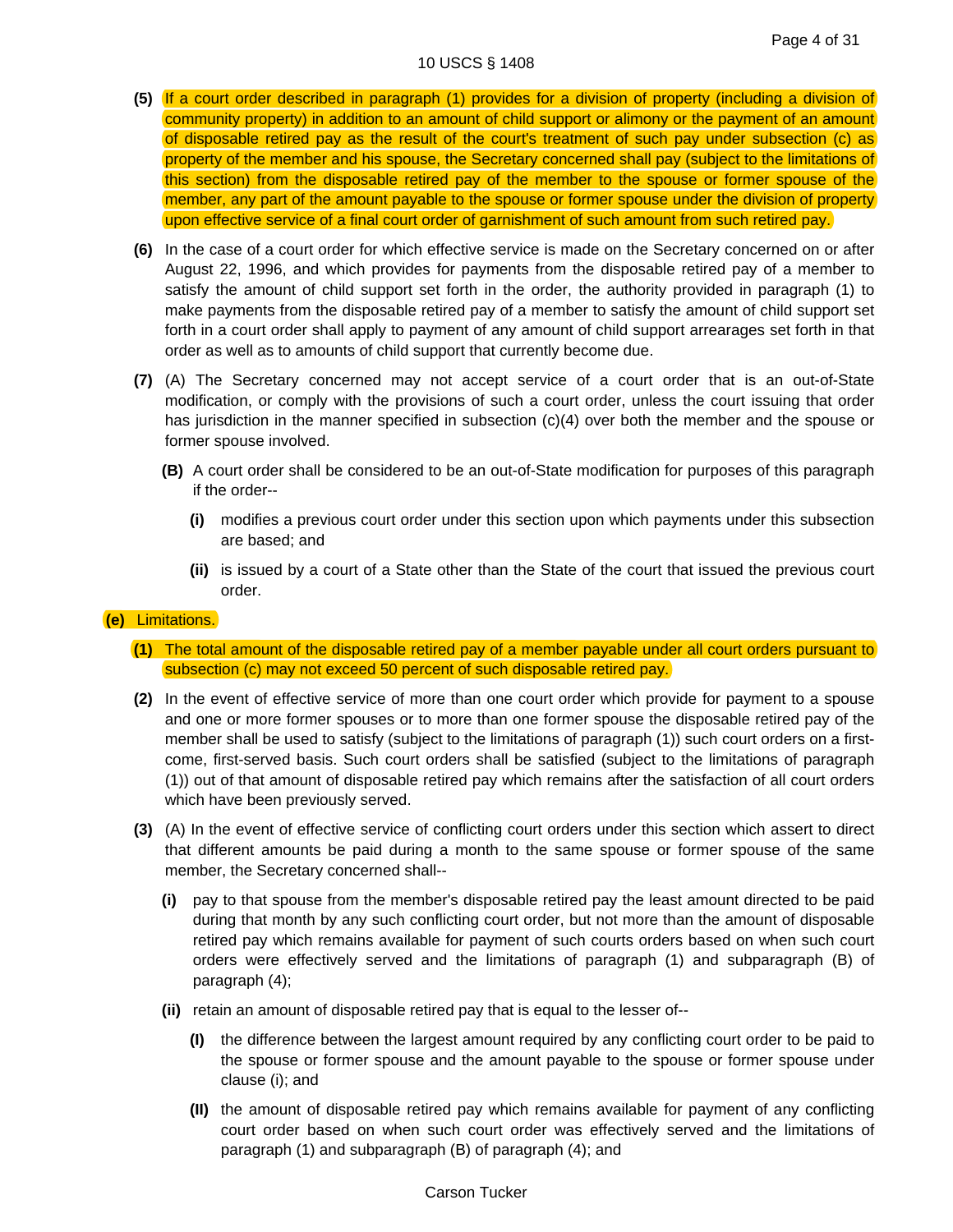- **(iii)** pay to that member the amount which is equal to the amount of that member's disposable retired pay (less any amount paid during such month pursuant to legal process served under section 459 of the Social Security Act  $(42 \text{ U.S.C. } 659)$  $(42 \text{ U.S.C. } 659)$  $(42 \text{ U.S.C. } 659)$  and any amount paid during such month pursuant to court orders effectively served under this section, other than such conflicting court orders) minus--
	- **(I)** the amount of disposable retired pay paid under clause (i); and
	- **(II)** the amount of disposable retired pay retained under clause (ii).
		- **(B)** The Secretary concerned shall hold the amount retained under clause (ii) of subparagraph (A) until such time as that Secretary is provided with a court order which has been certified by the member and the spouse or former spouse to be valid and applicable to the retained amount. Upon being provided with such an order, the Secretary shall pay the retained amount in accordance with the order.
- **(4)** (A) In the event of effective service of a court order under this section and the service of legal process pursuant to section 459 of the Social Security Act (42 [U.S.C.](http://advance.lexis.com/api/document?collection=statutes-legislation&id=urn:contentItem:4YF7-GSV1-NRF4-4182-00000-00&context=) 659), both of which provide for payments during a month from the same member, satisfaction of such court orders and legal process from the retired pay of the member shall be on a first-come, first-served basis. Such court orders and legal process shall be satisfied out of moneys which are subject to such orders and legal process and which remain available in accordance with the limitations of paragraph (1) and subparagraph (B) of this paragraph during such month after the satisfaction of all court orders or legal process which have been previously served.
	- **(B)** Notwithstanding any other provision of law, the total amount of the disposable retired pay of a member payable by the Secretary concerned under all court orders pursuant to this section and all legal processes pursuant to section 459 of the Social Security Act (42 [U.S.C.](http://advance.lexis.com/api/document?collection=statutes-legislation&id=urn:contentItem:4YF7-GSV1-NRF4-4182-00000-00&context=) 659) with respect to a member may not exceed 65 percent of the amount of the retired pay payable to such member that is considered under section 462 of the Social Security Act  $(42 \text{ U.S.C. } 662)$  $(42 \text{ U.S.C. } 662)$  $(42 \text{ U.S.C. } 662)$  to be remuneration for employment that is payable by the United States.
- **(5)** A court order which itself or because of previously served court orders provides for the payment of an amount which exceeds the amount of disposable retired pay available for payment because of the limit set forth in paragraph (1), or which, because of previously served court orders or legal process previously served under section 459 of the Social Security Act (42 [U.S.C.](http://advance.lexis.com/api/document?collection=statutes-legislation&id=urn:contentItem:4YF7-GSV1-NRF4-4182-00000-00&context=) 659), provides for payment of an amount that exceeds the maximum amount permitted under paragraph (1) or subparagraph (B) of paragraph (4), shall not be considered to be irregular on its face solely for that reason. However, such order shall be considered to be fully satisfied for purposes of this section by the payment to the spouse or former spouse of the maximum amount of disposable retired pay permitted under paragraph (1) and subparagraph (B) of paragraph (4).
- **(6)** Nothing in this section shall be construed to relieve a member of liability for the payment of alimony, child support, or other payments required by a court order on the grounds that payments made out of disposable retired pay under this section have been made in the maximum amount permitted under paragraph (1) or subparagraph (B) of paragraph (4). Any such unsatisfied obligation of a member may be enforced by any means available under law other than the means provided under this section in any case in which the maximum amount permitted under paragraph (1) has been paid and under section 459 of the Social Security Act (42 [U.S.C.](http://advance.lexis.com/api/document?collection=statutes-legislation&id=urn:contentItem:4YF7-GSV1-NRF4-4182-00000-00&context=) 659) in any case in which the maximum amount permitted under subparagraph (B) of paragraph (4) has been paid.
- **(f)** Immunity of officers and employees of United States.
	- **(1)** The United States and any officer or employee of the United States shall not be liable with respect to any payment made from retired pay to any member, spouse, or former spouse pursuant to a court order that is regular on its face if such payment is made in accordance with this section and the regulations prescribed pursuant to subsection (i).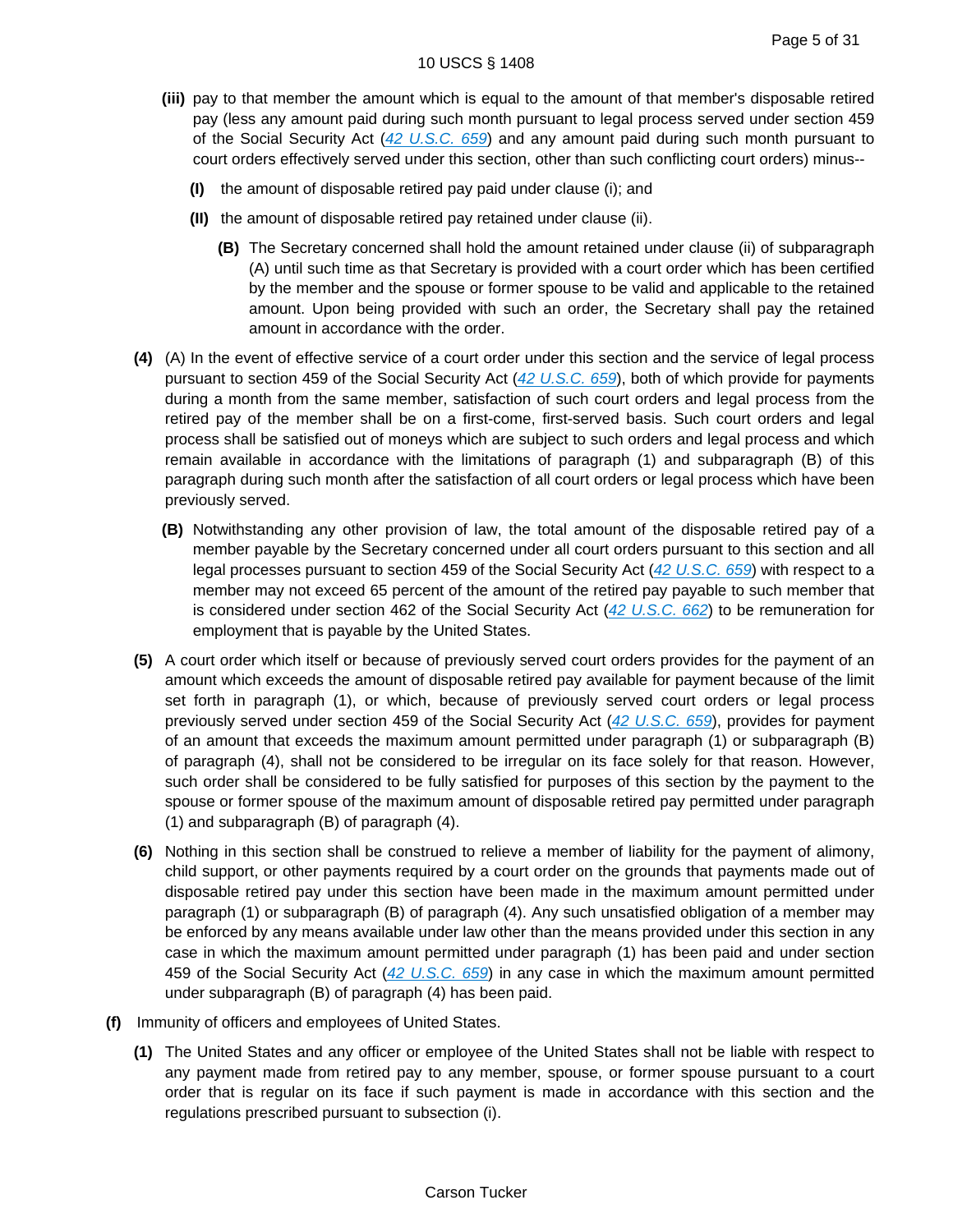- **(2)** An officer or employee of the United States who, under regulations prescribed pursuant to subsection (i), has the duty to respond to interrogatories shall not be subject under any law to any disciplinary action or civil or criminal liability or penalty for, or because of, any disclosure of information made by him in carrying out any of his duties which directly or indirectly pertain to answering such interrogatories.
- **(g)** Notice to member of service of court order on Secretary concerned. A person receiving effective service of a court order under this section shall, as soon as possible, but not later than 30 days after the date on which effective service is made, send a written notice of such court order (together with a copy of such order) to the member affected by the court order at his last known address.
- **(h)** Benefits for dependents who are victims of abuse by members losing right to retired pay.
	- **(1)** (A) If, in the case of a member or former member of the armed forces referred to in paragraph (2)(A), a court order provides (in the manner applicable to a division of property) for the payment of an amount from the disposable retired pay of that member or former member (as certified under paragraph (4)) to an eligible spouse or former spouse of that member or former member, the Secretary concerned, beginning upon effective service of such court order, shall pay that amount in accordance with this subsection to such spouse or former spouse.
		- **(B)** If, in the case of a member or former member of the armed forces referred to in paragraph (2)(A), a court order provides for the payment as child support of an amount from the disposable retired pay of that member or former member (as certified under paragraph (4)) to an eligible dependent child of the member or former member, the Secretary concerned, beginning upon effective service of such court order, shall pay that amount in accordance with this subsection to such dependent child.
	- **(2)** A spouse or former spouse, or a dependent child, of a member or former member of the armed forces is eligible to receive payment under this subsection if--
		- **(A)** the member or former member, while a member of the armed forces and after becoming eligible to be retired from the armed forces on the basis of years of service, has eligibility to receive retired pay terminated as a result of misconduct while a member involving abuse of a spouse or dependent child (as defined in regulations prescribed by the Secretary of Defense or, for the Coast Guard when it is not operating as a service in the Navy, by the Secretary of Homeland Security);
		- **(B)** in the case of eligibility of a spouse or former spouse under paragraph (1)(A), the spouse or former spouse--
			- **(i)** was the victim of the abuse and was married to the member or former member at the time of that abuse; or
			- **(ii)** is a natural or adopted parent of a dependent child of the member or former member who was the victim of the abuse; and
		- **(C)** in the case of eligibility of a dependent child under paragraph (1)(B), the other parent of the child died as a result of the misconduct that resulted in the termination of retired pay.
	- **(3)** The amount certified by the Secretary concerned under paragraph (4) with respect to a member or former member of the armed forces referred to in paragraph (2)(A) shall be deemed to be the disposable retired pay of that member or former member for the purposes of this subsection.
	- **(4)** Upon the request of a court or an eligible spouse or former spouse, or an eligible dependent child, of a member or former member of the armed forces referred to in paragraph (2)(A) in connection with a civil action for the issuance of a court order in the case of that member or former member, the Secretary concerned shall determine and certify the amount of the monthly retired pay that the member or former member would have been entitled to receive as of the date of the certification--
		- **(A)** if the member or former member's eligibility for retired pay had not been terminated as described in paragraph (2)(A); and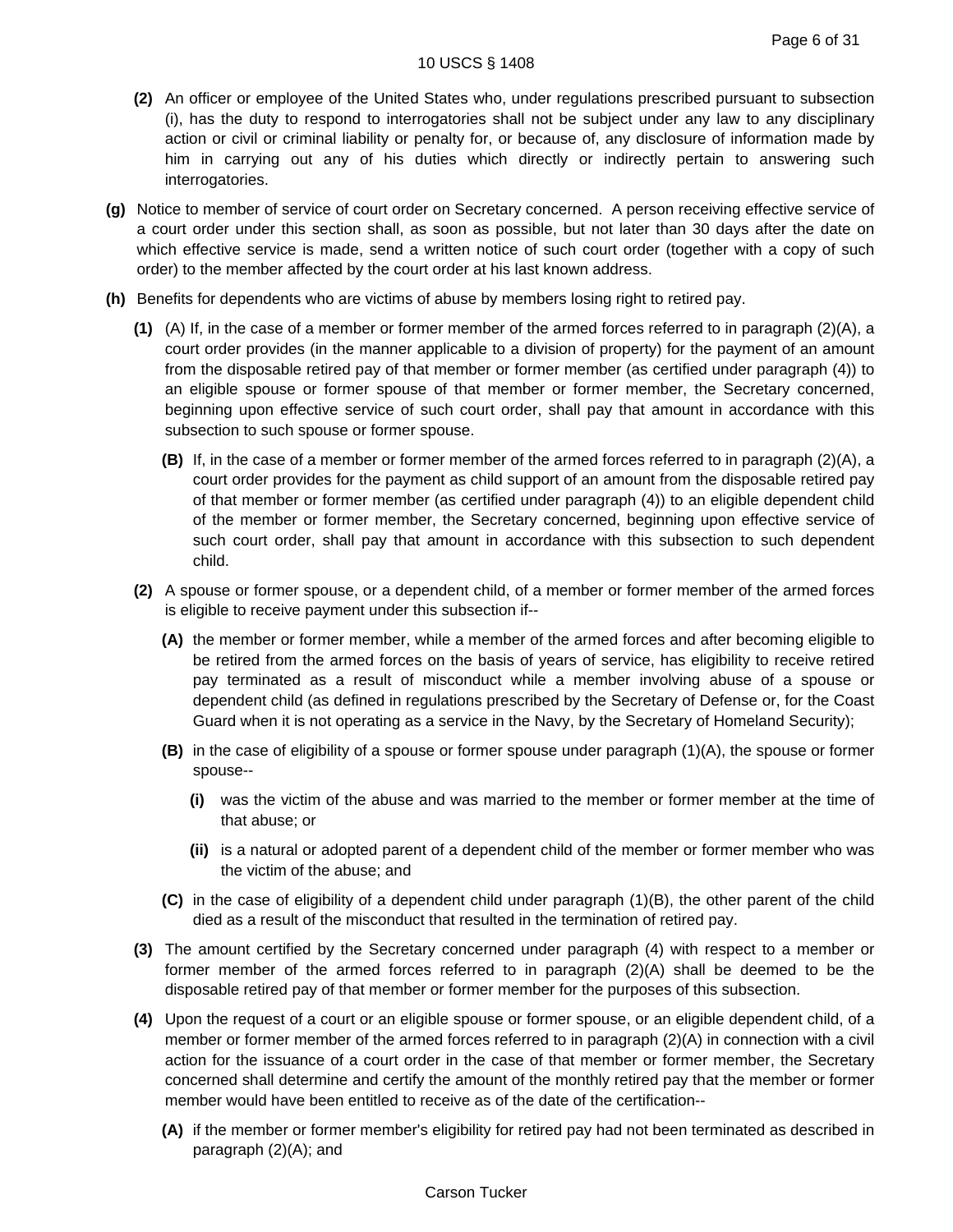- **(B)** if, in the case of a member or former member not in receipt of retired pay immediately before that termination of eligibility for retired pay, the member or former member had retired on the effective date of that termination of eligibility.
- **(5)** A court order under this subsection may provide that whenever retired pay is increased under section [1401a](http://advance.lexis.com/api/document?collection=statutes-legislation&id=urn:contentItem:4YF7-GRF1-NRF4-4306-00000-00&context=) of this title [10 USCS  $\S$  1401a] (or any other provision of law), the amount payable under the court order to the spouse or former spouse, or the dependent child, of a member or former member described in paragraph (2)(A) shall be increased at the same time by the percent by which the retired pay of the member or former member would have been increased if the member or former member were receiving retired pay.
- **(6)** Notwithstanding any other provision of law, a member or former member of the armed forces referred to in paragraph (2)(A) shall have no ownership interest in, or claim against, any amount payable under this section to a spouse or former spouse, or to a dependent child, of the member or former member.
- **(7)** (A) If a former spouse receiving payments under this subsection with respect to a member or former member referred to in paragraph (2)(A) marries again after such payments begin, the eligibility of the former spouse to receive further payments under this subsection shall terminate on the date of such marriage.
	- **(B)** A person's eligibility to receive payments under this subsection that is terminated under subparagraph (A) by reason of remarriage shall be resumed in the event of the termination of that marriage by the death of that person's spouse or by annulment or divorce. The resumption of payments shall begin as of the first day of the month in which that marriage is so terminated. The monthly amount of the payments shall be the amount that would have been paid if the continuity of the payments had not been interrupted by the marriage.
- **(8)** Payments in accordance with this subsection shall be made out of funds in the Department of Defense Military Retirement Fund established by section 1461 of this *title [10 USCS § 1461*] or, in the case of the Coast Guard, out of funds appropriated to the Department of Homeland Security for payment of retired pay for the Coast Guard.
- **(9)** (A) A spouse or former spouse of a member or former member of the armed forces referred to in paragraph (2)(A), while receiving payments in accordance with this subsection, shall be entitled to receive medical and dental care, to use commissary and exchange stores, and to receive any other benefit that a spouse or a former spouse of a retired member of the armed forces is entitled to receive on the basis of being a spouse or former spouse, as the case may be, of a retired member of the armed forces in the same manner as if the member or former member referred to in paragraph (2)(A) was entitled to retired pay.
	- **(B)** A dependent child of a member or former member referred to in paragraph (2)(A) who was a member of the household of the member or former member at the time of the misconduct described in paragraph (2)(A) shall be entitled to receive medical and dental care, to use commissary and exchange stores, and to have other benefits provided to dependents of retired members of the armed forces in the same manner as if the member or former member referred to in paragraph (2)(A) was entitled to retired pay.
	- **(C)** If a spouse or former spouse or a dependent child eligible or entitled to receive a particular benefit under this paragraph is eligible or entitled to receive that benefit under another provision of law, the eligibility or entitlement of that spouse or former spouse or dependent child to such benefit shall be determined under such other provision of law instead of this paragraph.
- **(10)** (A) For purposes of this subsection, in the case of a member of the armed forces who has been sentenced by a court-martial to receive a punishment that will terminate the eligibility of that member to receive retired pay if executed, the eligibility of that member to receive retired pay may, as determined by the Secretary concerned, be considered terminated effective upon the approval of that sentence by the person acting under section [860\(c\)](http://advance.lexis.com/api/document?collection=statutes-legislation&id=urn:contentItem:4YF7-GTW1-NRF4-40W2-00000-00&context=) of this *title* [10 USCS § 860(c)] (article 60(c) of the Uniform Code of Military Justice).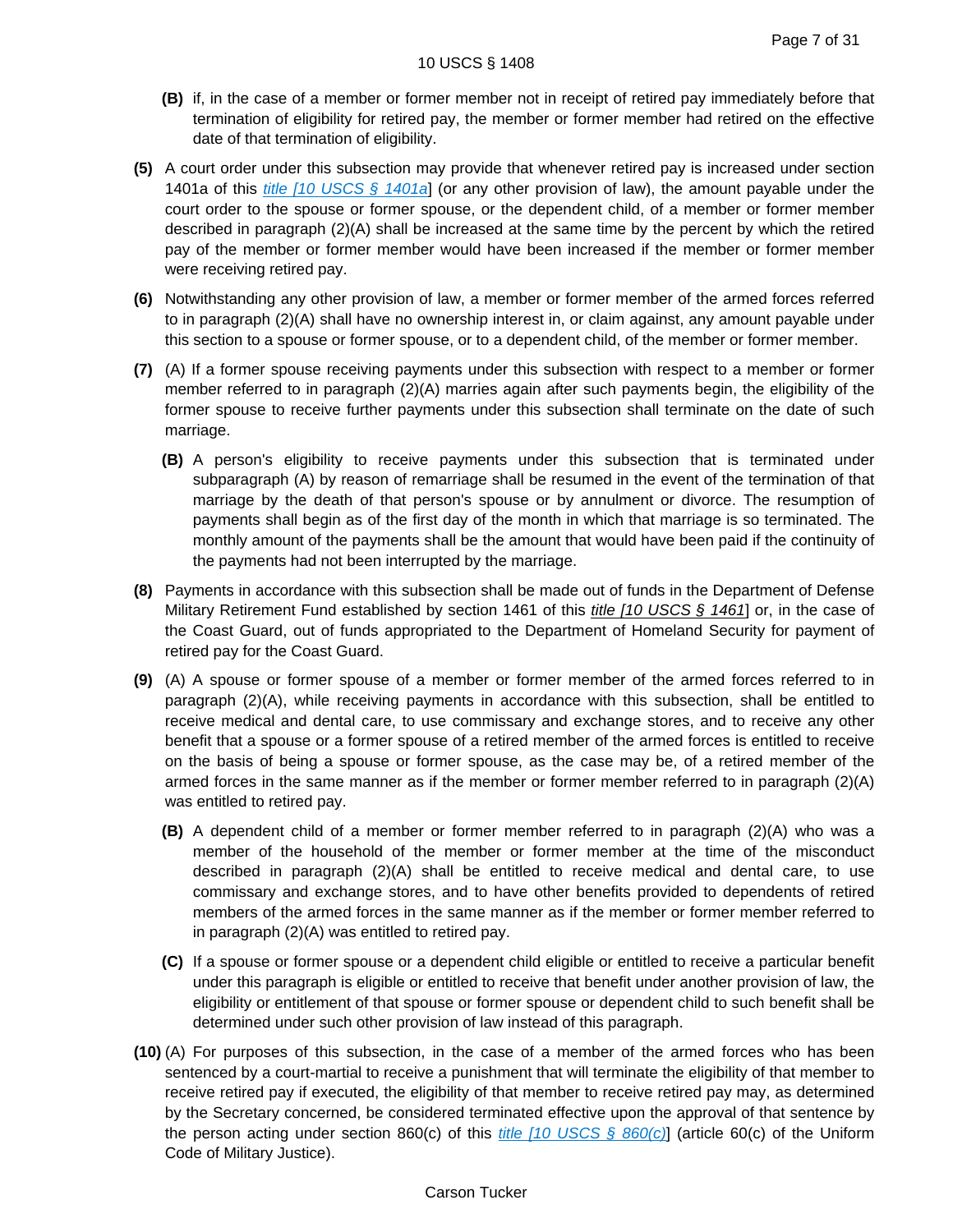- **(B)** If each form of the punishment that would result in the termination of eligibility to receive retired pay is later remitted, set aside, or mitigated to a punishment that does not result in the termination of that eligibility, a payment of benefits to the eligible recipient under this subsection that is based on the punishment so vacated, set aside, or mitigated shall cease. The cessation of payments shall be effective as of the first day of the first month following the month in which the Secretary concerned notifies the recipient of such benefits in writing that payment of the benefits will cease. The recipient may not be required to repay the benefits received before that effective date (except to the extent necessary to recoup any amount that was erroneous when paid).
- **(11)** In this subsection, the term "dependent child", with respect to a member or former member of the armed forces referred to in paragraph (2)(A), means an unmarried legitimate child, including an adopted child or a stepchild of the member or former member, who--
	- **(A)** is under 18 years of age;
	- **(B)** is incapable of self-support because of a mental or physical incapacity that existed before becoming 18 years of age and is dependent on the member or former member for over one-half of the child's support; or
	- **(C)** if enrolled in a full-time course of study in an institution of higher education recognized by the Secretary of Defense for the purposes of this subparagraph, is under 23 years of age and is dependent on the member or former member for over one-half of the child's support.
- **(i)** Certification date. It is not necessary that the date of a certification of the authenticity or completeness of a copy of a court order for child support received by the Secretary concerned for the purposes of this section be recent in relation to the date of receipt by the Secretary.
- **(j)** Regulations. The Secretaries concerned shall prescribe uniform regulations for the administration of this section.
- **(k)** Relationship to other laws. In any case involving an order providing for payment of child support (as defined in section 459(i)(2) of the Social Security Act  $[42 \text{ USCS} \text{ § } 659(i)(2)]$  $[42 \text{ USCS} \text{ § } 659(i)(2)]$  $[42 \text{ USCS} \text{ § } 659(i)(2)]$ ) by a member who has never been married to the other parent of the child, the provisions of this section shall not apply, and the case shall be subject to the provisions of section 459 of such Act  $[42 \text{ USCS } \frac{6}{9} \text{ 659}]$  $[42 \text{ USCS } \frac{6}{9} \text{ 659}]$  $[42 \text{ USCS } \frac{6}{9} \text{ 659}]$ .

# **History**

(Added Sept. 8, 1982, P.L. [97-252](http://advance.lexis.com/api/document?collection=statutes-legislation&id=urn:contentItem:5CD7-HSM0-01XN-S35G-00000-00&context=), Title X, § 1002(a), 96 [Stat.](http://advance.lexis.com/api/document?collection=statutes-legislation&id=urn:contentItem:5CD7-HSM0-01XN-S35G-00000-00&context=) 730; Oct. 19, 1984, P.L. [98-525](http://advance.lexis.com/api/document?collection=statutes-legislation&id=urn:contentItem:5CD7-HSP0-01XN-S4KF-00000-00&context=), Title VI, Part E, § 643(a)-(d), 98 Stat. [2547](http://advance.lexis.com/api/document?collection=statutes-legislation&id=urn:contentItem:5CD7-HSP0-01XN-S4KF-00000-00&context=); Nov. 14, 1986, P.L. 99-661, Div A, Title VI, Part D, § 644(a), 100 Stat. [3887](http://advance.lexis.com/api/document?collection=statutes-legislation&id=urn:contentItem:5CDM-HXT0-01XN-S0X3-00000-00&context=); April 21, 1987, P.L. [100-26](http://advance.lexis.com/api/document?collection=statutes-legislation&id=urn:contentItem:5CDM-HXT0-01XN-S16C-00000-00&context=), §§ 3(3) in part, 7(h)(1) in part, 101 [Stat.](http://advance.lexis.com/api/document?collection=statutes-legislation&id=urn:contentItem:5CDM-HXT0-01XN-S16C-00000-00&context=) 273, 282; Nov. 29, 1989, P.L. 101-189, Div A, Title VI, Part F, § 653(a)(5), Title XVI, Part C, § 1622(e)(6), 103 Stat. 1462, 1605; Nov. 5, 1990, P.L. 101-510, Div A, Title V, Part E, § 555(a)-(d), (f), (g), 104 Stat. 1569, 1570; Dec. 5, 1991, P.L. 102-190, Div A, Title X, Part E, § 1061(a)(7), 105 Stat. 1472; Oct. 23, 1992, P.L. 102-484, Div A, Title VI, Subtitle E, § 653(a), 106 Stat. 2426; Nov. 30, 1993, P.L. 103-160, Div A, Title V, Subtitle E, § 555(a), (b), Title XI, Subtitle H, § 1182(a)(2), 107 Stat. 1666, 1771; Feb. 10, 1996, P.L. 104-106, Div A, Title XV, § 1501(c)(16), 110 Stat. 499; Aug. 22, 1996, P.L. 104-193, Title III, Subtitle G, §§ 362(c), 363(c)(1)-(3), 110 Stat. 2246, 2249; Sept. 23, 1996, P.L. 104-201, Div A, Title VI, Subtitle D, § 636, 110 Stat. 2579; Nov. 18, 1997, P.L. 105-85, Div A, Title X, Subtitle G, § 1073(a)(24), (25), 111 Stat. 1901; Dec. 28, 2001, P.L. 107-107, Div A, Title X, Subtitle E, § 1048(c)(9), 115 Stat. 1226; Nov. 25, 2002, P.L. 107-296, Title XVII, § 1704(b)(1), 116 Stat. 2314; Dec. 19, 2003, P.L. 108-189, § 2(c), 117 Stat. 2866; Jan. 6, 2006, P.L. 109-163, Div A, Title VI, Subtitle D, § 665(a), 119 Stat. 3317; Oct. 28, 2009, P.L. 111-84, Div A, Title X, Subtitle F, § 1073(a)(15), 123 Stat. 2473.)

Annotations

## **Notes**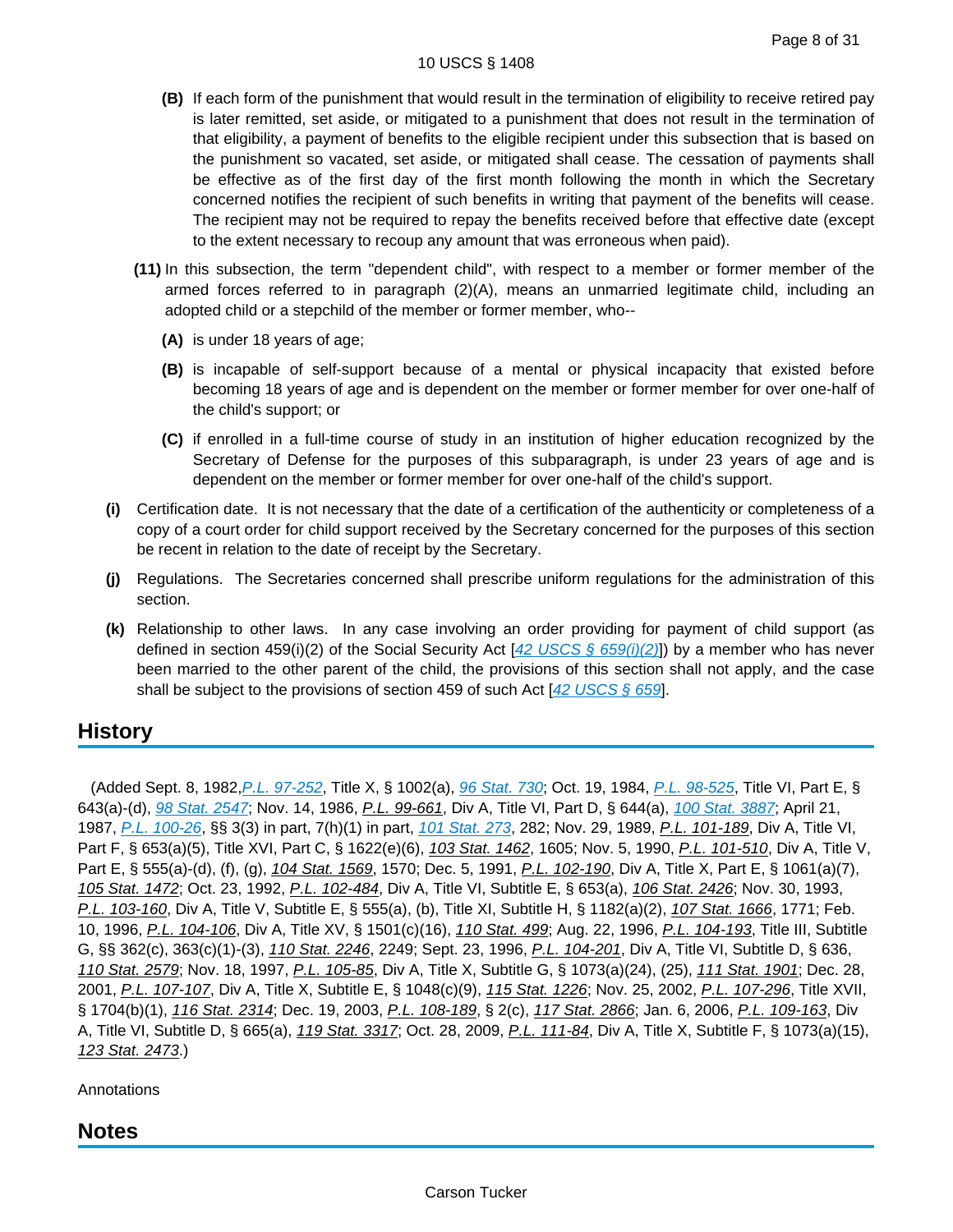## **Explanatory notes:**

In subsec. (b)(1)(D), "50 [USCS](http://advance.lexis.com/api/document?collection=statutes-legislation&id=urn:contentItem:5HCY-GSY1-NRF4-4001-00000-00&context=) §§ 3901 et seq." has been inserted in brackets to reflect the reclassification of such sections by the compilers of the United States Code.

The bracketed paragraph designator "(3)" has been inserted in subsec. (d)(1) in the reference to  $42 \text{ U.S.C.}$  $42 \text{ U.S.C.}$  $42 \text{ U.S.C.}$  $608(a)(4)$  to indicate the paragraph probably intended by Congress.

#### **Effective date of section:**

This section became effective on February 1, 1983, pursuant to § 1006 of Act Sept. 8, 1982, P.L. [97-252](http://advance.lexis.com/api/document?collection=statutes-legislation&id=urn:contentItem:5CD7-HSM0-01XN-S35G-00000-00&context=), which appears as a note to this section.

#### **Amendments:**

**1984** . Act Oct. 19, 1984 (applicable as provided by § 643(e) of such Act, which appears as a note to this section), in subsec. (a)(2)(C), inserted "in the case of a division of property,"; in subsec. (b)(1)(C), inserted ", if possible,"; in subsec. (d), in para. (1), substituted "After effective service on the Secretary concerned of a court order providing for the payment of child support or alimony or, with respect to a division of property, specifically providing for the payment of an amount of the disposable retired or retainer pay from a member to the spouse or a former spouse of the member, the Secretary shall make payments (subject to the limitations of this section) from the disposable retired or retainer pay of the member to the spouse or former spouse in an amount sufficient to satisfy the amount of child support and alimony set forth in the court order and, with respect to a division of property, in the amount of disposable retired or retainer pay specifically provided for in the court order." for "After effective service on the secretary concerned of a court order with respect to the payment of a portion of the retired or retainer pay of a member to the spouse or a former spouse of the member, the Secretary shall, subject to the limitations of this section, make payments to the spouse or former spouse in the amount of the disposable retired or retainer pay of the member specifically provided for in the court order.", in para. (5), substituted "child support or alimony or the payment of an amount of disposable retired or retainer pay as the result of the court's treatment of such pay under subsection (c) as property of the member and his spouse, the Secretary concerned shall pay (subject to the limitations of this section) from the disposable retired or retainer pay of the member to the spouse or former spouse of the member, any part" for "disposable retired or retainer pay, the Secretary concerned shall, subject to the limitations of this section, pay to the spouse or former spouse of the member, from the disposable retired or retainer pay of the member, any part"; and in subsec. (e), in para. (2), substituted ", the disposable retired or retainer pay of the member" for "from the disposable retired or retainer pay of a member, such pay", in para. (3)(A), in the introductory matter, deleted "from the disposable retired or retainer pay" following "former spouse", in cl. (i), substituted "from the member's disposable retired or retainer pay the least amount" for "the least amount of disposable retired or retainer pay", in cl. (ii)(I), deleted "of retired or retainer pay" following "largest amount", in para. (4)(A), deleted "the retired or retainer pay of" following "month from", and substituted "satisfaction of such court orders and legal process from the retired or retainer pay of the member shall be" for "such court orders and legal process shall be satisfied", and in para. (5), deleted "of disposable retired or retainer pay" in two places following "payment of an amount", and substituted "disposable retired or retainer pay" for "such pay" following "which exceeds the amount of".

**1986** . Act Nov. 14, 1986, § 644(a) (applicable as provided by § 644(b) of such Act, which appears as a note to this section), as amended by Act April 21, 1987, § 3(3), (applicable as if included in Act Nov. 14, 1986 when enacted on 11/14/86, as provided by § 12(a) of Act April 21, 1987, which appears as 10 [USCS](http://advance.lexis.com/api/document?collection=statutes-legislation&id=urn:contentItem:4YF7-GTC1-NRF4-4193-00000-00&context=) § 776 note), in subsec. (a), in para. (4), in the introductory matter, deleted "(other than the retired pay of a member retired for disability under chapter 61 of this title)" following "member is entitled", and substituted subpara. (E) for one which read: "are deducted as Government life insurance premiums (not including amounts deducted for supplemental coverage); or".

**1987** . Act April 21, 1987, in subsec. (a)(4)(D), substituted "Internal Revenue Code of 1986" for "Internal Revenue Code of 1954".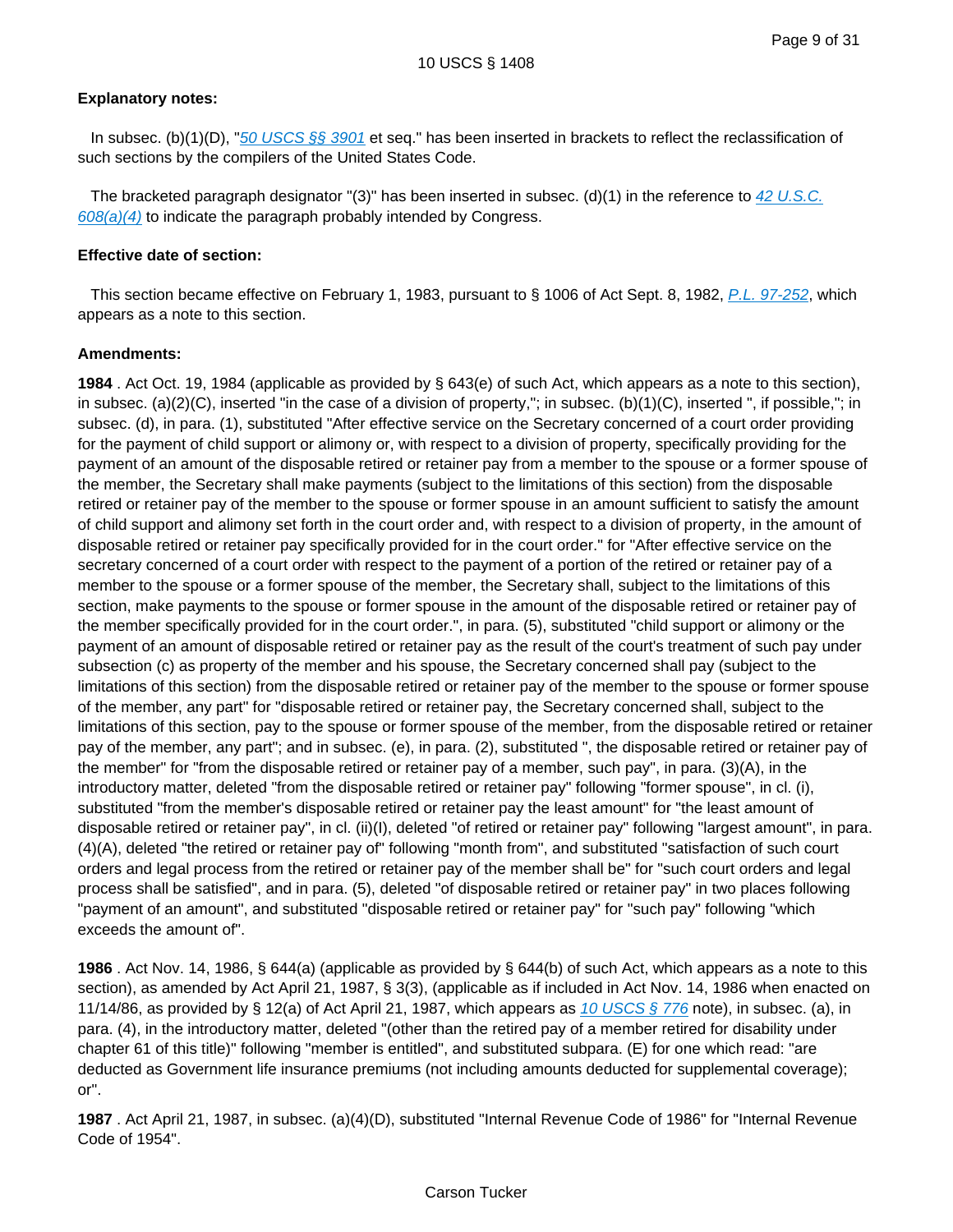Such Act further made a technical correction to the directory language of § 644(a) of Act Nov. 14, 1986, P.L. 99-661, which did not affect the text of this section.

**1989** . Act Nov. 29, 1989, in subsec. (a), in para. (4)(D), deleted "(26 U.S.C. [3402\(i\)](http://advance.lexis.com/api/document?collection=statutes-legislation&id=urn:contentItem:4YF7-GW41-NRF4-42PG-00000-00&context=))" following "1986", and, in para. (5), inserted "entitled to retired pay under section 1331 of this title".

Such Act further, in subsec. (a), in the introductory matter of paras. (1)-(4), and in paras. (5) and (6), inserted "The term" and revised the first word in quotation marks in each para. so that the initial letter of such word is lower case.

**1990** . Act Nov. 5, 1990 deleted "or retainer" following "retired", wherever appearing, and added the subsection headings in subsecs. (a)-(h).

Such Act further (applicable as provided by  $\S 555(e)(1)$  of such Act, which appears as a note to this section), in subsec. (c)(1), added the sentence beginning "A court may not treat retired pay as property . . .".

Such Act further (applicable as provided by § 555(e)(2) of such Act, which appears as a note to this section), in subsec. (a)(4), in subpara. (A), substituted "for previous overpayments of retired pay and for recoupments required by law resulting from entitlement to retired pay;" for the semicolon, substituted subpara. (B) for one which read: "(B) are required by law to be and are deducted from the retired or retainer pay of such member, including fines and forfeitures ordered by courts-martial, Federal employment taxes, and amounts waived in order to receive compensation under title 5 or title 38;", redesignated former subparas. (E) and (F) as subparas. (C) and (D), and deleted former subparas. (C) and (D), which read:

"(C) are properly withheld for Federal, State, or local income tax purposes, if the withholding of such amounts is authorized or required by law and to the extent such amounts withheld are not greater than would be authorized if such member claimed all dependents to which he was entitled;

"(D) are withheld under *section 3402(i) of the Internal [Revenue](http://advance.lexis.com/api/document?collection=statutes-legislation&id=urn:contentItem:4YF7-GW41-NRF4-42PG-00000-00&context=) Code of 1954 (26 U.S.C. [3402\(i\)](http://advance.lexis.com/api/document?collection=statutes-legislation&id=urn:contentItem:4YF7-GW41-NRF4-42PG-00000-00&context=)*) if such member presents evidence of a tax obligation which supports such withholding;";

and added para. (7); in subsec. (c)(2), added the sentence beginning "Payments by the Secretary concerned under subsection (d) . . ."; and, in subsec. (e), in para. (1), substituted "payable under all court orders pursuant to subsection (c)" for "payable under subsection (d)", and, in para. (4)(B), substituted "the amount of the retired pay payable to such member that is considered under section 462 of the Social Security Act (42 [U.S.C.](http://advance.lexis.com/api/document?collection=statutes-legislation&id=urn:contentItem:4YF7-GT21-NRF4-43C3-00000-00&context=) 662) to be remuneration for employment that is payable by the United States" for "the disposable retired or retainer pay payable to such member".

**1991** . Act Dec. 5, 1991 substituted the section heading for one which read: "§ 1408. Payment of retired pay in compliance with court orders".

**1992** . Act Oct. 23, 1992 (applicable as provided by § 653(c) of such Act, which appears as a note to this section) redesignated subsec. (h) as subsec. (i); and added new subsec. (h).

**1993** . Act Nov. 30, 1993 (applicable as provided by § 1182(h) of such Act, which appears as 10 USCS § 101 note), in subsecs. (b), in para. (1)(A), and in subsec. (f), in paras. (1) and (2), substituted "subsection (i)" for "subsection (h)"; and, in subsec. (h)(4)(B), inserted "of" after "of that termination".

Such Act further (effective as of 10/23/92 and applicable as if the provisions of subsec. (h)(10) added by such Act were included in the amendment made by § 653(a)(2) of Act Oct. 23, 1992, P.L. 102-484, as provided by § 555(c) of the 1993 Act, which appears as a note to this section), in subsec. (h), in para. (2)(A), inserted "or, for the Coast Guard when it is not operating as a service in the Navy, by the Secretary of Transportation", in para. (8), inserted "or, in the case of the Coast Guard, out of funds appropriated to the Department of Transportation for payment of retired pay for the Coast Guard", redesignated para. (10) as para. (11), and added a new para. (10).

**1996** . Act Feb. 10, 1996 (effective 12/1/94 and as if included as amendments made by Title XVI of Act Oct. 5, 1994 as originally enacted, as provided by § 1501(c) of such Act), in subsec. (a)(5), substituted "section 12731" for "section 1331".

Act Aug. 22, 1996 (effective 6 months after enactment, as provided by § 362(d) of such Act, which appears as [42](http://advance.lexis.com/api/document?collection=statutes-legislation&id=urn:contentItem:4YF7-GSV1-NRF4-4182-00000-00&context=) [USCS](http://advance.lexis.com/api/document?collection=statutes-legislation&id=urn:contentItem:4YF7-GM41-NRF4-415V-00000-00&context=) § 659 note, but subject to § 395(b) and (c) of such Act, which appears as  $42$  USCS § 654 note), in subsec.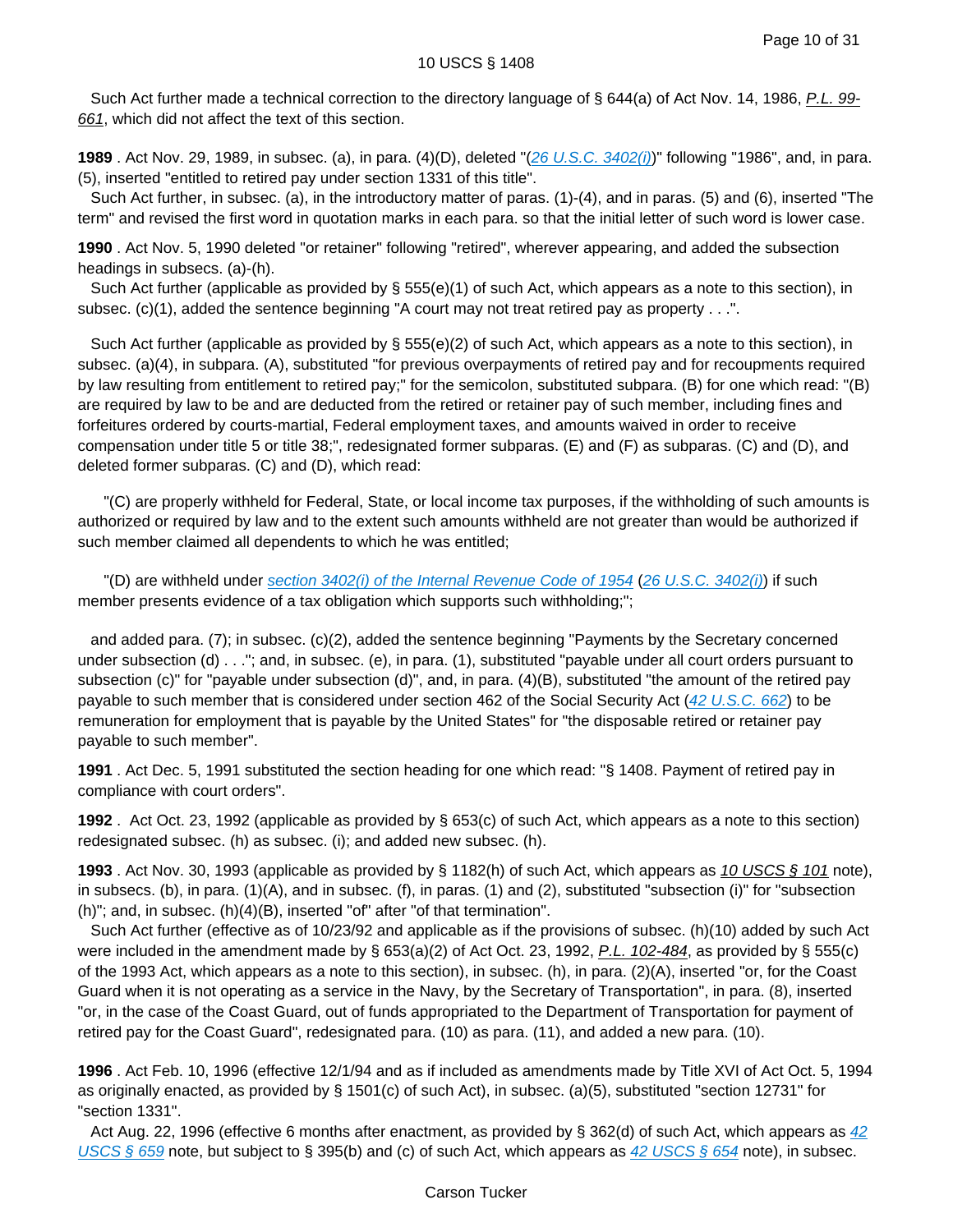(a), in para. (1), in subpara. (B), deleted "and" after the concluding semicolon, in subpara. (C), substituted "; and" for the concluding period, and added subpara. (D), in para. (2), in the introductory matter, inserted "or a support order, as defined in section 453(p) of the Social Security Act  $(42 \text{ U.S.C. } 653(p))$  $(42 \text{ U.S.C. } 653(p))$  $(42 \text{ U.S.C. } 653(p))$ ,", in subpara. (B), in cl. (i), substituted "(as defined in section 459(i)(2) of the Social Security Act  $(42 \text{ U.S.C. } 659(i)(2))$  $(42 \text{ U.S.C. } 659(i)(2))$  $(42 \text{ U.S.C. } 659(i)(2))$ " for "(as defined in section 462(b) of the Social Security Act  $(42 \text{ U.S.C. } 662(b))$  $(42 \text{ U.S.C. } 662(b))$  $(42 \text{ U.S.C. } 662(b))$ " and, in cl. (ii), substituted "(as defined in section 459(i)(3) of the Social Security Act (42 U.S.C. [659\(i\)\(3\)](http://advance.lexis.com/api/document?collection=statutes-legislation&id=urn:contentItem:4YF7-GSV1-NRF4-4182-00000-00&context=)))" for "(as defined in section 462(c) of the Social Security Act  $(42 \text{ U.S.C. } 662(c))$  $(42 \text{ U.S.C. } 662(c))$  $(42 \text{ U.S.C. } 662(c))$ "; in subsec. (d), in the heading, inserted "(or for benefit of)" and, in para. (1), inserted "(or for the benefit of such spouse or former spouse to a State disbursement unit established pursuant to section 454B of the Social Security Act or other public payee designated by a State, in accordance with part D of title IV of the Social Security Act, as directed by court order, or as otherwise directed in accordance with such part D)"; and added subsec. (j).

Such Act further (effective as provided by § 395(a)-(c) of such Act, which appears as  $42$  [USCS](http://advance.lexis.com/api/document?collection=statutes-legislation&id=urn:contentItem:4YF7-GM41-NRF4-415V-00000-00&context=) § 654 note), in subsec. (d), in para. (1), inserted the sentence beginning "In the case of a spouse or former spouse . . .", and added para. (6); redesignated subsecs. (i) and (j) as subsecs. (j) and (k), and added subsec. (i).

Act Sept. 23, 1996, in subsec. (b)(1)(A), substituted "facsimile or electronic transmission or by mail" for "certified or registered mail, return receipt requested"; and, in subsec. (d), added para. [(7)] (6).

**1997** . Act Nov. 18, 1997 (applicable as provided by § 1073(i) of such Act, which appears as 10 USCS § 101 note), in subsec. (d), made technical corrections which required no change in text, redesignated para. [(7)] (6) as para. (7) and, in para. (7) as redesignated, in subpara. (A), substituted "out-of-State" for "out-of State"; and, in subsec. (g), made technical corrections which required no change in text.

**2001** . Act Dec. 28, 2001, in subsec. (d)(6), substituted "August 22, 1996," for "the date of the enactment of this paragraph,".

**2002** . Act Nov. 25, 2002 (effective on 3/1/2003 pursuant to § 1704(g) of such Act, which appears as 10 USCS § 101 note), in subsec. (h), in paras. (2) and (8), substituted "of Homeland Security" for "of Transportation".

**2003** . Act Dec. 19, 2003, in subsec. (b)(1)(D), substituted "Servicemembers Civil Relief Act" for "Soldiers' and Sailors' Civil Relief Act of 1940".

**2006** . Act Jan. 6, 2006 (applicable as provided by § 665(b) of such Act, which appears as a note to this section), in subsec. (h), in para. (1), designated the existing provisions as subpara. (A), and added subpara. (B), in para. (2), in the introductory matter, inserted ", or a dependent child,", in subpara. (B), in the introductory matter, inserted "in the case of eligibility of a spouse or former spouse under paragraph (1)(A),", and, in cl. (ii), substituted "; and" for a concluding period, and added subpara. (C), in para. (4), in the introductory matter, inserted ", or an eligible dependent child,", in para. (5), inserted ", or the dependent child,", and, in para. (6), inserted ", or to a dependent child,".

**2009** . Act Oct. 28, 2009, in subsec. (h)(2)(A), deleted "and" following the concluding semicolon.

#### **Other provisions:**

**Repeal of provision for commissary and exchange privileges.** Act Sept. 8, 1982, P.L. [97-252](http://advance.lexis.com/api/document?collection=statutes-legislation&id=urn:contentItem:5CD7-HSM0-01XN-S35G-00000-00&context=), Title X, § 1005, 96 [Stat.](http://advance.lexis.com/api/document?collection=statutes-legislation&id=urn:contentItem:5CD7-HSM0-01XN-S35G-00000-00&context=) 737, which formerly appeared as a note to this section, and which was effective on the first day of the first month which began more than 120 days after enactment on Sept. 8, 1982, as provided by § 1006(a) of such Act, which appears as 10 USCS § 1408 note, was repealed by Act July 19, 1988, P.L. 100-370, § 1(c)(5), 102 Stat. 841. It provided for rules and regulations to be prescribed for commissary and post exchange privileges for surviving spouses of retired uniformed services members. For similar provisions see 10 USCS § 1062.

**Effective dates of Sept. 8, 1982 amendments; transitional provisions; applicability of subsec. (d).** Act Sept 8, 1982, P.L. [97-252](http://advance.lexis.com/api/document?collection=statutes-legislation&id=urn:contentItem:5CD7-HSM0-01XN-S35G-00000-00&context=), Title X, § 1006, 96 [Stat.](http://advance.lexis.com/api/document?collection=statutes-legislation&id=urn:contentItem:5CD7-HSN0-01XN-S3VG-00000-00&context=) 737; Sept. 24, 1983, P.L. [98-94](http://advance.lexis.com/api/document?collection=statutes-legislation&id=urn:contentItem:5CD7-HSN0-01XN-S3VG-00000-00&context=), Title IX, Part D, § 941(c)(4), 97 Stat. [654](http://advance.lexis.com/api/document?collection=statutes-legislation&id=urn:contentItem:5CD7-HSN0-01XN-S3VG-00000-00&context=); Oct. 19, 1984, P.L. [98-525](http://advance.lexis.com/api/document?collection=statutes-legislation&id=urn:contentItem:5CD7-HSP0-01XN-S4KF-00000-00&context=), Title VI, Part E, § 645(b), 98 Stat. [2549](http://advance.lexis.com/api/document?collection=statutes-legislation&id=urn:contentItem:5CD7-HSP0-01XN-S4KF-00000-00&context=), effective Jan. 1, 1985, as provided by § 645(d) in part of such Act, which appears as  $10$  USCS  $\frac{6}{5}$  1072 note, provided: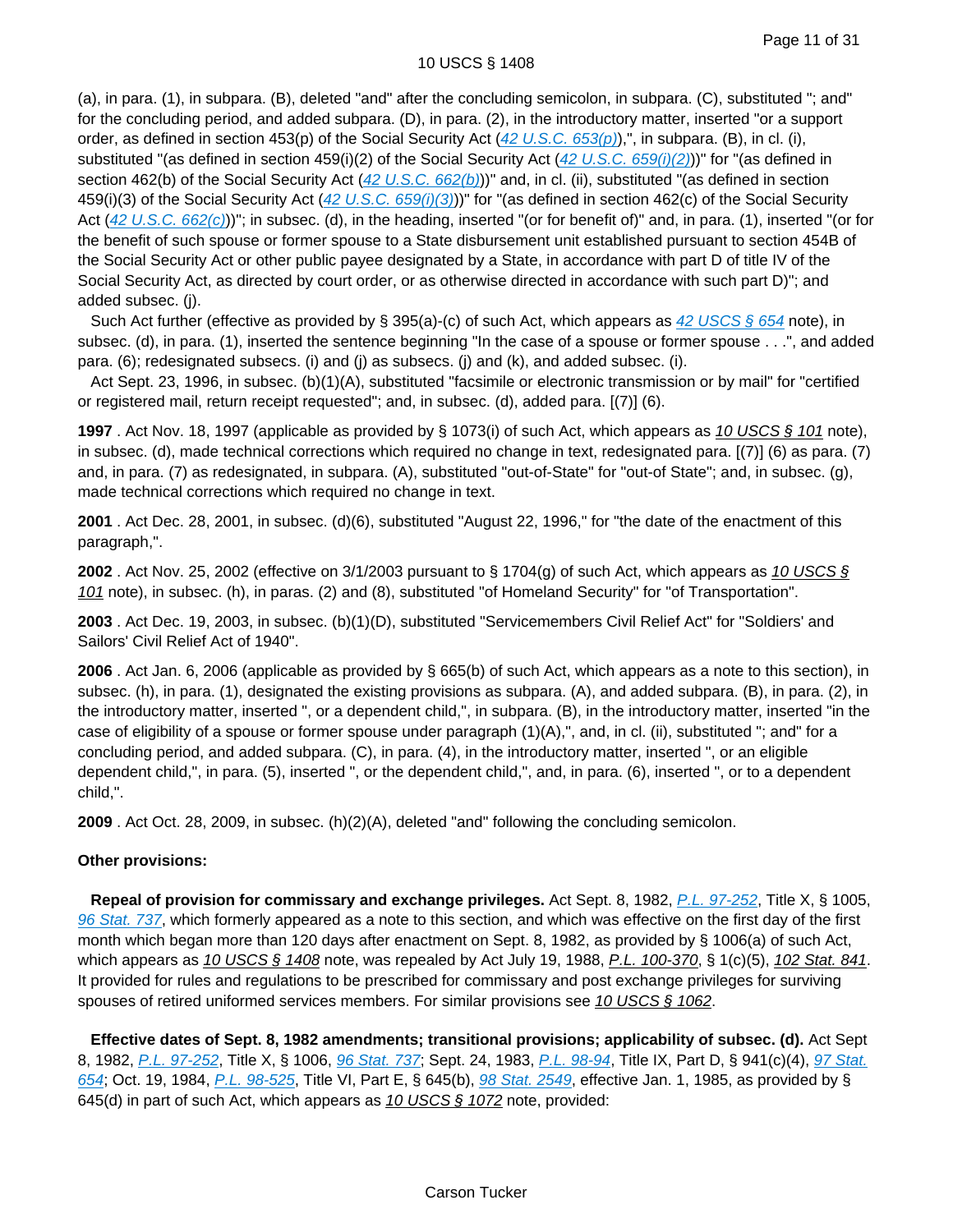#### 10 USCS § 1408

"(a) The amendments made by this title [enacting this section, among other things; for full classification, consult USCS Tables volumes] shall take effect on the first day of the first month which begins more than one hundred and twenty days after the date of the enactment of this title.

"(b) Subsection (d) of section 1408 of title 10, United States Code, as added by section 1002(a), shall apply only with respect to payments of retired or retainer pay for periods beginning on or after the effective date of this title, but without regard to the date of any court order. However, in the case of a court order that became final before June 26, 1981, payments under such subsection may only be made in accordance with such order as in effect on such date and without regard to any subsequent modifications.

"(c) The amendments made by section 1003 of this title [amending 10 [USCS](http://advance.lexis.com/api/document?collection=statutes-legislation&id=urn:contentItem:4YF7-GW41-NRF4-42V8-00000-00&context=) §§ 1447, [1448](http://advance.lexis.com/api/document?collection=statutes-legislation&id=urn:contentItem:4YF7-GMT1-NRF4-42TV-00000-00&context=) and [1450](http://advance.lexis.com/api/document?collection=statutes-legislation&id=urn:contentItem:4YF7-GKB1-NRF4-449P-00000-00&context=)] shall apply to persons who become eligible to participate in the Survivor Benefit Plan provided for in subchapter II of chapter 73 of title 10, United States Code [10 [USCS](http://advance.lexis.com/api/document?collection=statutes-legislation&id=urn:contentItem:4YF7-GW41-NRF4-42V8-00000-00&context=) §§ 1447 et seq.], before, on, or after the effective date of such amendments [subsec. (a) of this note].

"(d) The amendments made by section 1004 of this title [amending 10 USCS  $\S$ § 1072, [1076](http://advance.lexis.com/api/document?collection=statutes-legislation&id=urn:contentItem:4YF7-GRB1-NRF4-4201-00000-00&context=) and 1086] and the provisions of section 1005 of this title [note to this section] shall apply in the case of any former spouse of a member or former member of the uniformed services whether the final decree of divorce, dissolution, or annulment of the marriage of the former spouse and such member or former member is dated before, on, or after February 1, 1983.

"(e) For the purposes of this section--

"(1) the term 'court order' has the same meaning as provided in section  $1408(a)(2)$  of title 10, United States Code (as added by section 1002 of this title);

"(2) the term 'former spouse' has the same meaning as provided in section 1408(a)(6) of such title (as added by section 1002 of this title); and

"(3) the term 'uniformed services' has the same meaning as provided in section 1072 of title 10, United States Code.".

**Applicability of Oct. 19, 1984 amendments.** Act Oct. 19, 1984, P.L. [98-525](http://advance.lexis.com/api/document?collection=statutes-legislation&id=urn:contentItem:5CD7-HSP0-01XN-S4KF-00000-00&context=), Title VI, Part E, § 643(e), 98 [Stat.](http://advance.lexis.com/api/document?collection=statutes-legislation&id=urn:contentItem:5CD7-HSP0-01XN-S4KF-00000-00&context=) [2548](http://advance.lexis.com/api/document?collection=statutes-legislation&id=urn:contentItem:5CD7-HSP0-01XN-S4KF-00000-00&context=), provides: "The amendments made by this section [amending this section] shall apply with respect to court orders for which effective service (as described in section  $1408(b)(1)$  of title 10, United States Code [subsec. (b)(1) of this section], as amended by subsection (b) of this section) is made on or after the date of the enactment of this Act.".

**Applicability of 1986 amendments.** Act Nov. 14, 1986, P.L. 99-661, Div A, Title VI, Part D, § 644(b), 100 [Stat.](http://advance.lexis.com/api/document?collection=statutes-legislation&id=urn:contentItem:5CDM-HXT0-01XN-S0X3-00000-00&context=) [3887](http://advance.lexis.com/api/document?collection=statutes-legislation&id=urn:contentItem:5CDM-HXT0-01XN-S0X3-00000-00&context=), provides: "The amendments made by subsection (a) shall apply with respect to court orders issued after the date of the enactment of this Act.".

**Applicability of 1990 amendments.** Act Nov. 5, 1990, P.L. 101-510, Div A, Title V, Part E, § 555(e), 104 Stat. 1570; Dec. 5, 1991, P.L. 102-190, Div A, Title X, Part E, § 1062(a)(1), 105 Stat. 1475, provides:

"(1) The amendment made by subsection (a) [amending subsec. (c)(1) of this section] shall apply with respect to judgments issued before, on, or after the date of the enactment of this Act. In the case of a judgment issued before the date of the enactment of this Act, such amendment shall not relieve any obligation, otherwise valid, to make a payment that is due to be made before the end of the two-year period beginning on the date of the enactment of this Act.

"(2) The amendments made by subsections (b), (c), and (d) [amending subsecs. (a), (c)(2) and (e) of this section] apply with only respect to divorces, dissolutions of marriage, annulments, and legal separations that become effective after the end of the 90-day period beginning on the date of the enactment of this Act.".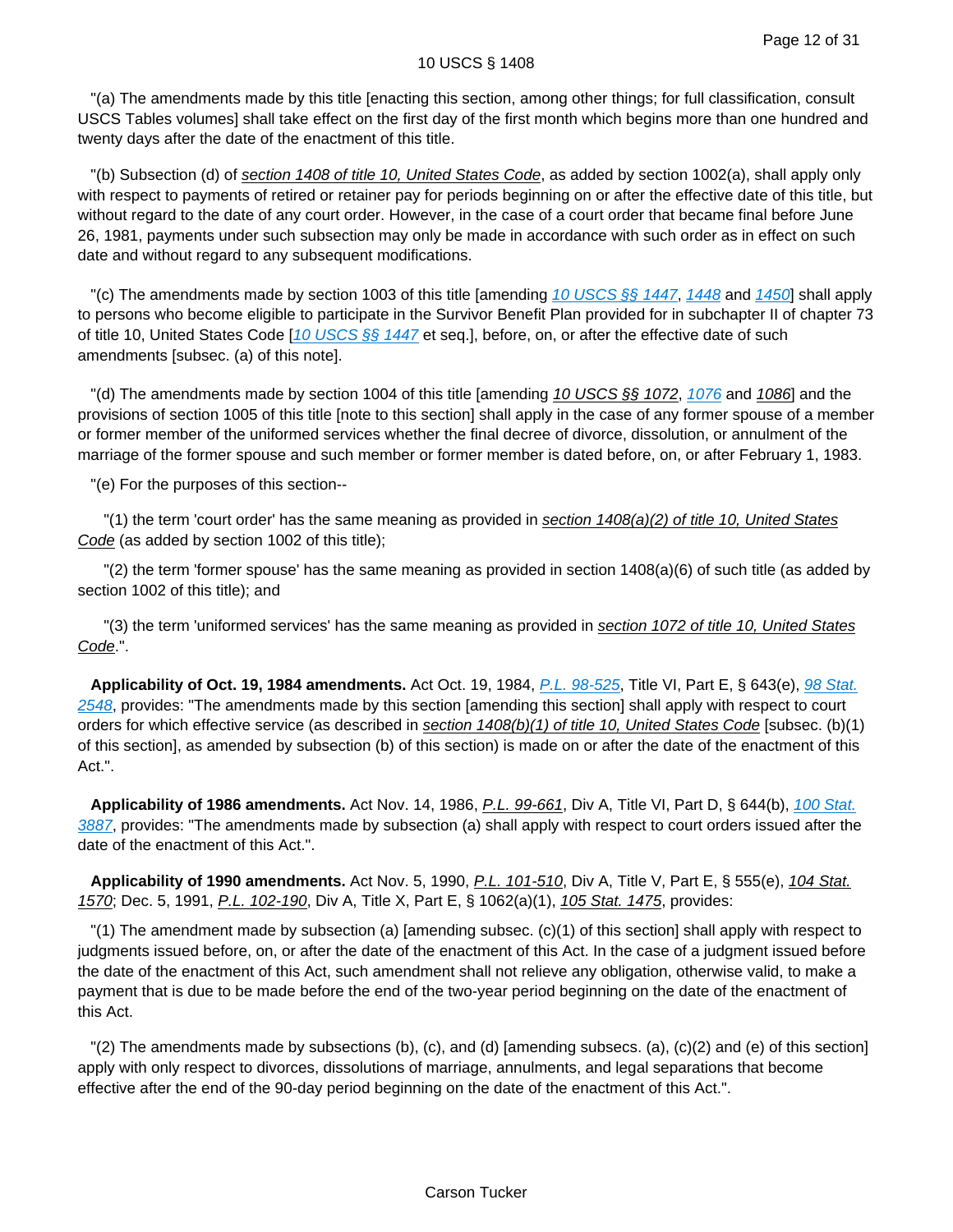**Applicability of subsec. (h).** Act Oct. 23, 1992, P.L. 102-484, Div A, Title VI, Subtitle E, § 653(c), 106 Stat. 2429, provides: "No payments under subsection (h) of section 1408 of title 10, United States Code (as added by subsection (a)), shall accrue for periods before the date of the enactment of this Act.".

**Study required.** Act Oct. 23, 1992, P.L. 102-484, Div A, Title VI, Subtitle E, § 653(e), 106 Stat. 2429, provides:

"(1) The Secretary of Defense shall conduct a study in order to estimate--

"(A) the number of persons who will become eligible to receive payments under subsection (h) of section 1408 of title 10, United States Code (as added by subsection (a)), during each of fiscal years 1993 through 2000; and

"(B) for each of fiscal years 1993 through 2000, the number of members of the Armed Forces who, after having completed at least one, and less than 20, years of service in that fiscal year, will be approved in that fiscal year for separation from the Armed Forces as a result of having abused a spouse or dependent child.

"(2) The study shall include a thorough analysis of--

"(A) the effects, if any, of appeals and requests for clemency in the case of court-martial convictions on the entitlement to payments in accordance with subsection (h) of section 1408 of title 10, United States Code (as added by subsection (a));

"(B) the socio-economic effects on the dependents of members of the Armed Forces described in subsection (h)(2) of such section that result from terminations of the eligibility of such members to receive retired or retainer pay; and

"(C) the effects of separations of such members from the Armed Forces on the mission readiness of the units of assignment of such members when separated and on the Armed Forces in general.

"(3) Not later than one year after the date of the enactment of this Act, the Secretary shall submit to Congress a report on the results of the study.".

**Effective date of 1993 amendment.** Act Nov. 30, 1993, P.L. 103-160, Div A, Title V, Subtitle E, § 555(c), 107 Stat. 1666, provides: "The amendments made by this section shall take effect as of October 23, 1992, and shall apply as the provisions of the paragraph (10) of section 1408(h) of title 10, United States Code, added by such subsection were included in the amendment made by section 653(a)(2) of Public Law 102-484 (106 Stat. 2426).".

**Termination of Trust Territory of the Pacific Islands.** For termination of Trust Territory of the Pacific Islands, see note preceding 48 [USCS](http://advance.lexis.com/api/document?collection=statutes-legislation&id=urn:contentItem:4YF7-GTX1-NRF4-41CB-00000-00&context=) §§ 1681.

**Payroll deductions.** Act Aug. 22, 1996, P.L. 104-193, Title III, Subtitle G, § 363(c)(4), 110 Stat. 2249, provides: "The Secretary of Defense shall begin payroll deductions within 30 days after receiving notice of withholding, or for the first pay period that begins after such 30-day period.".

**Review of Federal former spouse protection laws.** Act Nov. 18, 1997, P.L. 105-85, Div A, Title VI, Subtitle D, § 643, 111 Stat. 1799, provides:

"(a) Review required. The Secretary of Defense shall carry out a comprehensive review (including a comparison) of--

"(1) the protections, benefits, and treatment afforded under Federal law to members and former members of the uniformed services and former spouses of such persons; and

"(2) the protections, benefits, and treatment afforded under Federal law to employees and former employees of the Government and former spouses of such persons.

"(b) Military personnel matters to be reviewed. In the case of members and former members of the uniformed services and former spouses of such persons, the review under subsection (a) shall include the following: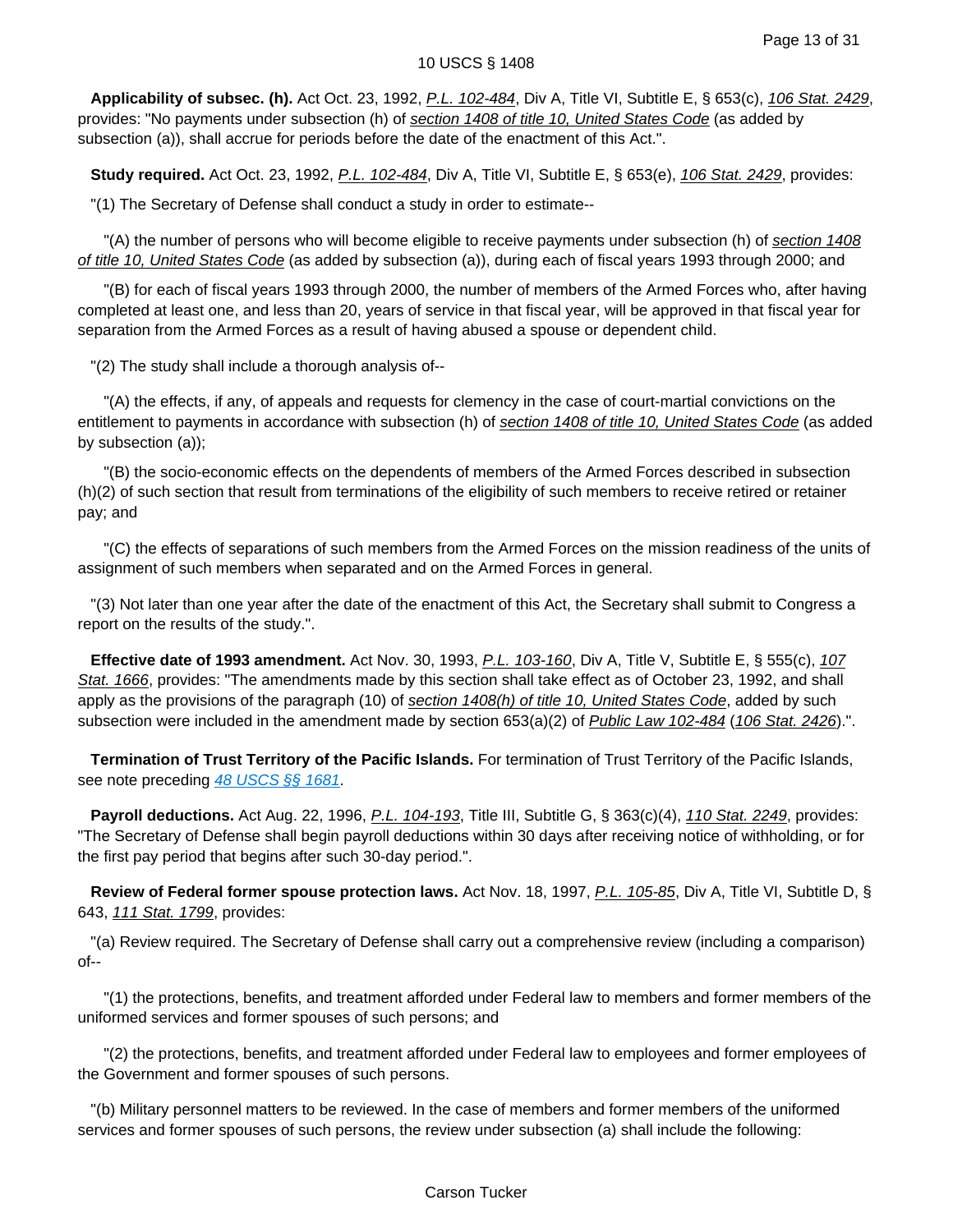"(1) All provisions of law (principally those originally enacted in the Uniformed Services Former Spouses' Protection Act (title X of Public Law [97-252](http://advance.lexis.com/api/document?collection=statutes-legislation&id=urn:contentItem:5CD7-HSM0-01XN-S35G-00000-00&context=) [for full classification, consult USCS Tables volumes])) that--

"(A) establish, provide for the enforcement of, or otherwise protect interests of members and former members of the uniformed services and former spouses of such persons in retired or retainer pay of members and former members; or

"(B) provide other benefits for members and former members of the uniformed services and former spouses of such persons.

"(2) The experience of the uniformed services in administering those provisions of law, including the adequacy and effectiveness of the legal assistance provided by the Department of Defense in matters related to the Uniformed Services Former Spouses' Protection Act [for full classification, consult USCS Tables volumes].

"(3) The experience of members and former members of the uniformed services and former spouses of such persons in the administration of those provisions of law.

"(4) The experience of members and former members of the uniformed services and former spouses of such persons in the application of those provisions of law by State courts.

"(5) The history of State statutes and State court interpretations of the Uniformed Services Former Spouses' Protection Act [for full classification, consult USCS Tables volumes] and other provisions of Federal law described in paragraph (1)(A) and the extent to which those interpretations follow those laws.

"(c) Civilian personnel matters to be reviewed. In the case of former spouses of employees and former employees of the Government, the review under subsection (a) shall include the following:

"(1) All provisions of law that--

"(A) establish, provide for the enforcement of, or otherwise protect interests of employees and former employees of the Government and former spouses of such persons in annuities of employees and former employees under Federal employees' retirement systems; or

"(B) provide other benefits for employees and former employees of the Government and former spouses of such persons.

"(2) The experience of the Office of Personnel Management and other agencies of the Government in administering those provisions of law.

"(3) The experience of employees and former employees of the Government and former spouses of such persons in the administration of those provisions of law.

"(4) The experience of employees and former employees of the Government and former spouses of such persons in the application of those provisions of law by State courts.

"(d) Sampling authorized. The Secretary may use sampling in carrying out the review under this section.

"(e) Report. Not later than September 30, 1999, the Secretary shall submit to the Committee on Armed Services of the Senate and the Committee on National Security of the House of Representatives a report on the results of the review under subsection (a). The report shall include any recommendations for legislation that the Secretary considers appropriate.".

**Applicability of Jan. 6, 2006 amendments.** Act Jan. 6, 2006, P.L. 109-163, Div A, Title VI, Subtitle D, § 665(b), 119 Stat. 3318, provides: "A court order authorized by the amendments made by this section [amending subsec. (h) of this section] may not provide for a payment attributable to any period before the date of the enactment of this Act, or the date of the court order, whichever is later.".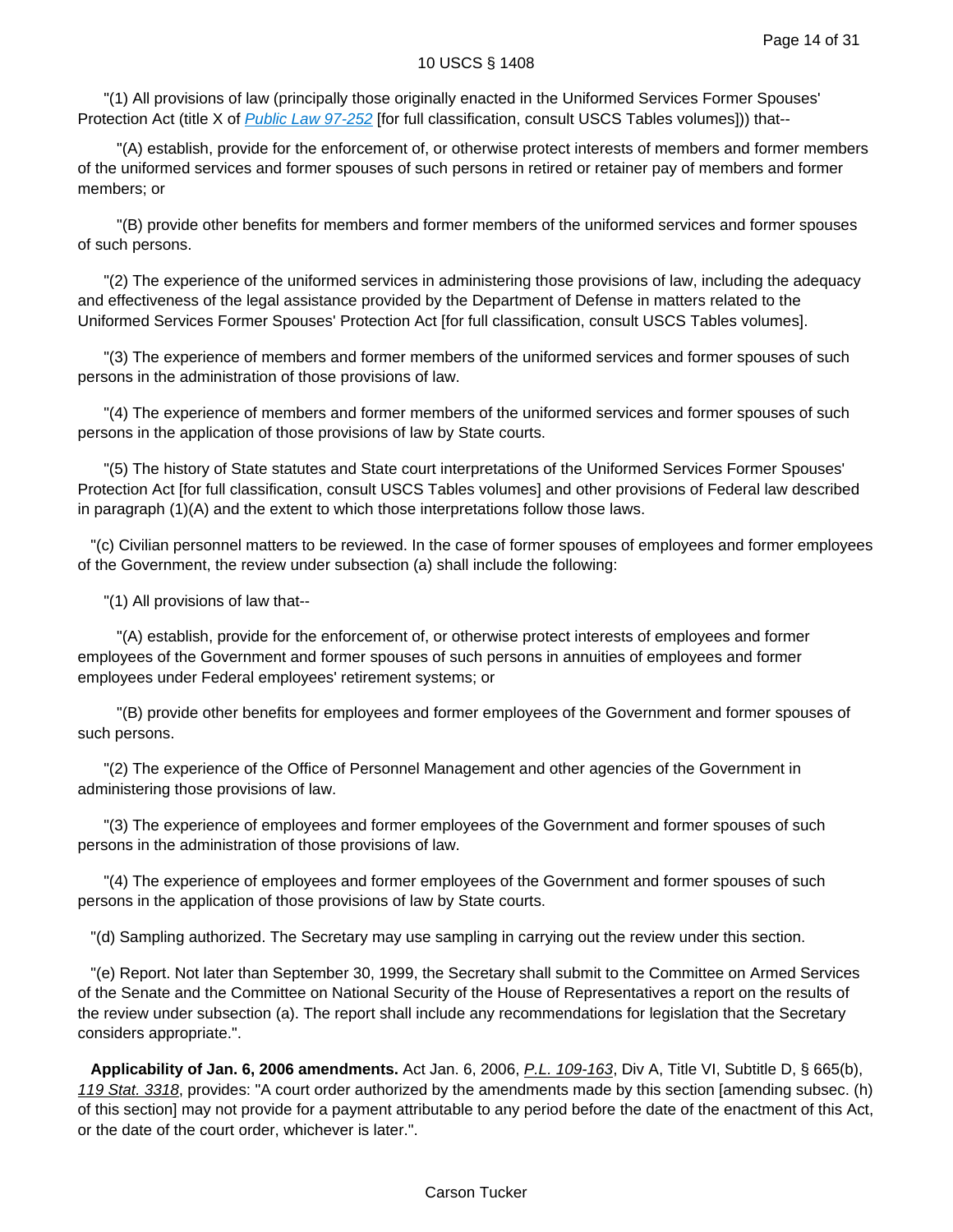# **Case Notes**

- **I. IN GENERAL**
- **1. Generally**
- **2. Purpose**
- **3. Constitutional issues**
- **4. Construction**
- **5. Application**
- **6. Relationship to state law**
- **7. Personal Jurisdiction**
- **8. Subject Matter Jurisdiction**
- **II. CONSTRUCTION**
- **9. Spousal notification requirement**
- **10. --Allocation of costs**
- **11. --Amount of award**
- **12. Pay subject to apportionment and direct payment**
- **13. --Pay excluded**
- **14. 10-year marriage requirement**
- **15. Miscellaneous**
- **III. RETROACTIVITY**
- **16. Generally**
- **17. Relationship to state law**
- **18. Validity of prior decisions/decrees**
- **19. --Res judicata**
- **20. Estoppel**

## **I. IN GENERAL**

**1. Generally**

District court lacked jurisdiction, under Rooker-Feldman doctrine, over naval retiree's claim that Uniformed Services Former Spouses' Protection Act (10 USCS § 1408) amounted to unconstitutional taking of his property by state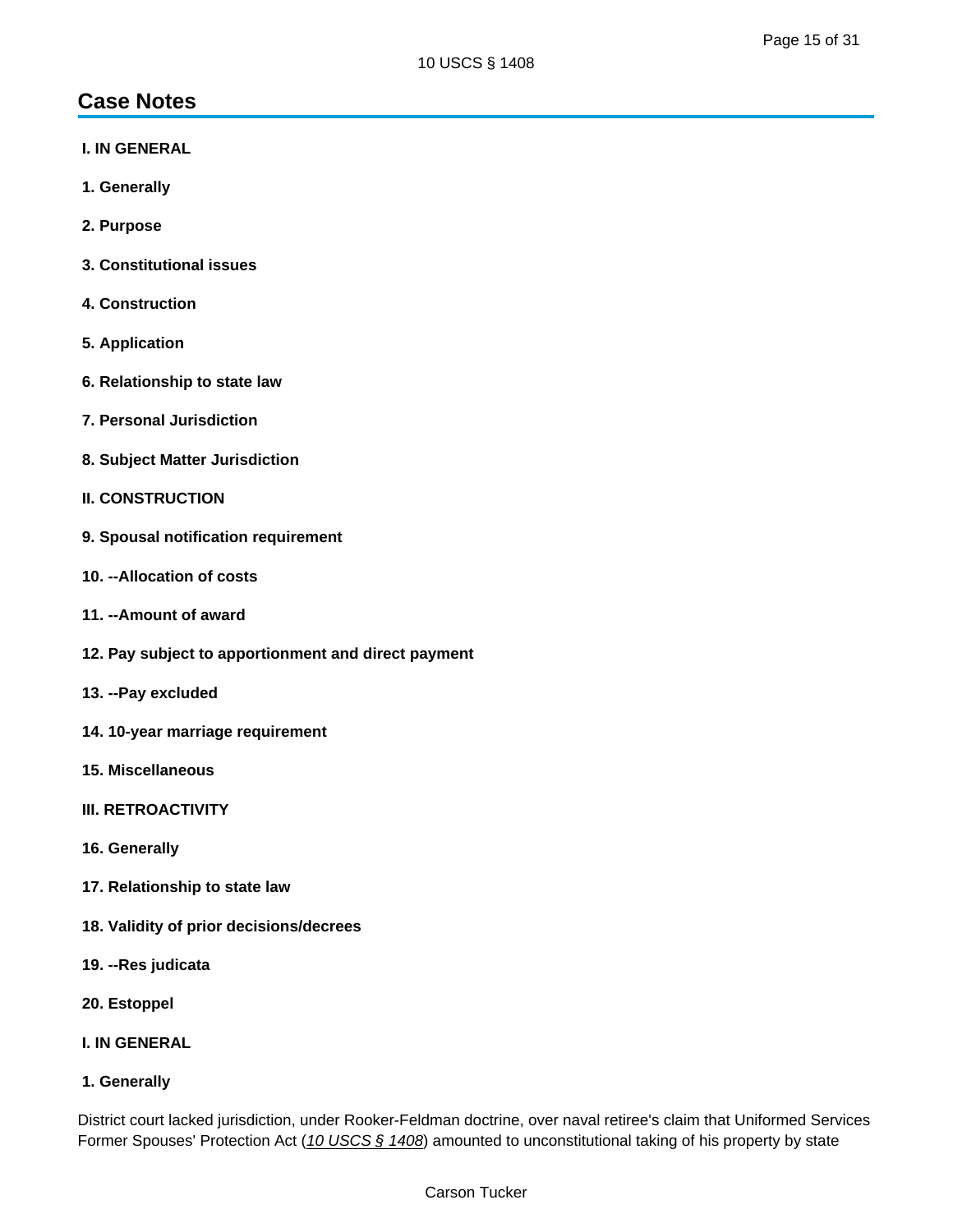court's award of plaintiff's retirement pay to his ex-spouse as alimony pursuant to Act; plaintiff's constitutional claim was inextricably intertwined with whether state court could award plaintiff's naval retirement pay to his ex-wife and federal district court holding in plaintiff's favor would effectively nullify state court's judgment. Powell v [Powell](http://advance.lexis.com/api/document?collection=cases&id=urn:contentItem:3S4X-2KR0-006F-M01F-00000-00&context=) (1996, CA11 Ga) 80 F3d 464, 9 FLW Fed C [1015.](http://advance.lexis.com/api/document?collection=cases&id=urn:contentItem:3S4X-2KR0-006F-M01F-00000-00&context=)

10 USCS § 1408 does not require division of military retired pay; it merely provides mechanism to enforce valid state court order directing such division for retired pay received after 6/25/81. DOHA Case No. 99122104 (3/16/00).

#### **2. Purpose**

Federal Uniform Services Former Spouses' Protection Act (10 USCS § 1408) was not intended to expand subjectmatter jurisdiction of federal courts, but rather merely empowered court that otherwise had jurisdiction to divide marital property. Steel v [United](http://advance.lexis.com/api/document?collection=cases&id=urn:contentItem:3S4X-BPH0-001B-K2DR-00000-00&context=) States (1987, CA9 Cal) 813 F2d 1545.

Uniformed Services Former Spouses' Protection Act was intended to obliterate adverse effect of U. S. Supreme Court decision which held that federal law precludes state court from dividing military non-disability retirement pay pursuant to state law. Allen v Allen [\(1986,](http://advance.lexis.com/api/document?collection=cases&id=urn:contentItem:3RX6-J8T0-003G-N2Y5-00000-00&context=) La App 3d Cir) 484 So 2d 269, cert den (1986, La) 488 So 2d 199 and cert den (1986) 479 US 850, 93 L Ed 2d 114, 107 S Ct 178.

Effect of 10 USCS § 1408 is to allow state court to apply state community property law regarding divisibility of multipensions as it existed on June 26, 1981 to all cases pending in trial court and on appeal. [Steczo](http://advance.lexis.com/api/document?collection=cases&id=urn:contentItem:3RX3-YD40-003F-T4GX-00000-00&context=) v Steczo [\(1983,](http://advance.lexis.com/api/document?collection=cases&id=urn:contentItem:3RX3-YD40-003F-T4GX-00000-00&context=) App) 135 Ariz 199, 659 P2d 1344.

Purpose of 10 USCS § 1408(c)(1) was to overrule in its entirety United States Supreme Court decision in McCarty v McCarty, which held that under community property law military retirement pensions could not be divided between divorcing spouses. In re [Marriage](http://advance.lexis.com/api/document?collection=cases&id=urn:contentItem:3RX6-MCG0-003D-J402-00000-00&context=) of Buikema (1983, 4th Dist) 139 Cal App 3d 689, 188 Cal Rptr 856.

Purpose of 10 USCS § 1408(c)(1) is to reverse effect of [McCarty](http://advance.lexis.com/api/document?collection=cases&id=urn:contentItem:3S4X-69N0-003B-S07V-00000-00&context=) v McCarty (1981) 453 US 210, 69 L Ed 2d 589, 101 S Ct [2728,](http://advance.lexis.com/api/document?collection=cases&id=urn:contentItem:3S4X-69N0-003B-S07V-00000-00&context=) 2 EBC 1502, which holds that nondisability military retirement benefits are not divisible as community property by state courts; apparent purpose of § 1408(c)(1) reference to June 25, 1981, is to place courts in same position they were in on June 26, 1981, date of McCarty decision. [Neese](http://advance.lexis.com/api/document?collection=cases&id=urn:contentItem:3S3K-4DS0-003C-20X8-00000-00&context=) v Neese (1984, Tex App [Eastland\)](http://advance.lexis.com/api/document?collection=cases&id=urn:contentItem:3S3K-4DS0-003C-20X8-00000-00&context=) 669 SW2d 388.

10 USCS § 1408 effectively nullified Supreme Court's holding in McCarty Decision. In re [Marriage](http://advance.lexis.com/api/document?collection=cases&id=urn:contentItem:3S3J-W720-003F-W2DF-00000-00&context=) of Smith (1983) 100 [Wash](http://advance.lexis.com/api/document?collection=cases&id=urn:contentItem:3S3J-W720-003F-W2DF-00000-00&context=) 2d 319, 669 P2d 448.

#### **3. Constitutional issues**

In action in which armed forces members alleged that Uniformed Services Former Spouses' Protection Act, 10 USCS § 1408, did not provide procedural due process because due process required Secretary of Defense to review whether state court complied with terms of Servicemembers Civil Relief Act, 50 [USCS](http://advance.lexis.com/api/document?collection=statutes-legislation&id=urn:contentItem:4YF7-GKB1-NRF4-44F9-00000-00&context=) app. §§ 501 et seq., due process claim failed because requiring Defense Finance and Accounting Service (DFAS) to conduct additional review before complying with state court orders would have harmed government's interest in minimizing administrative expenses without demonstrably reducing error rate of existing enforcement system; due process did not require more than DFAS already provided pursuant to Act. Adkins v [Rumsfeld](http://advance.lexis.com/api/document?collection=cases&id=urn:contentItem:4KXG-B960-0038-X0HS-00000-00&context=) (2006, CA4 Va) 464 F3d 456, cert den (2007) 551 US 1130, 127 S Ct 2972, 168 L Ed 2d 702.

That Uniformed Services Former Spouses' Protection Act, 10 USCS § 1408, did not exempt service members who joined armed forces prior to its enactment from state court divorce decrees dividing their military retirement pay did not violate members' rights to substantive due process because members did not have legitimate expectation that their retirement pay would be shielded upon divorce from division and garnishment. Adkins v [Rumsfeld](http://advance.lexis.com/api/document?collection=cases&id=urn:contentItem:4KXG-B960-0038-X0HS-00000-00&context=) (2006, CA4 Va) 464 F3d [456,](http://advance.lexis.com/api/document?collection=cases&id=urn:contentItem:4KXG-B960-0038-X0HS-00000-00&context=) cert den (2007) 551 US 1130, 127 S Ct 2972, 168 L Ed 2d 702.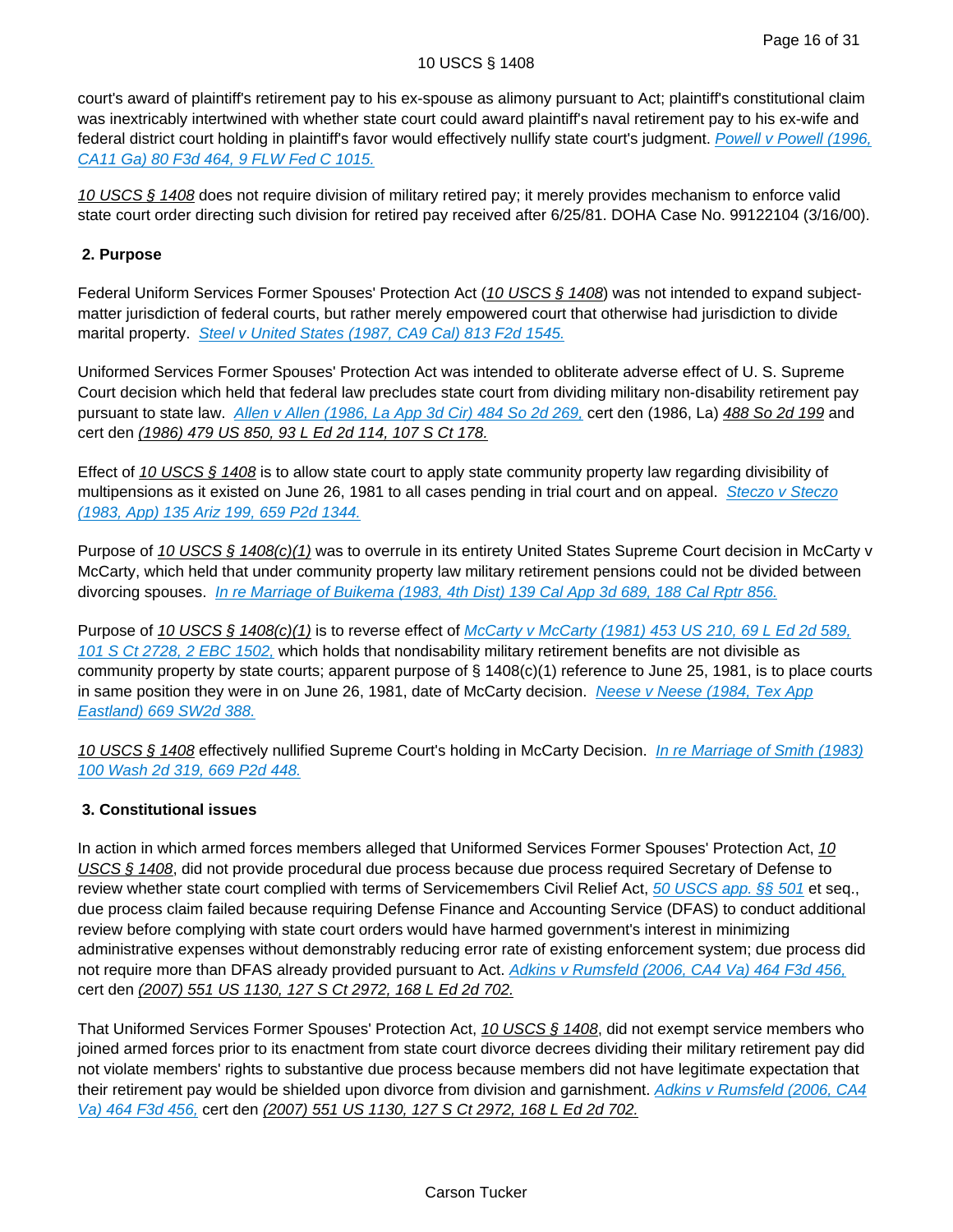Claim that Uniformed Services Former Spouses' Protection Act, 10 USCS § 1408, allowed variation among states that was impermissible under Armed Forces Clauses, U.S. [Const.](http://advance.lexis.com/api/document?collection=statutes-legislation&id=urn:contentItem:4YF7-GRT1-NRF4-4166-00000-00&context=) art. I, § 8, cls. 12-[14](http://advance.lexis.com/api/document?collection=statutes-legislation&id=urn:contentItem:4YF7-GK61-NRF4-42VB-00000-00&context=), and Full Faith and Credit Clause, U.S. [Const.](http://advance.lexis.com/api/document?collection=statutes-legislation&id=urn:contentItem:4YF7-GN51-NRF4-4160-00000-00&context=) art. IV, § 1, was rejected because Full Faith and Credit Clause did not impose requirement of substantive uniformity in any area of law and Congress's decision to allow military retiree pay no special exemption from ordinary state divorce law principles was entitled to judicial deference. Adkins v [Rumsfeld](http://advance.lexis.com/api/document?collection=cases&id=urn:contentItem:4KXG-B960-0038-X0HS-00000-00&context=) (2006, CA4 Va) 464 F3d [456,](http://advance.lexis.com/api/document?collection=cases&id=urn:contentItem:4KXG-B960-0038-X0HS-00000-00&context=) cert den (2007) 551 US 1130, 127 S Ct 2972, 168 L Ed 2d 702.

Uniformed Services Former Spouses' Protection Act, 10 USCS § 1408, did not violate equal protection rights of armed forces members who were subject to state court orders granting former spouses portion of their military retirement pay, because (1) Act was gender-neutral and was rationally related to legitimate purpose of protecting former spouses, who made unique sacrifices during marriage, and (2) Congress was not required to include remarriage cutoff provision even though such cutoffs applied to former spouses of other government employees. Adkins v [Rumsfeld](http://advance.lexis.com/api/document?collection=cases&id=urn:contentItem:4KXG-B960-0038-X0HS-00000-00&context=) (2006, CA4 Va) 464 F3d 456, cert den (2007) 551 US 1130, 127 S Ct 2972, 168 L Ed 2d 702.

Passage of Uniform Services Former Spouse's Protection Act (10 USCS § 1408(c)(1) (USFSPA) did not result in taking of former military personnel's property (portion of their military retired pay) in violation of Fifth Amendment to Constitution as Act merely removed federal pre-emption which precluded state courts from considering military retirement pay as marital property subject to division as part of divorce decree and there was no intent on government's part to take claimants' property; even assuming arguendo that property was taken from claimants, it was taken not for public use but for private use of claimants' ex-spouses. Fern v [United](http://advance.lexis.com/api/document?collection=cases&id=urn:contentItem:3S4X-2C10-003B-8156-00000-00&context=) States (1988) 15 Cl Ct 580, affd (1990, CA) 908 F2d 955, 12 EBC [1936.](http://advance.lexis.com/api/document?collection=cases&id=urn:contentItem:3S4V-JD60-0039-V0N3-00000-00&context=)

Uniform Services Former Spouses Protection Act, which authorizes state courts to treat disposable retire pay as property solely of retiree or as property of retiree and spouse, does not effect taking of property requiring service member whose pay has been apportioned in community property states pursuant to divorce decree to be reimbursed by U.S. Government. Fern v [United](http://advance.lexis.com/api/document?collection=cases&id=urn:contentItem:3S4V-JD60-0039-V0N3-00000-00&context=) States (1990, CA) 908 F2d 955, 12 EBC 1936.

## **4. Construction**

Statute does not grant state courts power to treat as property divisible upon divorce military retirement pay that retiree had waived pursuant to 38 USCS § 3105 in order to receive veterans' disability benefits; it cannot be read merely as garnishment statute designed not to pre-empt authority of state courts but solely to set out circumstances under which federal government will make direct payments of retirement pay to retiree's former spouse pursuant to court order because statute provides that court may treat disposable retired or retainer pay but not total retired pay as property of retiree and spouse, and term "disposable retired or retainer pay" is defined to exclude military retirement pay waived in order to receive veterans' disability benefits, and other subsections of statute impose substantive limits on state courts' power to divide military retirement pay. [Mansell](http://advance.lexis.com/api/document?collection=cases&id=urn:contentItem:3S4X-B3K0-003B-41ND-00000-00&context=) v Mansell (1989) 490 US 581, 104 L Ed 2d 675, 109 S Ct [2023,](http://advance.lexis.com/api/document?collection=cases&id=urn:contentItem:3S4X-B3K0-003B-41ND-00000-00&context=) 10 EBC 2521.

Direct payment provision does not apply to amendment or modification of divorce decree that does not divide or address military retired pay and that became final before June 26, 1981. Carmody v [Secretary](http://advance.lexis.com/api/document?collection=cases&id=urn:contentItem:3S4X-93T0-003B-501V-00000-00&context=) of Navy (1989, CA4 Va) 886 F2d [678.](http://advance.lexis.com/api/document?collection=cases&id=urn:contentItem:3S4X-93T0-003B-501V-00000-00&context=)

Action by former spouse of retired military officer for partition of officer's retirement pay is dismissed, where parties' marriage was dissolved by German court, because Uniformed Services Former Spouses Protection Act only allows courts to apply state divorce laws to military pensions, but does not expressly or impliedly grant court power to adjudicate any cause nor does it provide substantive rules for treatment of military pensions in divorce or domestic relations contexts, so court lacks jurisdiction to adjudicate plaintiff's request to partition military retirement pay. Brown v [Harms](http://advance.lexis.com/api/document?collection=cases&id=urn:contentItem:3S4N-B770-003B-V239-00000-00&context=) (1994, ED Va) 863 F Supp 278.

Uniform Services Former Spouse's Protection Act, 10 USCS § 1408, authorizes court with jurisdiction over matters ancillary to divorce to order payment of portion of military pension directly to estranged spouse of military member upon their divorce. Nichols v Nichols (In re [Nichols\)](http://advance.lexis.com/api/document?collection=cases&id=urn:contentItem:4BN7-4CX0-0039-04JD-00000-00&context=) (2004, BC MD Pa) 305 BR 418.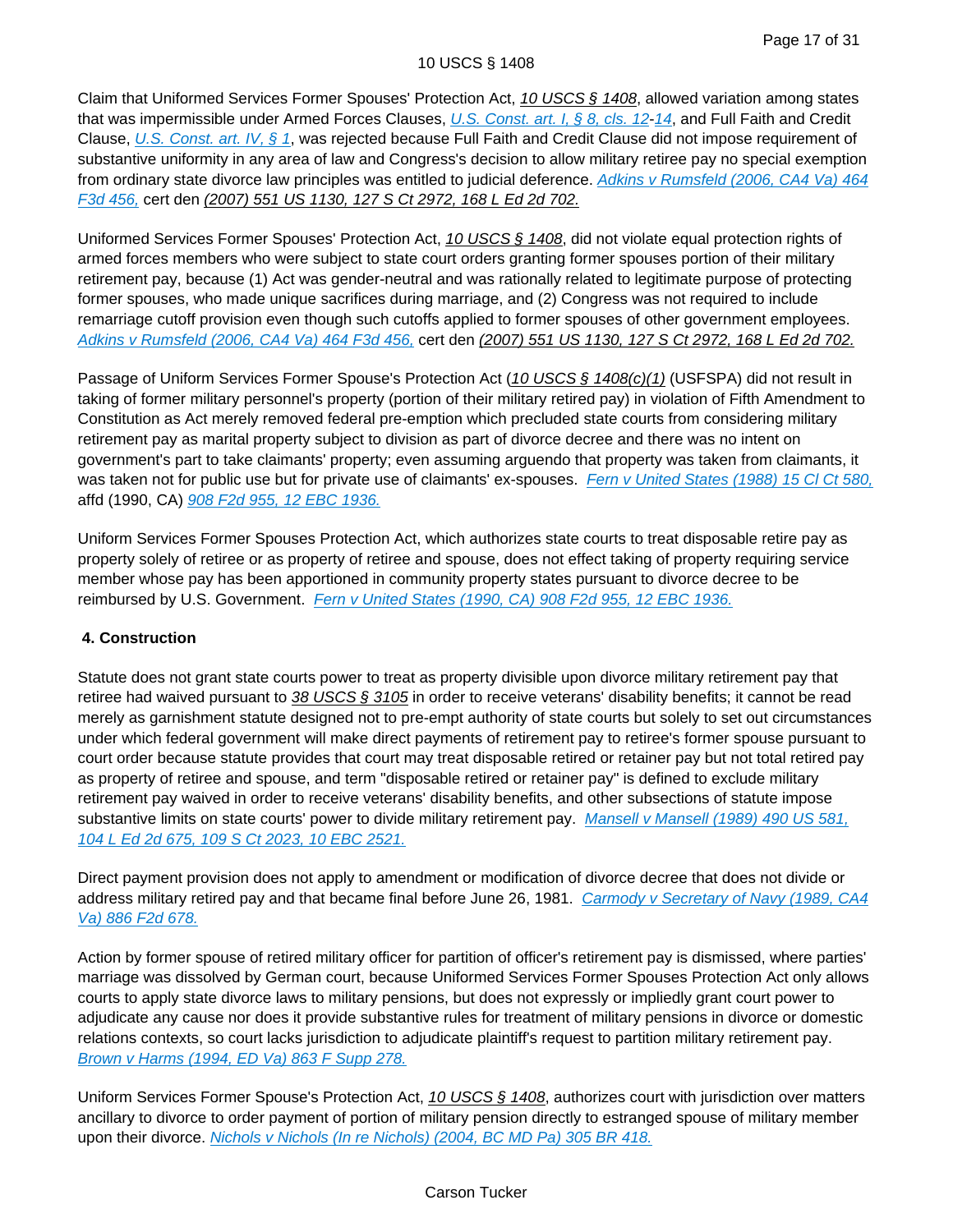Under California law, Uniform Services Former Spouse's Protection Act grants authority for state court to determine wife's community property interest in former husband's military retirement pension in action subsequent to divorce decree, since there was no final adjudication of that interest at time divorce decree became final in 1970. Bryant v Sullivan (1985, App) 148 Ariz 426, 715 P2d 282.

Former serviceman's wife seeking division of military retirement pay of husband in accord with § 1408 has community interest in such pay where military retirement pay was classified as community property under state law at time of divorce and after effective date of § 1408 which permits but does not require states to classify military retirement pay as marital property. [Savoie](http://advance.lexis.com/api/document?collection=cases&id=urn:contentItem:3RX6-JFV0-003G-N409-00000-00&context=) v Savoie (1986, La App 5th Cir) 482 So 2d 23.

Rights to military retirement benefits accrue continuously throughout husband's period of service, and wife's entitlement to those benefits should be determined under law of state in which parties were domiciled for respective periods during which military retirement benefits accrued. Allen v Allen [\(1986,](http://advance.lexis.com/api/document?collection=cases&id=urn:contentItem:3RX6-J8T0-003G-N2Y5-00000-00&context=) La App 3d Cir) 484 So 2d 269, cert den (1986, La) 488 So 2d 199 and cert den (1986) 479 US 850, 93 L Ed 2d 114, 107 S Ct 178.

Order modifying decree of dissolution which required retired serviceman and former wife to certify to Secretary of Air Force as to validity of modification decree of dissolution should be eliminated since there are no conflicting court orders in case and § 1408 requiring certification is applicable only when Secretary of Air Force is served with conflicting court orders. In re [Marriage](http://advance.lexis.com/api/document?collection=cases&id=urn:contentItem:3S3J-YPT0-003F-Y2WR-00000-00&context=) of Hadley (1986) 77 Or App 295, 713 P2d 39.

Section 1048(c)(1) does not mandate that military retirement pension be shared by recipient and recipient's former spouse; it only authorizes division, and leaves to state courts decision regarding whether any allocation is to be made. In re Marriage of [Habermehl](http://advance.lexis.com/api/document?collection=cases&id=urn:contentItem:3RRM-5BB0-0054-H204-00000-00&context=) (1985, 5th Dist) 135 Ill App 3d 105, 89 Ill Dec 939, 481 NE2d 782.

Section 1408 does not require reinstatement of earlier judgments or division of military pay but only permits reopening of final judgments for reconsideration in light of its provisions. In re [Marriage](http://advance.lexis.com/api/document?collection=cases&id=urn:contentItem:3S3J-XH00-003F-W2D1-00000-00&context=) of Giroux (1985) 41 Wash App [315,](http://advance.lexis.com/api/document?collection=cases&id=urn:contentItem:3S3J-XH00-003F-W2D1-00000-00&context=) 704 P2d 160.

10 USCS § 1408 does not signify congressional intent to pre-empt state law and disallow disposition of military disability retirement paid by state courts in accordance with state law, in situation where (1) retirement occurred before dissolution of marriage and at time when military spouse was eligible for both longevity and disability retirement and could have elected to receive longevity retirement benefits under both federal and state law, and (2) nonmilitary spouse would have been entitled to community property share of longevity retirement pension for which husband was eligible had he elected to receive longevity retirement benefits; in such situation, military spouse cannot destroy other spouse's federal statutory right and concomitant state law right by simply accepting disability retirement and opting not to elect longevity retirement. In re Marriage of [Mastropaolo](http://advance.lexis.com/api/document?collection=cases&id=urn:contentItem:3RX6-KMB0-003D-J05C-00000-00&context=) (1985, 4th Dist) 166 Cal App 3d [953,](http://advance.lexis.com/api/document?collection=cases&id=urn:contentItem:3RX6-KMB0-003D-J05C-00000-00&context=) 213 Cal Rptr 26, cert den (1986) 475 US 1011, 89 L Ed 2d 301, 106 S Ct 1185 and (criticized on other grounds in In re [Marriage](http://advance.lexis.com/api/document?collection=cases&id=urn:contentItem:3W25-77P0-0039-41G5-00000-00&context=) of Krempin (1999, 1st Dist) 70 Cal App 4th 1008, 83 Cal Rptr 2d 134).

Language contained in Uniformed Services Former Spouses' Protection Act does not create distinction between active duty and reserve duty service for purposes of service creditable in determining member's eligibility for retired pay; thus, there is nothing in statute to indicate that reserve duty service is exempt from being considered as service creditable if member subsequently retires from active duty. DOHA Case No. 08020701 (2/28/08).

## **5. Application**

Where debtor agreed to pay creditor his future monthly retirement and veterans disability payments in exchange for lump sum payment, agreement did not create express trust and agreement was subject to discharge because: (1) creditor's argument that agreement created purported trust failed because there was no trust res as rights to military retired pay and veterans' disability benefits were neither entitlements nor vested rights, (2) 37 USCS  $\S$  [701\(c\)](http://advance.lexis.com/api/document?collection=statutes-legislation&id=urn:contentItem:4YF7-GSS1-NRF4-4056-00000-00&context=) and 38 USCS §  $5301(a)(1)$  restricted debtor's right to transfer benefits, and (3) creditor's reliance on Uniformed Services Former Spouses' Protection Act was misplaced because nothing in that statute suggested that Congress intended it to apply outside domestic relations context. Bowden v [Structured](http://advance.lexis.com/api/document?collection=cases&id=urn:contentItem:4D8M-47Y0-0039-018H-00000-00&context=) Invs. Co., LLC (In re Bowden) (2004, BC WD [Wash\)](http://advance.lexis.com/api/document?collection=cases&id=urn:contentItem:4D8M-47Y0-0039-018H-00000-00&context=) 315 BR 903.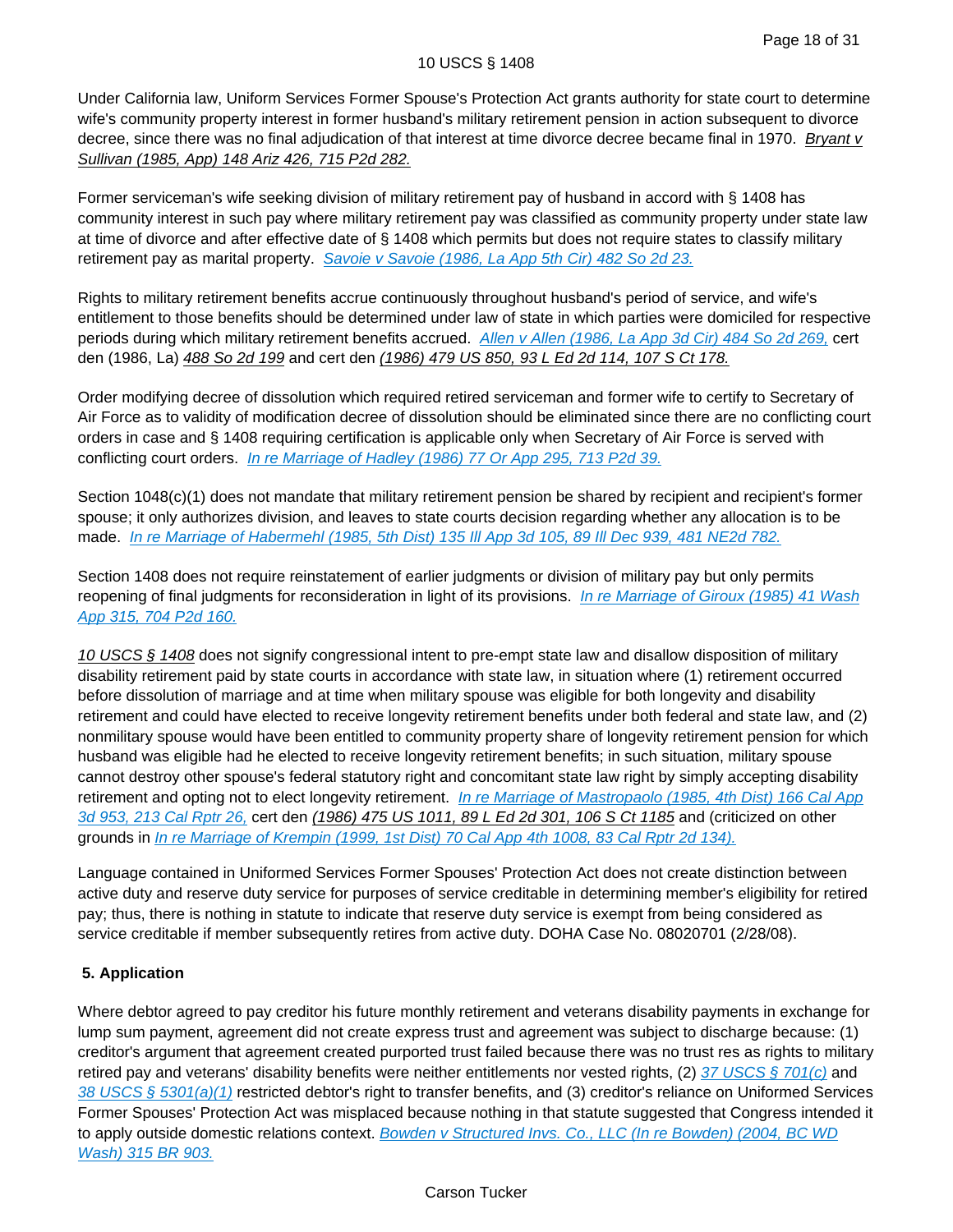State court did not violate bankruptcy court's order under 11 USCS § 362 extending automatic stay when it terminated Chapter 13 debtor's right to receive portion of her ex-husband's military retirement and portion of payments her ex-husband was entitled to receive under ERISA-qualified pension plan, because debtor's interest in her ex-husband's military retirement and private pension plan were not property of her bankruptcy estate under 11 USCS § 541; both anti-alienation provision of ERISA, 29 USCS § [1056\(d\)](http://advance.lexis.com/api/document?collection=statutes-legislation&id=urn:contentItem:4YF7-GR11-NRF4-43XG-00000-00&context=), and anti-alienation provision of Uniformed Services Former Spouses' Protection Act, 10 USCS § 1408(c)(2), imposed transfer restrictions that were enforceable under nonbankruptcy law and removed debtor's interest under both plans from her bankruptcy estate. Dyckman v Dyckman (In re [Dyckman\)](http://advance.lexis.com/api/document?collection=cases&id=urn:contentItem:55F0-F8X1-F04B-300R-00000-00&context=) (2012, BC MD Pa) 67 CBC2d 744.

Chapter 7 debtor's ex-wife met her burden of showing that debts debtor owed her under divorce decree that was issued by Georgia court were nondischargeable under  $11$  USCS  $\S$  523 because they were "domestic support obligations," as that term was defined in 11 USCS  $\S$  101, or were debts debtor incurred in connection with his divorce; because state court awarded debtor's ex-wife 60% of debtor's military retirement pay but U.S. Government was allowed under Uniformed Former Spouses' Protection Act, 10 USCS § 1408, to pay debtor's ex-wife only 50% of debtor's retirement pay, debtor held 10% that his ex-wife was still owed in constructive trust, and that debt was nondischargeable under § 523. Walls v Hicks (In re Hicks) [\(2015,](http://advance.lexis.com/api/document?collection=cases&id=urn:contentItem:5G21-TJ81-F049-002X-00000-00&context=) BC MD Fla) 530 BR 914, judgment entered (2015, BC MD Fla) 530 BR [921.](http://advance.lexis.com/api/document?collection=cases&id=urn:contentItem:5GFJ-4V91-F049-0010-00000-00&context=)

Portion of taxpayer's retirement payments ordered paid to his former spouse pursuant to Uniformed Services Former Spouses' Protection Act, 10 USCS § 1408, were not property settlement but alimony and, therefore, deductible pursuant to 26 USCS § 215, where retirement payments would terminate, by operation of law, on earlier of date that either taxpayer or his former spouse died; thus, retirement payments met requirements of 26 [USCS](http://advance.lexis.com/api/document?collection=statutes-legislation&id=urn:contentItem:4YF7-GNV1-NRF4-42R5-00000-00&context=)  $\S$ [71\(b\)\(1\)\(D\)](http://advance.lexis.com/api/document?collection=statutes-legislation&id=urn:contentItem:4YF7-GNV1-NRF4-42R5-00000-00&context=). Proctor v [Comm'r](http://advance.lexis.com/api/document?collection=cases&id=urn:contentItem:4PW5-7NY0-TX4N-G0YC-00000-00&context=) (2007) 129 TC 92.

Division of value by state Family Court of right of United States Public Health veterinarian to retire and receive benefits does not violate 10 USCS § 1408. [Wallace](http://advance.lexis.com/api/document?collection=cases&id=urn:contentItem:3RX4-1YK0-003F-G44H-00000-00&context=) v Wallace (1984, App) 5 Hawaii App 55, 677 P2d 966.

Trial court did not err in awarding portion of husband's military pension to wife in legal separation proceeding in view of enactment of 10 USCS § 1408. [Coates](http://advance.lexis.com/api/document?collection=cases&id=urn:contentItem:3RX6-F6P0-003F-C2G5-00000-00&context=) v Coates (1983, Mo App) 650 SW2d 307.

Husband's military nondisability retirement benefits could be divided in divorce action where trial court still had control over divorce judgment. [Voronin](http://advance.lexis.com/api/document?collection=cases&id=urn:contentItem:3S3K-4H60-003C-21W6-00000-00&context=) v Voronin (1983, Tex App Austin) 662 SW2d 102.

Trial court erred in not considering husband's military retirement benefits at time of division of community estate between divorcing husband and wife, notwithstanding at time of divorce decree, Congress had not enacted 10 USCS § 1408. [Gordon](http://advance.lexis.com/api/document?collection=cases&id=urn:contentItem:3S3K-4HX0-003C-226G-00000-00&context=) v Gordon (1983, Tex App Corpus Christi) 659 SW2d 475 (superseded by statute on other grounds as stated in [Southern](http://advance.lexis.com/api/document?collection=cases&id=urn:contentItem:3S3K-4C70-003C-2098-00000-00&context=) v Glenn (1984, Tex App San Antonio) 677 SW2d 576).

In dividing military pension in marital dissolution, trial court erred by using denominator of 25 years in its formula, which it had drawn from husband's basic pay line of his retirement orders, when court should have instead used husband's actual 20 years of active and creditable service. Kelly v Kelly [\(2003\)](http://advance.lexis.com/api/document?collection=cases&id=urn:contentItem:49VF-7830-0039-42XB-00000-00&context=) 2003 WY 133, 78 P3d 220.

District court did not err by entering second amended qualified domestic relations order because divorce decree was ambiguous and needed clarification to meet statutory requirements of Uniformed Services Former Spouses Protection Act, 10 USCS § 1408, and such clarification related to "clerical mistake" for purposes of Wyo. R. Civ. P. 60(a). Wyland v [Wyland](http://advance.lexis.com/api/document?collection=cases&id=urn:contentItem:4KKF-X620-0039-4035-00000-00&context=) (2006) 2006 WY 93, 138 P3d 1165.

Language contained in Uniformed Services Former Spouses' Protection Act does not create distinction between active duty and reserve duty service for purposes of service creditable in determining member's eligibility for retired pay; thus, there is nothing in statute to indicate that reserve duty service is exempt from being considered as service creditable if member subsequently retires from active duty. DOHA Case No. 08020701 (2/28/08).

10 USCS § 1408 made the remarriage of former spouse irrelevant for purposes of continued right to receive portion of military retirement benefits accrued during marriage; if the military ever reduced or eliminated husband's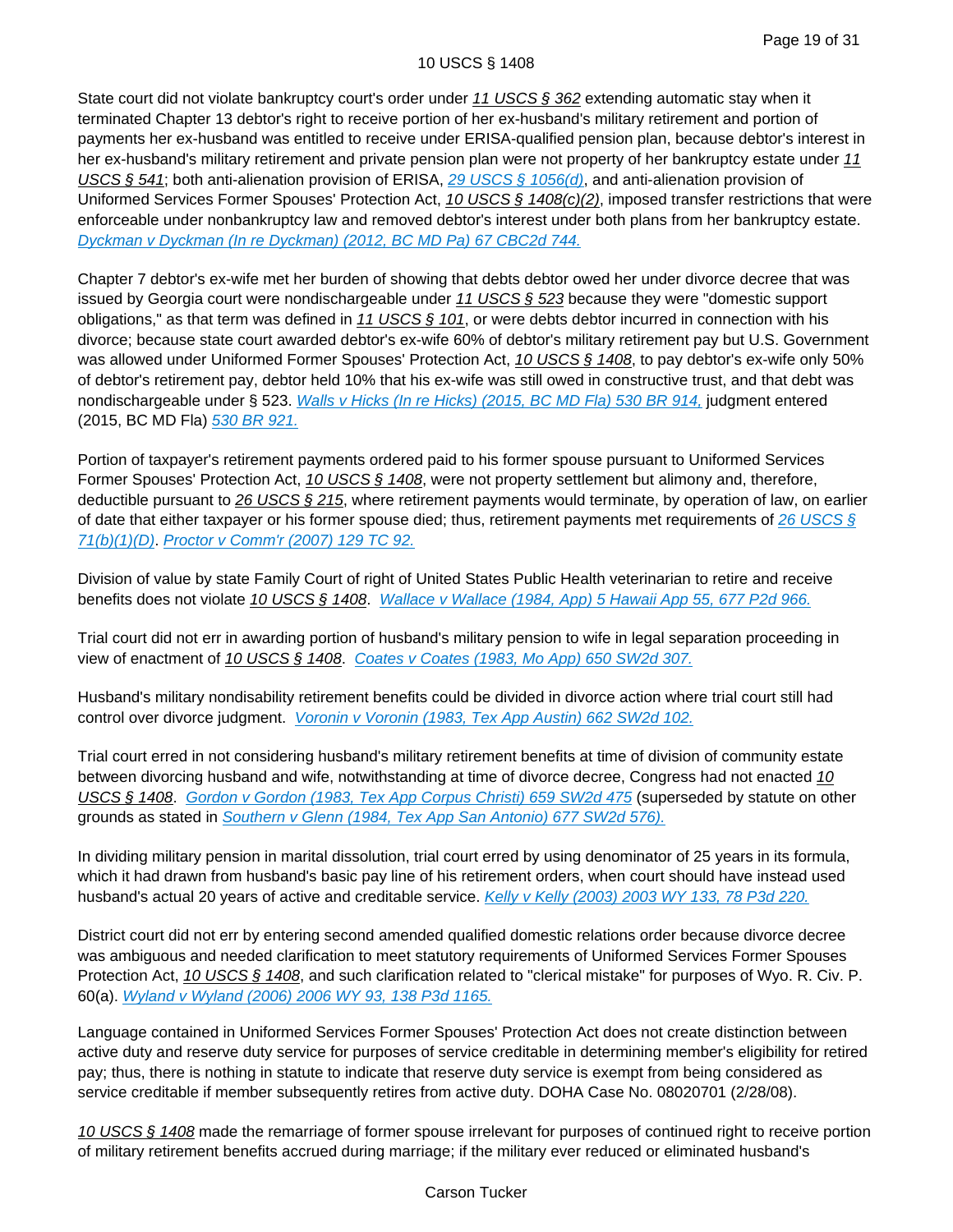retirement benefits, any dispute that arose between husband and wife about whether and how much the husband was required to continue to pay wife had to be brought to the superior court for resolution. [Johnson](http://advance.lexis.com/api/document?collection=cases&id=urn:contentItem:4X49-5FW0-TXFJ-V2B9-00000-00&context=) v Johnson (2009, [Alaska\)](http://advance.lexis.com/api/document?collection=cases&id=urn:contentItem:4X49-5FW0-TXFJ-V2B9-00000-00&context=) 214 P3d 369.

#### **6. Relationship to state law**

Section 1408 does not pre-empt New Mexico community property law which treats military disability retirement benefits as community property. Austin v Austin [\(1985\)](http://advance.lexis.com/api/document?collection=cases&id=urn:contentItem:3S3J-W660-003D-D0CD-00000-00&context=) 103 NM 457, 709 P2d 179.

Trial court erred in declaring military pension to be husband's separate property, notwithstanding that Uniformed Services Former Spouse's Protection Act (10 USCS § 1408) gives each state power to deal with military pensions as it sees fit. In re [Marriage](http://advance.lexis.com/api/document?collection=cases&id=urn:contentItem:3RX6-M960-003D-J3H8-00000-00&context=) of Sarles (1983, 4th Dist) 143 Cal App 3d 24, 191 Cal Rptr 514.

Former Spouses' Protection Act (10 USCS  $\S$  1408) allowing courts to consider retirement pay in fashioning divorce settlements permits but does not command state courts to consider military retirement benefit as marital property; Act provides power to each state to deal with military pensions in manner in which it had previously treated them or chooses to treat them in future. [Koenes](http://advance.lexis.com/api/document?collection=cases&id=urn:contentItem:3RX6-FW70-003F-X3CF-00000-00&context=) v Koenes (1985, Ind App) 478 NE2d 1241 (superseded by statute on other grounds as stated in *In re [Marriage](http://advance.lexis.com/api/document?collection=cases&id=urn:contentItem:3RX4-CFH0-003F-X3D9-00000-00&context=) of Bickel (1989, Ind App) 533 NE2d 593)*.

Section 1408, which is permissive, cannot create procedural mechanism to reopen final state court judgments; divorce decree entered prior to enactment of § 1408 awarding all military retirement benefits to husband was final judgment which, not being void, could not be collaterally attacked in partition suit filed subsequent to enactment of § 1408. Allison v Allison (1985, Tex App Fort [Worth\)](http://advance.lexis.com/api/document?collection=cases&id=urn:contentItem:3S3K-44B0-003C-2236-00000-00&context=) 690 SW2d 340.

Uniformed Services Former Spouses' Protection Act (10 USCS § 1408) does not preclude state courts from considering former spouse's military disability benefits received in lieu of waived retirement pay when making equitable division of marital assets. [Clauson](http://advance.lexis.com/api/document?collection=cases&id=urn:contentItem:3RX3-W780-003C-G0Y1-00000-00&context=) v Clauson (1992, Alaska) 831 P2d 1257, 15 EBC 1913.

In light of enactment of § 1408, marital property interest may be recognized in retirement benefits from military pension in accordance with Illinois case law prior to United States Supreme Court's decision in [McCarty](http://advance.lexis.com/api/document?collection=cases&id=urn:contentItem:3S4X-69N0-003B-S07V-00000-00&context=) v McCarty [\(1981\)](http://advance.lexis.com/api/document?collection=cases&id=urn:contentItem:3S4X-69N0-003B-S07V-00000-00&context=) 453 US 210, 101 S Ct 2728, 69 L Ed 2d 589. In re [Marriage](http://advance.lexis.com/api/document?collection=cases&id=urn:contentItem:3RRM-56C0-0054-H1DV-00000-00&context=) of Dooley (1985, 2d Dist) 137 Ill App 3d 401, 92 Ill Dec 163, 484 [NE2d](http://advance.lexis.com/api/document?collection=cases&id=urn:contentItem:3RRM-56C0-0054-H1DV-00000-00&context=) 894.

Although failure to include within 10 USCS § 1408(c)(1) disability payments received in accordance with waiver executed pursuant to 28 [USCS](http://advance.lexis.com/api/document?collection=statutes-legislation&id=urn:contentItem:4YF7-GK61-NRF4-42KK-00000-00&context=) § 3105 arguably leads to conclusion that Congress' intent was to preclude states from recognizing community interest in such payments, neither 38 USCS § 3101(a) prohibition against assignments of Veterans' benefits nor any other federal law directly or positively precludes application of Louisiana's community property law to disability payments received pursuant to 38 USCS § 3105 election. [Campbell](http://advance.lexis.com/api/document?collection=cases&id=urn:contentItem:3S3K-4XD0-008T-X2KH-00000-00&context=) v Campbell (1985, La App 2d Cir) 474 So 2d [1339,](http://advance.lexis.com/api/document?collection=cases&id=urn:contentItem:3S3K-4XD0-008T-X2KH-00000-00&context=) cert den (1985, La) 478 So 2d 148.

Although states are precluded by federal law from treating disability benefits as community property, states are not precluded from applying state contract law, even when disability benefits are involved; former husband thus could not escape obligation under property settlement agreement by voluntarily choosing to forfeit military retirement pay. [Shelton](http://advance.lexis.com/api/document?collection=cases&id=urn:contentItem:49WP-38V0-0039-40NS-00000-00&context=) v Shelton (2003) 119 Nev 492, 78 P3d 507, 119 Nev Adv Rep 55, cert den (2004) 541 US 960, 124 S Ct 1716, 158 L Ed 2d 401.

Uniformed Services Former Spouses' Protection Act, 10 USCS § 1408(a)(4)(B), (c)(1), did not prevent trial court from granting postjudgment relief when ex-husband's military retirement pay, previously divided by divorce judgment, was converted to disability pay, so long as relief awarded did not itself attempt to divide disability pay as marital property. Black v Black [\(2004\)](http://advance.lexis.com/api/document?collection=cases&id=urn:contentItem:4BT2-M0W0-0039-43SF-00000-00&context=) 2004 ME 21, 842 A2d 1280.

Appellate court correctly concluded that family court erred in finding it lacked subject matter jurisdiction to order that wife receive more than 50 percent of husband's disposable retired pay; family court's conclusion about subject matter jurisdiction was erroneous because federal law involved, Uniformed Services Former Spouses' Protection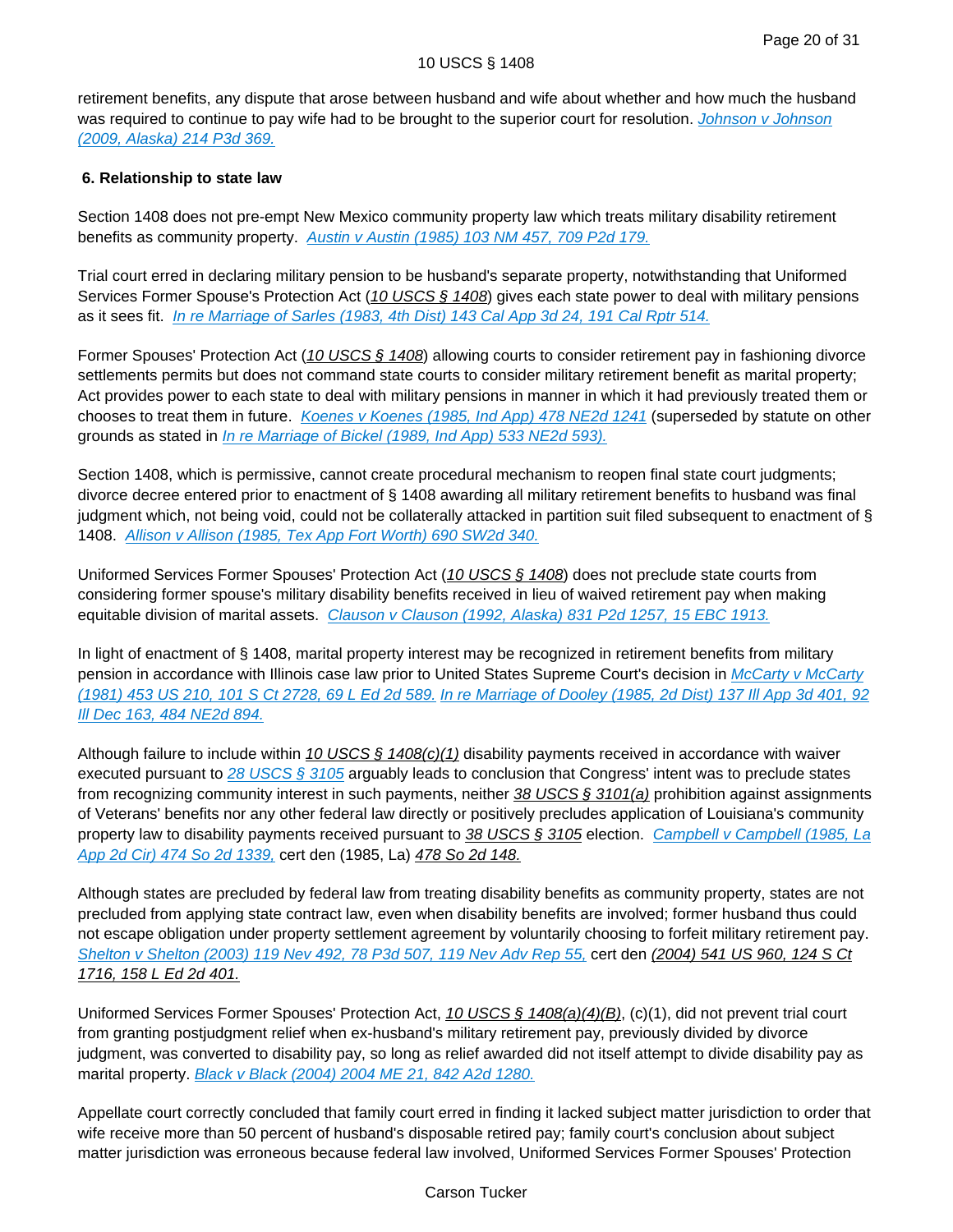Act, 10 USCS § 1408, did not preempt state law on apportionment of husband's pay and, thus, family court had subject matter jurisdiction over that issue, which also meant it could distribute disposable retired pay in accordance with state law. Coon v Coon [\(2005\)](http://advance.lexis.com/api/document?collection=cases&id=urn:contentItem:4G9K-4DC0-0039-4273-00000-00&context=) 364 SC 563, 614 SE2d 616, reh den (2005, SC) 2005 SC [LEXIS](http://advance.lexis.com/api/document?collection=cases&id=urn:contentItem:4GMS-43G0-TVWP-1335-00000-00&context=) 206 and cert den (2006) 546 US 1090, 126 S Ct 1025, 163 L Ed 2d 854.

Trial court's divorce decree was clear and unambiguous; decree divided husband's military retirement pay, but husband's Veteran's Administration disability benefits were not divided. [Hagen](http://advance.lexis.com/api/document?collection=cases&id=urn:contentItem:7VMC-TCJ0-Y9NK-S3NX-00000-00&context=) v Hagen (2009, Tex) 282 SW3d 899.

Supreme Court of Appeals of West Virginia holds that, in determining amount of spousal support to be awarded pursuant to factors enumerated in W. Va. Code § [48-6-301\(b\)\(1\)](http://advance.lexis.com/api/document?collection=statutes-legislation&id=urn:contentItem:56W2-9721-64R1-B03K-00000-00&context=)-(20), federal, service-connected veterans disability benefits received by payor spouse may be considered by family court as resource, along with payor's other income, in assessing ability of payor to pay spousal support; such consideration by family court is not precluded by 10 USCS § 1408 or 38 [USCS](http://advance.lexis.com/api/document?collection=statutes-legislation&id=urn:contentItem:4YF7-GR11-NRF4-4458-00000-00&context=) § 5301 concerning nonassignability of veterans benefits. In re [Zickefoose](http://advance.lexis.com/api/document?collection=cases&id=urn:contentItem:54XX-3X71-F04M-G17H-00000-00&context=) (2012, W Va) 724 [SE2d](http://advance.lexis.com/api/document?collection=cases&id=urn:contentItem:54XX-3X71-F04M-G17H-00000-00&context=) 312.

## **7. Personal Jurisdiction**

Rooker-Feldman doctrine barred review of former husband's claims that state court divorce decree and state court's subsequent contempt orders violated Uniformed Services Former Spouses' Protection Act (FSPA), 10 USCS § 1408, in requiring husband to pay half of his monthly military retirement pay to his former wife because FSPA claims were inextricably intertwined with state court divorce decree, which was final state court judgment that could not be reviewed by lower federal court, and further, decree did not appear to violate FSPA because it did not require husband to stay retired from military. Casale v [Tillman](http://advance.lexis.com/api/document?collection=cases&id=urn:contentItem:4VMS-JSP0-TXFX-G2C3-00000-00&context=) (2009, CA11 Ala) 558 F3d 1258, 21 FLW Fed C [1539.](http://advance.lexis.com/api/document?collection=cases&id=urn:contentItem:4VMS-JSP0-TXFX-G2C3-00000-00&context=)

Nevada District Court has jurisdiction over former military wife's suit for partition of ex-husband's military retirement benefits, even though ex-husband, at time of suit, did not reside in, was not domiciled in, and had not consented to jurisdiction in Nevada, because 10 USCS § 1408(c) is limitation on subject matter rather than personal jurisdiction, and court has personal jurisdiction under Nevada law based on ex-husband's consent to jurisdiction for purposes of 1974 divorce decree. Lewis v Lewis [\(1988,](http://advance.lexis.com/api/document?collection=cases&id=urn:contentItem:3S4N-7WJ0-003B-62SR-00000-00&context=) DC Nev) 695 F Supp 1089.

Exception to personal jurisdiction in post-divorce action for partition of community property including former husband's military retirement pay overruled since husband who domiciled in Mississippi and formerly resided in Louisiana with wife submitted to jurisdiction over his person in Louisiana by answering divorce petition filed in Louisiana such that it was within state power to bind him by every subsequent order in cause. Allen v Allen [\(1986,](http://advance.lexis.com/api/document?collection=cases&id=urn:contentItem:3RX6-J8T0-003G-N2Y5-00000-00&context=) La App 3d Cir) 484 So 2d [269,](http://advance.lexis.com/api/document?collection=cases&id=urn:contentItem:3RX6-J8T0-003G-N2Y5-00000-00&context=) cert den (1986, La) 488 So 2d 199 and cert den (1986) 479 US 850, 93 L Ed 2d 114, 107 S Ct 178.

Under Uniform Services Former Spouses' Protection Act, Texas court did not have personal jurisdiction over former husband in action to partition of husband's military retirement pay where husband never resided or was domiciled in Texas, and where husband never consented to personal jurisdiction in Texas for partition of military retirement pay notwithstanding that husband was petitioner in Texas divorce suit. [Kovacich](http://advance.lexis.com/api/document?collection=cases&id=urn:contentItem:3S3K-3XP0-003C-24WW-00000-00&context=) v Kovacich (1986, Tex App San [Antonio\)](http://advance.lexis.com/api/document?collection=cases&id=urn:contentItem:3S3K-3XP0-003C-24WW-00000-00&context=) 705 SW2d 281.

Where at time of Texas divorce action husband was serviceman stationed in Germany, and where husband initially filed special appearance contesting jurisdiction but subsequently entered general appearance by allowing case to be tried, husband consented to jurisdiction and satisfied requirements of  $\S$  1408(c)(4). [Seeley](http://advance.lexis.com/api/document?collection=cases&id=urn:contentItem:3S3K-4580-003C-22M9-00000-00&context=) v Seeley (1985, Tex App [Austin\)](http://advance.lexis.com/api/document?collection=cases&id=urn:contentItem:3S3K-4580-003C-22M9-00000-00&context=) 690 SW2d 626.

United States' U.S. Ct. Fed. Cl. R. 12(b)(1) motion to dismiss retired service member's claims, which sought to recover judgment for amount of retired military pay withheld from him and paid to his ex-wife under Uniformed Services Former Spouses' Protection Act (USFSPA), 10 USCS § 1408, was granted where service member failed to meet his burden of proving that U.S. had waived its sovereign immunity with regard to making direct payments to former spouse under USFSPA; under 10 USCS § 1408(f)(1), U.S. had not consented to be sued for making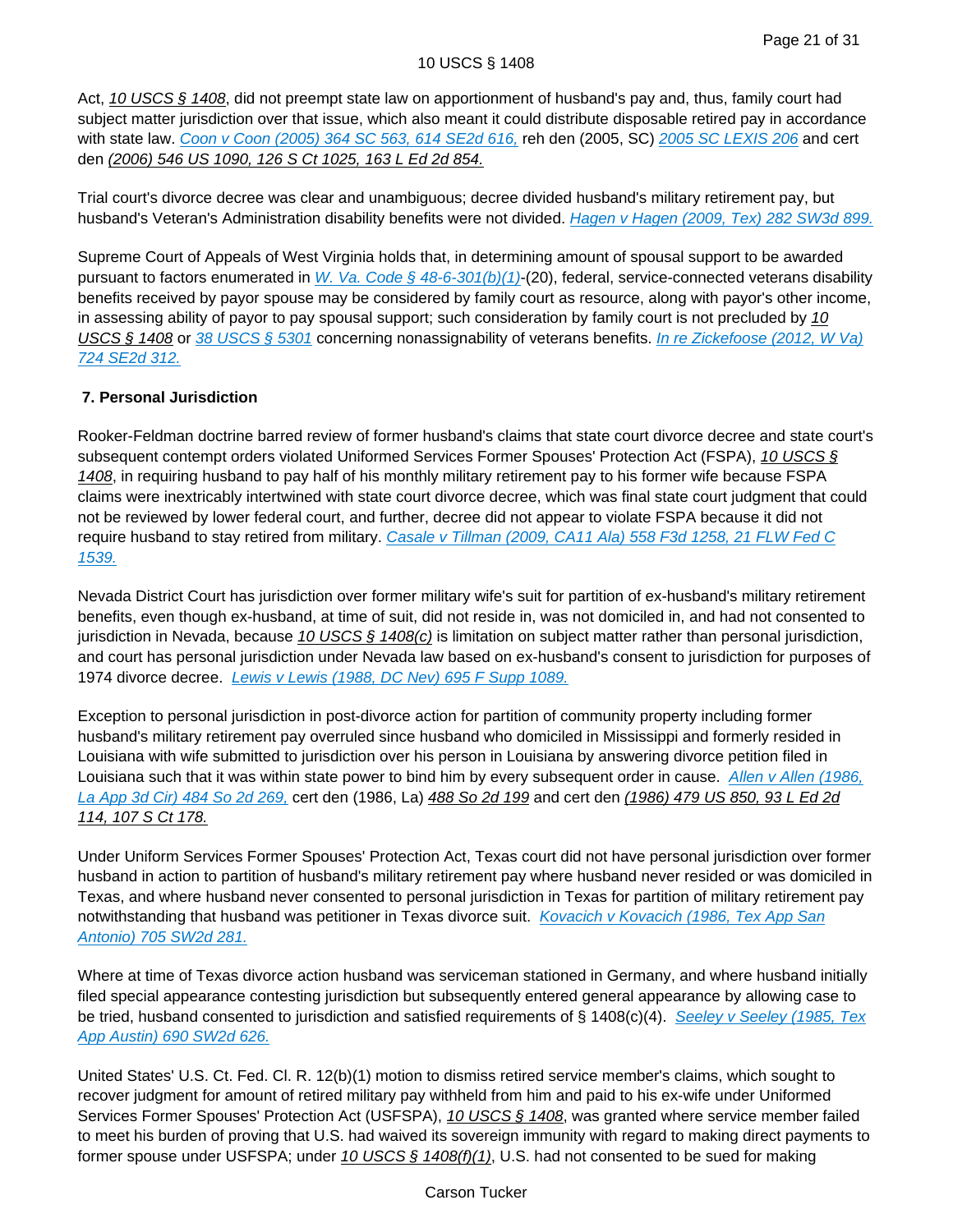payments to former spouse under USFSPA unless court order was irregular on its face or if officials failed to follow procedures established by [USFSPA.](http://advance.lexis.com/api/document?collection=cases&id=urn:contentItem:4BDD-2YH0-0004-S1V4-00000-00&context=) Mora v United States (2003) 59 Fed Cl 234.

## **8. Subject Matter Jurisdiction**

Court otherwise having jurisdiction of parties is not allowed to invoke powers of Federal Uniform Services Former Spouses' Protection Act (10 USCS § 1408) unless personal jurisdiction has been acquired by domicile or consent or residence other than by military assignment; careful reading of 10 USCS § 1408(c)(1) reveals that provision is limitation on subject-matter, rather than personal jurisdiction. Steel v [United](http://advance.lexis.com/api/document?collection=cases&id=urn:contentItem:3S4X-BPH0-001B-K2DR-00000-00&context=) States (1987, CA9 Cal) 813 F2d 1545.

In action that armed forces members brought to challenge constitutionality of Uniformed Services Former Spouses' Protection Act, 10 USCS § 1408, Rooker-Feldman doctrine did not deprive district court of subject matter jurisdiction because invalidating payment mechanism that allowed former spouses to receive retirement pay directly from military pursuant to state court orders in divorce proceedings did not require scrutinizing or invalidating any state court judgment. Adkins v [Rumsfeld](http://advance.lexis.com/api/document?collection=cases&id=urn:contentItem:4KXG-B960-0038-X0HS-00000-00&context=) (2006, CA4 Va) 464 F3d 456, cert den (2007) 551 US 1130, 127 S Ct 2972, 168 L Ed 2d 702.

Plaintiffs' constitutional challenge to Uniformed Services Former Spouses' Protection Act was dismissed for lack of subject matter jurisdiction because they learned of state court judgments adverse to them when judgments were entered and well within time to file appeal; accordingly, they had reasonable opportunity to raise their federal claims in state court. Adkins v [Rumsfeld](http://advance.lexis.com/api/document?collection=cases&id=urn:contentItem:4G53-J2D0-TVX8-T201-00000-00&context=) (2004, ED Va) 370 F Supp 2d 426, affd (2006, CA4 Va) 464 F3d [456,](http://advance.lexis.com/api/document?collection=cases&id=urn:contentItem:4KXG-B960-0038-X0HS-00000-00&context=) cert den (2007) 551 US 1130, 127 S Ct 2972, 168 L Ed 2d 702.

Exception to court's subject matter jurisdiction overruled in former wife's post divorce petition to partition husband's military retirement pay, where military spouse gave implied consent to state court's jurisdiction by making general appearance waiving all jurisdictional objections under state law when spouse answered divorce petition, this waiver gave state jurisdiction over all matters incidental to dissolution of marriage; § 1408 does not require express consent to court's jurisdiction. Allen v Allen [\(1986,](http://advance.lexis.com/api/document?collection=cases&id=urn:contentItem:3RX6-J8T0-003G-N2Y5-00000-00&context=) La App 3d Cir) 484 So 2d 269, cert den (1986, La) 488 So 2d 199 and cert den (1986) 479 US 850, 93 L Ed 2d 114, 107 S Ct 178.

Section 1408(c)(4) setting forth jurisdictional criteria applicable to courts' treatment of disposable retired or retainer pay in manner provided by § 1408(c)(1) is limitation upon court's exercise of jurisdiction to dispose of military retirement pay; Court of Appeals must apply such jurisdictional provisions rather than more expansive state law provisions applied by trial court. Seeley v Seeley (1985, Tex App [Austin\)](http://advance.lexis.com/api/document?collection=cases&id=urn:contentItem:3S3K-4580-003C-22M9-00000-00&context=) 690 SW2d 626.

Court of Federal Claims did not have jurisdiction under Tucker Act, 28 USCS § 1491, to review merits of retired serviceman's claim that retirement payments were improperly deducted and paid to his ex-wife because divorce decree setting out such distribution was regular on its face and Government followed procedures in Uniformed Services Former Spouses' Protection Act, 10 USCS § 1408, in implementing deductions. Baka v [United](http://advance.lexis.com/api/document?collection=cases&id=urn:contentItem:4MH8-72C0-0004-S18T-00000-00&context=) States [\(2006\)](http://advance.lexis.com/api/document?collection=cases&id=urn:contentItem:4MH8-72C0-0004-S18T-00000-00&context=) 74 Fed Cl 692.

## **II. CONSTRUCTION**

#### **9. Spousal notification requirement**

Requirement in predecessor to 10 USCS  $\S$  [1448\(a\)](http://advance.lexis.com/api/document?collection=statutes-legislation&id=urn:contentItem:4YF7-GMT1-NRF4-42TV-00000-00&context=) that spouse be notified if person eligible to participate in plan elects not to participate applies only to service member who is automatically enrolled in Survivor Benefit Plan because he retires on or after effective date of § 1448; requirement does not apply with respect to service member who was already entitled to retired or retainer pay and who was permitted by Congress but declined to elect to participate in Plan. [Passaro](http://advance.lexis.com/api/document?collection=cases&id=urn:contentItem:3S4V-K0N0-0039-V0YS-00000-00&context=) v United States (1985, CA) 774 F2d 456, cert den (1986) 476 US 1114, 90 L Ed 2d 653, 106 S Ct 1969.

#### **10. --Allocation of costs**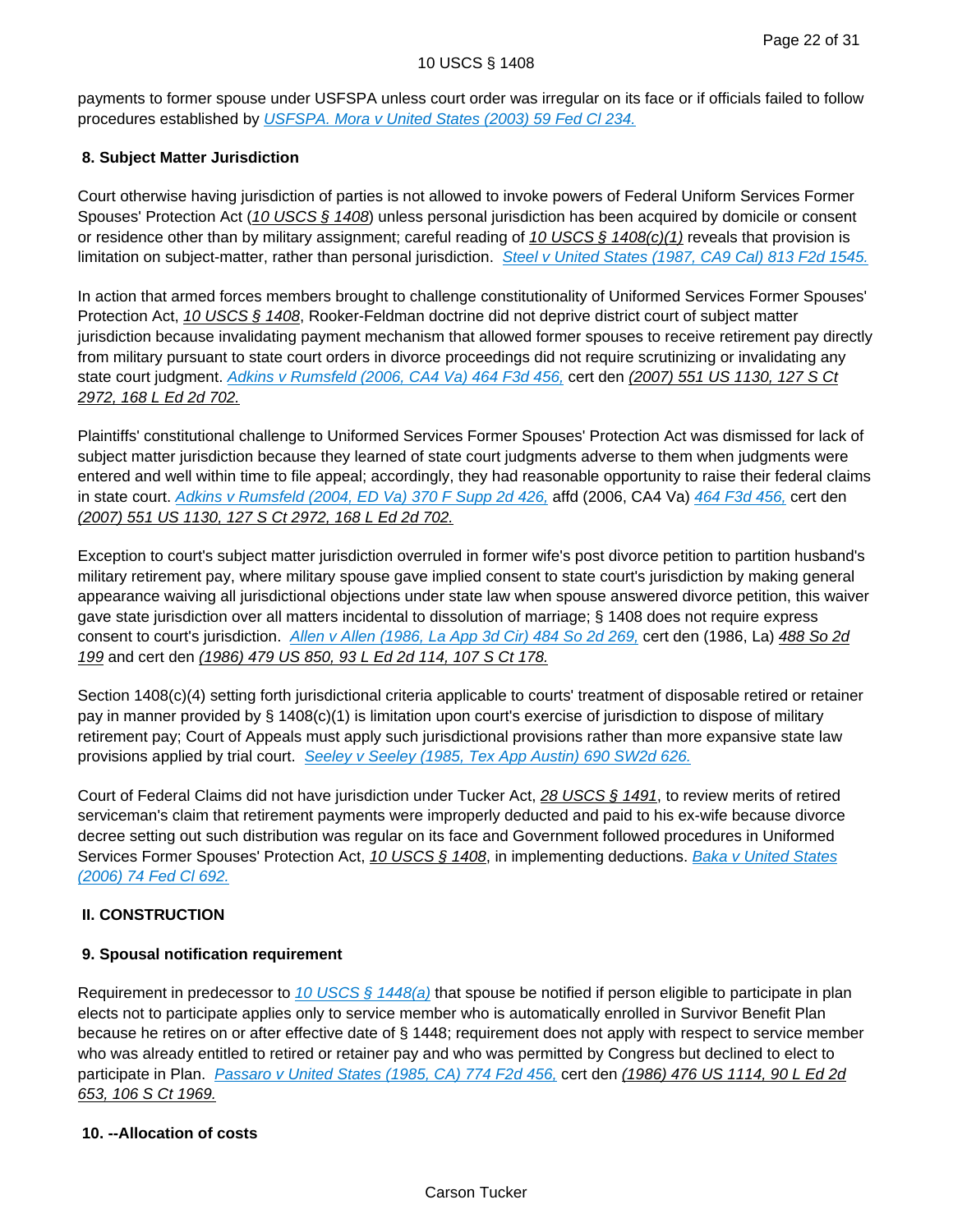Federal law automatically allocated cost of purchasing survivor benefits between spouses--because husband received 74.66% of retired pay, federal law allocated to him 74.66% of cost of purchasing survivor benefits; trial court did not abuse its discretion by ordering continuing survivor benefits with natural allocation of cost under federal law. Young v Lowery (2009, [Alaska\)](http://advance.lexis.com/api/document?collection=cases&id=urn:contentItem:7XD1-XP00-YB0H-4000-00000-00&context=) 221 P3d 1006.

#### **11. --Amount of award**

Modification of decree of dissolution ordering Secretary of Air Force to directly pay retired serviceman's former wife 50 percent of military retirement pay is appropriate equitable response to circumstances and is permitted under § 1408 where serviceman failed to pay wife any support after dissolution. In re [Marriage](http://advance.lexis.com/api/document?collection=cases&id=urn:contentItem:3S3J-YPT0-003F-Y2WR-00000-00&context=) of Hadley (1986) 77 Or App [295,](http://advance.lexis.com/api/document?collection=cases&id=urn:contentItem:3S3J-YPT0-003F-Y2WR-00000-00&context=) 713 P2d 39.

Amendment of husband's and wife's original decree of divorce was inappropriate because amended decree was at odds with Uniformed Services Former Spouse Protection Act, 10 USCS § 1408, which required that award be expressed as either percentage or fixed dollar amount. Crayk v [Glover](http://advance.lexis.com/api/document?collection=cases&id=urn:contentItem:4RSX-78D0-TXFY-32WV-00000-00&context=) (2008) 2008 WY 14, 176 P3d 645.

Failing to limit property division to husband's actual disposable retired pay violated Uniformed Services Former Spouses' Protection Act, and it was therefore error to set monthly minimum payment at \$ 614.36 per month; trial court, on remand, had to recalculate correct amount to be paid to wife. Young v Lowery (2009, [Alaska\)](http://advance.lexis.com/api/document?collection=cases&id=urn:contentItem:7XD1-XP00-YB0H-4000-00000-00&context=) 221 P3d [1006.](http://advance.lexis.com/api/document?collection=cases&id=urn:contentItem:7XD1-XP00-YB0H-4000-00000-00&context=)

#### **12. Pay subject to apportionment and direct payment**

Secretary of Army is directed to distribute portion of ex-husband's military retirement pay to divorced wife, where discrepancy over validity of divorce decree granting wife one-third of benefits was resolved when state appellate court denied husband's post-trial motion for relief, because wife has complied with requirements and Secretary has duty to make payments under 10 USCS § 1408(d)(1). Andrean v [Secretary](http://advance.lexis.com/api/document?collection=cases&id=urn:contentItem:3S4N-B170-001T-621D-00000-00&context=) of the United States Army (1993, DC Kan) 840 F Supp [1414.](http://advance.lexis.com/api/document?collection=cases&id=urn:contentItem:3S4N-B170-001T-621D-00000-00&context=)

Former spouse's partition action is forbidden by 10 USCS § 1408(c)(1), where pre-1981 final divorce decree neither treated nor reserved jurisdiction to treat any amount of military retired pay as community property, even though decree did not include court-ordered, court-ratified, or court-approved property settlement, because parenthetical clause in § 1408(c)(1) expands or illustrates preceding list to include property settlements incident to such decrees but does not limit preceding words. Delrie v Harris [\(1997,](http://advance.lexis.com/api/document?collection=cases&id=urn:contentItem:3S4N-B3W0-00B1-F08F-00000-00&context=) WD La) 962 F Supp 931.

If retired military personnel requests additional income tax withholdings beyond regularly required withholdings in computation of net or "disposable" military retired pay subject to apportionment, applicant is required to present factual evidence demonstrating existence of tax burden justifying additional withholding; no additional tax withholding may be allowed in computation of disposable retired pay in case of retired officer who gives only rough estimate or opinion of projected tax obligations and presents no financial record as evidence in support of estimate; although Comptroller General has jurisdiction to resolve questions relating to computation of net military "disposable retired or retainer pay" under Uniform Services Former Spouses' Protection Act (10 USCS § 1408), revenue rulings concerning withholding of federal taxes from income are reserved by statute for determination primarily by Internal Revenue Service. (1984) 63 Op Comp Gen 323.

No error in award to wife of percentage of former husband's military retirement benefits notwithstanding allegation that said retirement benefits accrued in Maryland which was not then community property state, since husband failed to offer convincing proof of substantive law of Maryland on issue of distribution of military pay and where it was not clear that said benefits accrued in Maryland, such that court presumed Maryland and Louisiana law were similar thus permitting distribution to former spouse of military retirement pay. Allen v Allen [\(1986,](http://advance.lexis.com/api/document?collection=cases&id=urn:contentItem:3RX6-J8T0-003G-N2Y5-00000-00&context=) La App 3d Cir) 484 So 2d [269,](http://advance.lexis.com/api/document?collection=cases&id=urn:contentItem:3RX6-J8T0-003G-N2Y5-00000-00&context=) cert den (1986, La) 488 So 2d 199 and cert den (1986) 479 US 850, 93 L Ed 2d 114, 107 S Ct 178.

Trial court did not abuse discretion in determining that husband's military retirement pay was available for division in divorce proceeding. Chase v Chase (1983, [Alaska\)](http://advance.lexis.com/api/document?collection=cases&id=urn:contentItem:3RRJ-1D60-000H-80RC-00000-00&context=) 662 P2d 944.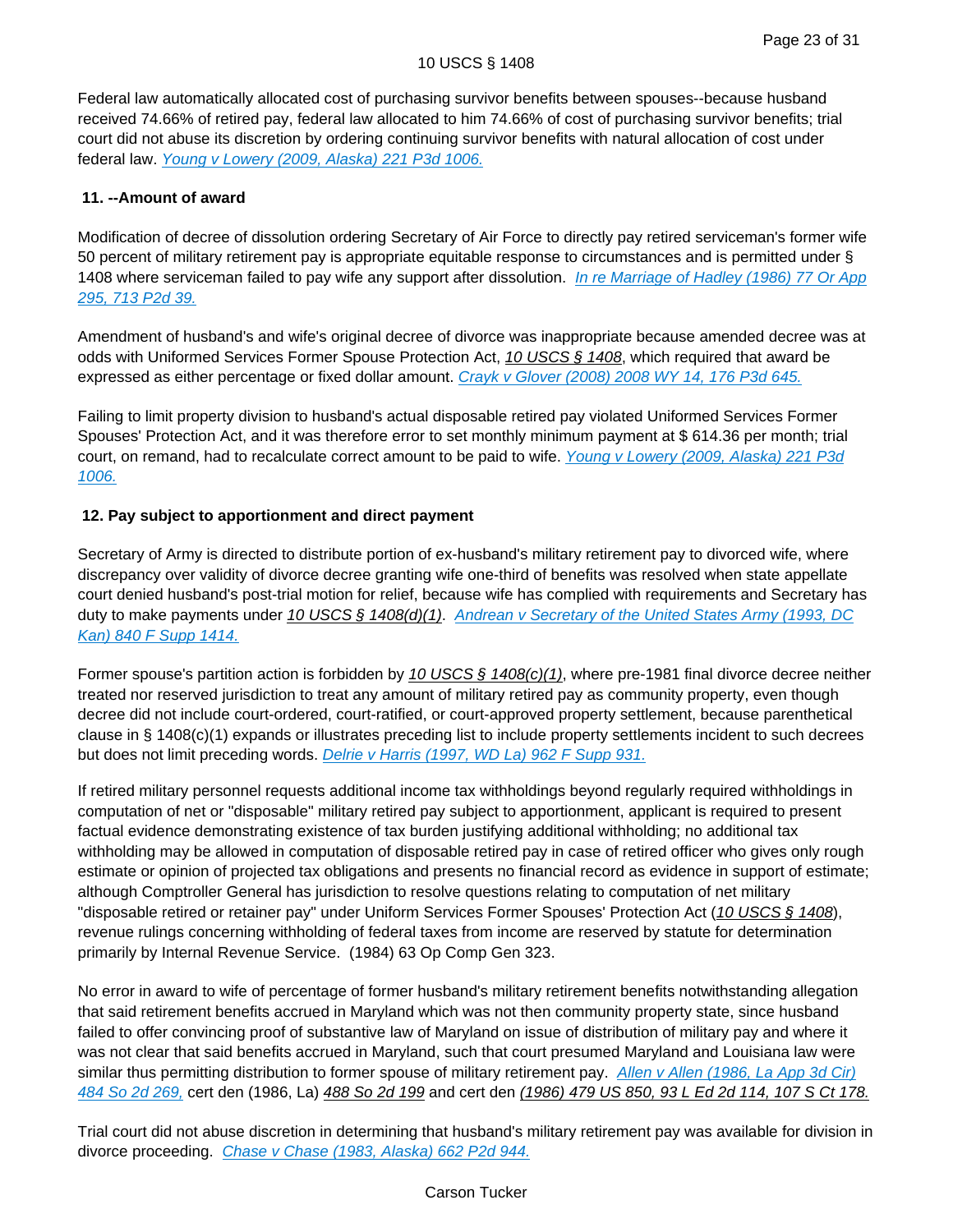Section 1408(a)(4)(C)(1) does not preclude California court from awarding ex-spouse more than community property interest in retiree's "disposable" retirement pay. Casas v [Thompson](http://advance.lexis.com/api/document?collection=cases&id=urn:contentItem:3RX4-CV50-003D-J17D-00000-00&context=) (1986) 42 Cal 3d 131, 228 Cal Rptr 33, 720 P2d [921,](http://advance.lexis.com/api/document?collection=cases&id=urn:contentItem:3RX4-CV50-003D-J17D-00000-00&context=) cert den (1986) 479 US 1012, 93 L Ed 2d 713, 107 S Ct 659 and (ovrld on other grounds as stated in In re [Marriage](http://advance.lexis.com/api/document?collection=cases&id=urn:contentItem:3W25-77P0-0039-41G5-00000-00&context=) of Krempin (1999, 1st Dist) 70 Cal App 4th 1008, 83 Cal Rptr 2d 134).

Military retirement is classified in accordance with law of jurisdiction for purposes of division following dissolution of marriage; military retirement pay is classified as community or separate property according to whether act of service upon which benefits were based took place prior to marriage or after marriage. Lang v Lang [\(1985,](http://advance.lexis.com/api/document?collection=cases&id=urn:contentItem:3RX4-3620-003D-30WW-00000-00&context=) App) 109 Idaho 802, 711 P2d [1322.](http://advance.lexis.com/api/document?collection=cases&id=urn:contentItem:3RX4-3620-003D-30WW-00000-00&context=)

Fact that § 1408(c)(1) was made retroactive to June 25, 1981, does not warrant modification of judgment for maintenance and division of marital and nonmarital property rendered in February, 1982, notwithstanding that judgment did not divide husband's retirement pension, where parties and trial court gave full recognition to payments generated by pension in making division of marital property and where parties agreed to non-modification provision pursuant to Illinois law. In re Marriage of [Habermehl](http://advance.lexis.com/api/document?collection=cases&id=urn:contentItem:3RRM-5BB0-0054-H204-00000-00&context=) (1985, 5th Dist) 135 Ill App 3d 105, 89 Ill Dec 939, 481 [NE2d](http://advance.lexis.com/api/document?collection=cases&id=urn:contentItem:3RRM-5BB0-0054-H204-00000-00&context=) 782.

Uniformed Services Former Spouses' Protection Act (10 USCS § 1408) grants states authority to treat all disposable retired pay as marital property, but limits direct government payment to former spouses to 50 percent of disposable retired pay; where trial court intends to give half of gross pension to spouse, court must, in addition to ordering direct government payments, order retired servicemen to make monthly supplemental payments. Deliduka v Deliduka (1984, Minn App) 347 NW2d 52 (criticized in Madsen v Madsen (In re [Madsen\)](http://advance.lexis.com/api/document?collection=cases&id=urn:contentItem:800W-VGM1-652D-J05W-00000-00&context=) (2002, BC SD Iowa) 2002 Bankr [LEXIS](http://advance.lexis.com/api/document?collection=cases&id=urn:contentItem:800W-VGM1-652D-J05W-00000-00&context=) 2037).

Under 10 USCS § 1408(d)(2), wife is entitled to portion of husband's nondisability military retirement pay from June 25, 1981. [Cameron](http://advance.lexis.com/api/document?collection=cases&id=urn:contentItem:3S3J-WFK0-003C-231R-00000-00&context=) v Cameron (1982, Tex) 641 SW2d 210 (superseded by statute on other grounds as stated in [Southern](http://advance.lexis.com/api/document?collection=cases&id=urn:contentItem:3S3K-4C70-003C-2098-00000-00&context=) v Glenn (1984, Tex App San Antonio) 677 SW2d 576) and (superseded by statute on other grounds as stated in Harrell v Harrell (1984, Tex App [Corpus](http://advance.lexis.com/api/document?collection=cases&id=urn:contentItem:3S3K-48S0-003C-24CH-00000-00&context=) Christi) 684 SW2d 118).

Decree of dissolution awarding wife less than one-half of husband's military retirement pay is effective for pay periods beginning after effective date of 10 USCS § 1408, [re](http://advance.lexis.com/api/document?collection=cases&id=urn:contentItem:3S3J-XN00-003F-W0DS-00000-00&context=)gardless of date of previous dissolution order. In re [Marriage](http://advance.lexis.com/api/document?collection=cases&id=urn:contentItem:3S3J-XN00-003F-W0DS-00000-00&context=) of Wood (1983) 34 Wash App 892, 664 P2d 1297.

## **13. --Pay excluded**

Retirement pay owed to United States is excluded from definition of disposable retired or retainer pay and thus is not subject to state's marital property law so that withheld portion of husband's retirement pay in satisfaction of unpaid tax assessments was not subject to wife's community property interests. Arford v [United](http://advance.lexis.com/api/document?collection=cases&id=urn:contentItem:3S42-C270-008H-V0B5-00000-00&context=) States (1991, CA9 Idaho) 934 F2d 229, 91 [CDOS](http://advance.lexis.com/api/document?collection=cases&id=urn:contentItem:3S42-C270-008H-V0B5-00000-00&context=) 4026, 91 Daily Journal DAR 6329, 92-1 USTC P 50229, 67 AFTR 2d 1135, magistrate's recommendation (1992, DC Idaho) 71 [AFTR](http://advance.lexis.com/api/document?collection=cases&id=urn:contentItem:3S4N-F1T0-008H-F1MH-00000-00&context=) 2d 718 and (criticized in Lyle v Commodity Credit Corp. (1996, CA10 Kan) 97-1 USTC P 50119, 78 AFTR 2d 7623).

Military separation pay received under § 1174, one-time payment received upon involuntary discharge from service to financially assist transition to private employment, is not embraced within meaning of disposable retirement or retainer pay under § 1408, which permits states to treat as separate property or property of serviceman and his spouse, where separation pay is one-time payment as opposed to compensation for past services and where § 1408 does not mention separation pay in its definition of retired or retainer pay, accordingly if service member is not married at time of involuntary discharge, separation pay is separate property unless service member re-enlists and becomes eligible for military longevity retirement benefits. In re [Marriage](http://advance.lexis.com/api/document?collection=cases&id=urn:contentItem:3RX6-K830-003D-J3Y9-00000-00&context=) of Kuzmiak (1986, 2nd Dist) 176 Cal App 3d [1152,](http://advance.lexis.com/api/document?collection=cases&id=urn:contentItem:3RX6-K830-003D-J3Y9-00000-00&context=) 222 Cal Rptr 644, cert den (1986) 479 US 885, 93 L Ed 2d 252, 107 S Ct 276 and (criticized in *In [re](http://advance.lexis.com/api/document?collection=cases&id=urn:contentItem:3TKR-Y5M0-0039-42VR-00000-00&context=)* [Marriage](http://advance.lexis.com/api/document?collection=cases&id=urn:contentItem:3TKR-Y5M0-0039-42VR-00000-00&context=) of Babauta (1998, 4th Dist) 66 Cal App 4th 784, 78 Cal Rptr 2d 281, 98 CDOS 7137, 98 Daily Journal DAR 9831).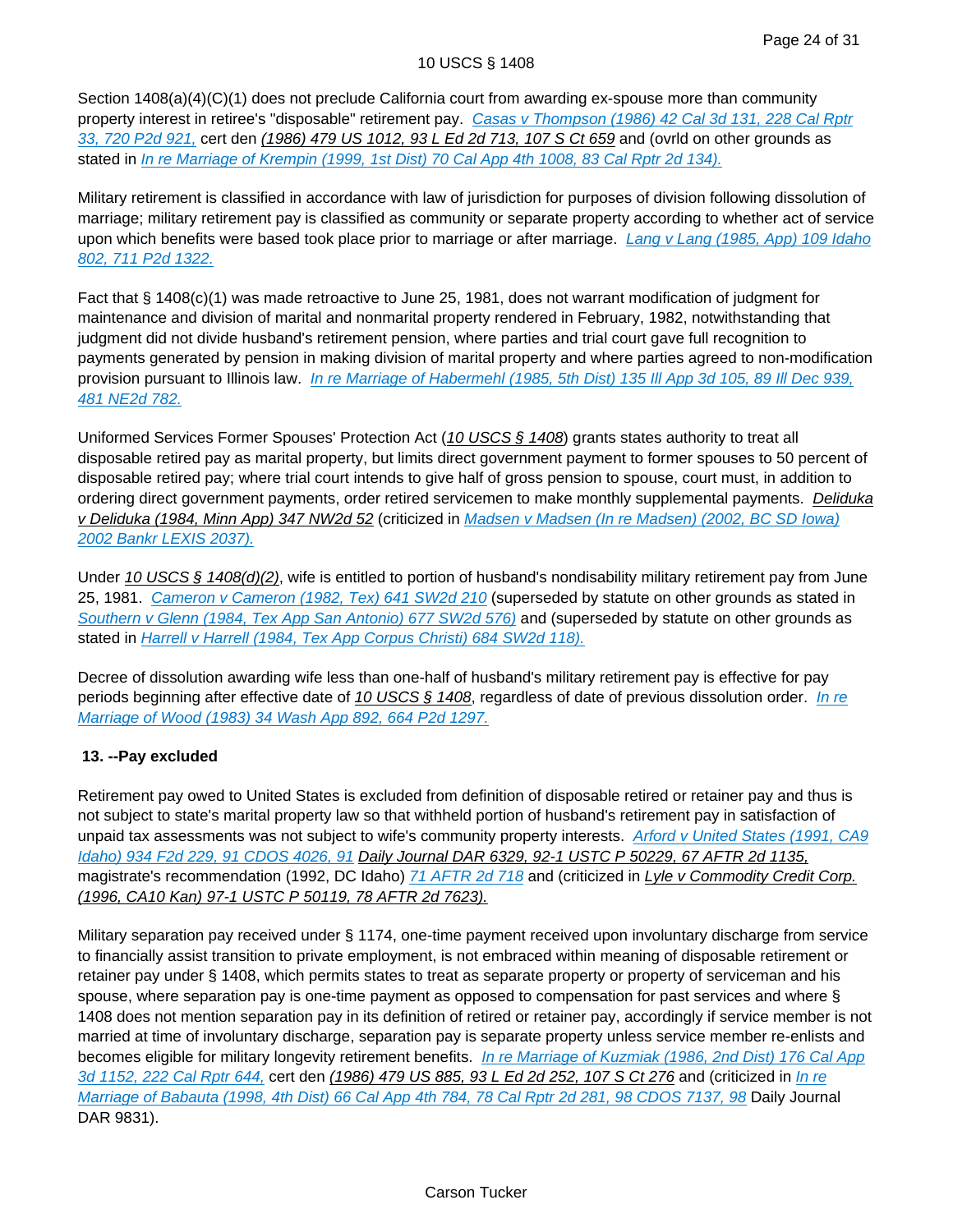Even though 10 USCS § 1408 specifically excluded orders dividing active duty injury disability awards to veterans from general rule permitting division of military retirement benefits, trial court did not err in denying retired military spouse's motion to dismiss declaratory judgment action and in awarding former spouse amount of money originally promised under separation agreement, after military spouse waived most rights to pension funds upon being awarded disability benefits; there was no direct payment order, and amount was simply in fulfillment of contract obligation avoidance of which would have violated military spouse's covenant of good faith and fair dealing. [Krapf](http://advance.lexis.com/api/document?collection=cases&id=urn:contentItem:488W-D9B0-0039-43NH-00000-00&context=) v Krapf [\(2003\)](http://advance.lexis.com/api/document?collection=cases&id=urn:contentItem:488W-D9B0-0039-43NH-00000-00&context=) 439 Mass 97, 786 NE2d 318.

Ten years after decree was entered under Alaska R. Civ. P. 60(b)(4), former husband was entitled to amendment of decree, which ordered him to pay more than 50 percent of his military retirement benefits to his wife because such contravened Uniformed Services Former Spouses' Protection Act, 10 USCS § 1408(c) and (e) and was, therefore, void. Cline v Cline (2004, [Alaska\)](http://advance.lexis.com/api/document?collection=cases&id=urn:contentItem:4C9C-MDH0-0039-42WH-00000-00&context=) 90 P3d 147 (criticized in Coon v Coon [\(2005\)](http://advance.lexis.com/api/document?collection=cases&id=urn:contentItem:4G9K-4DC0-0039-4273-00000-00&context=) 364 SC 563, 614 SE2d 616).

Former husband was entitled to relief under Alaska R. Civ. P. 77(k), in form of amendment of divorce decree that had ordered him to pay more than 50 percent of his military retirement benefits to his wife because, after decree was entered, part of husband's retirement benefits were reduced to extent of payment of military disability benefits and, under Uniformed Services Former Spouses' Protection Act, 10 USCS § 1408, court did not have jurisdiction to award any disability benefits. Cline v Cline (2004, [Alaska\)](http://advance.lexis.com/api/document?collection=cases&id=urn:contentItem:4C9C-MDH0-0039-42WH-00000-00&context=) 90 P3d 147 (criticized in Coon v Coon [\(2005\)](http://advance.lexis.com/api/document?collection=cases&id=urn:contentItem:4G9K-4DC0-0039-4273-00000-00&context=) 364 SC 563, 614 [SE2d](http://advance.lexis.com/api/document?collection=cases&id=urn:contentItem:4G9K-4DC0-0039-4273-00000-00&context=) 616).

Former wife was not entitled to part of former husband's military retirement benefits because benefits consisted of Chapter 61 retirement and VA disability. [Guerrero](http://advance.lexis.com/api/document?collection=cases&id=urn:contentItem:5GYC-H5P1-F048-8009-00000-00&context=) v Guerrero (2015, Alaska) 362 P3d 432.

#### **14. 10-year marriage requirement**

Federal Uniformed Services Former Spouse's Protection Act (10 USCS § 1408) is not limited in its application to spouses married to military retiree for 10 years or more during which time retiree served at least 10 years of service; § 1408(d)(2) bar to payments if spouse or former spouse was not married to member for period of 10 years or more during which member performed at least 10 years of service applies only where direct payments are made by Secretary to Former Spouse pursuant to § 1408(c)(1) in response to court order. Le Vine v [Spickelmier](http://advance.lexis.com/api/document?collection=cases&id=urn:contentItem:3RX4-1P30-003D-32GM-00000-00&context=) (1985) 109 [Idaho](http://advance.lexis.com/api/document?collection=cases&id=urn:contentItem:3RX4-1P30-003D-32GM-00000-00&context=) 341, 707 P2d 452.

10 USCS § 1408 does not require that 10-year threshold be met by consecutive years of marriage, but may be obtained by tacking on credit from 2 marriages to same spouse. [Anderson](http://advance.lexis.com/api/document?collection=cases&id=urn:contentItem:3RRS-M2H0-0054-C4VB-00000-00&context=) v Anderson (1984, Greene Co) 13 Ohio App 3d 194, 13 Ohio BR 242, 468 [NE2d](http://advance.lexis.com/api/document?collection=cases&id=urn:contentItem:3RRS-M2H0-0054-C4VB-00000-00&context=) 784.

10 USCS § 1408(d) does not impose 10-year marriage requirement as prerequisite to division of military retirement benefits and receipt thereof by former spouse but merely provides such requirement as prerequisite to direct payments to former spouse by Secretary. [Oxelgren](http://advance.lexis.com/api/document?collection=cases&id=urn:contentItem:3S3K-4CW0-003C-20JM-00000-00&context=) v Oxelgren (1984, Tex App Fort Worth) 670 SW2d 411.

Trial court erred in finding that 10-year requirement set forth in 10 U.S.C.A. § 1408(d)(2) prevented it from awarding portion of husband's military retirement benefit to wife; 10-year requirement was simply limitation on direct payment mechanism for such benefits and did not affect trial court's authority to treat military retirement benefits as marital property subject to equitable division, even when marriage lasted less than ten years. Michel v Michel [\(2010\)](http://advance.lexis.com/api/document?collection=cases&id=urn:contentItem:7Y44-KG50-YB0P-P031-00000-00&context=) 286 Ga 892, 692 SE2d 381, 2010 Fulton [County](http://advance.lexis.com/api/document?collection=cases&id=urn:contentItem:7Y44-KG50-YB0P-P031-00000-00&context=) D R 1012.

#### **Unpublished Opinions**

Unpublished: Where marital dissolution agreement provided that wife would receive 100% of husband's military pension payments, Supreme Court of Montana held that wife had property interest in portion of pension earned while parties were married; in accordance with 10 USCS  $\frac{6}{3}$  1408(d)(2), government could not directly pay wife any part of portion that was characterized as property because marriage did not last ten years. Wirtz v Wirtz [\(2010,](http://advance.lexis.com/api/document?collection=cases&id=urn:contentItem:7Y33-HC70-YB0H-4009-00000-00&context=) [Alaska\)](http://advance.lexis.com/api/document?collection=cases&id=urn:contentItem:7Y33-HC70-YB0H-4009-00000-00&context=) 2010 Alas LEXIS 32.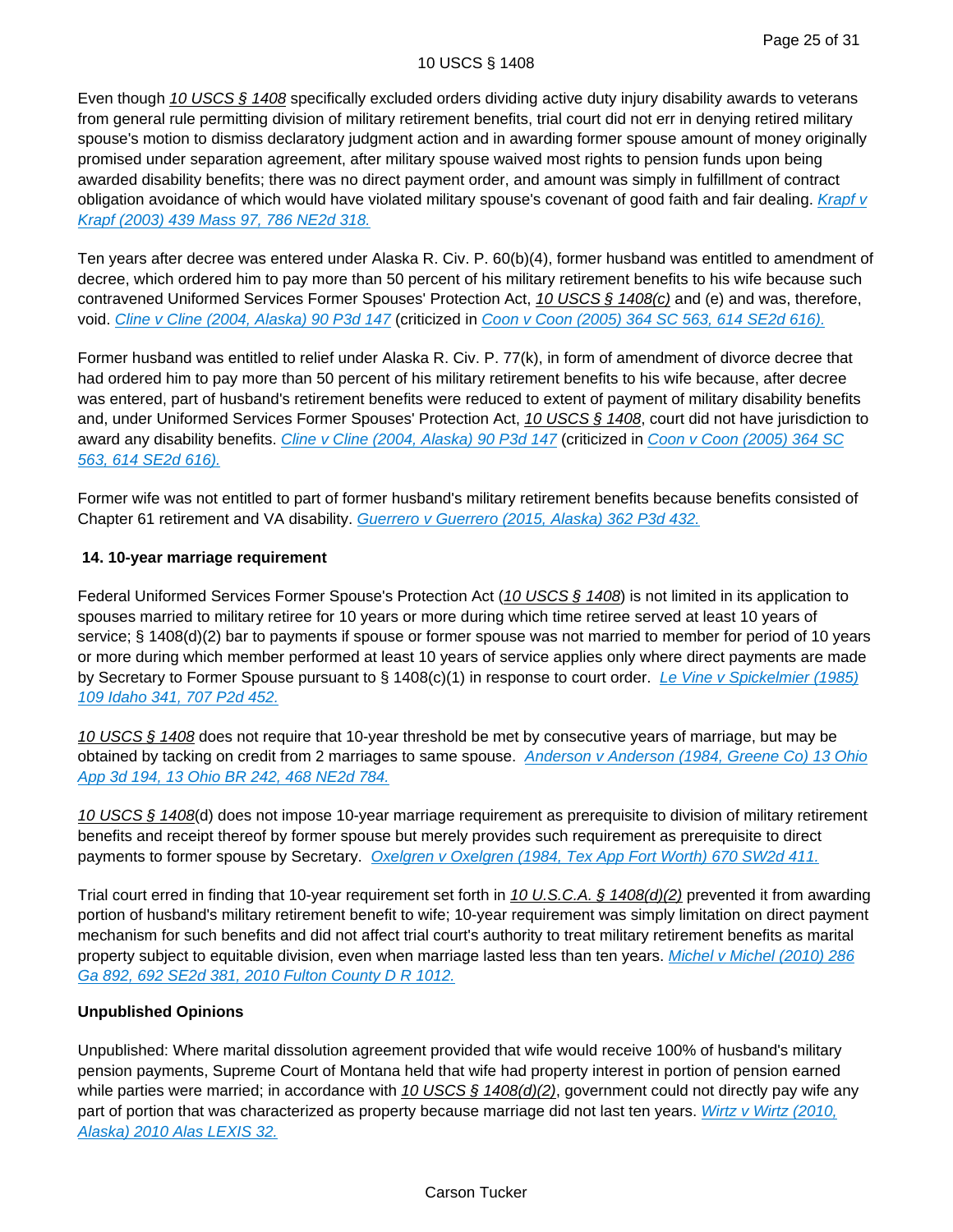## **15. Miscellaneous**

Authority to issue authoritative revenue rulings on federal income tax withholding rests with IRS; however, Comptroller General may render decision regarding individual's tax withholdings to extent that amounts withheld affect calculation of individual's disposable retired pay as that term is defined in 10 USCS § 1408. Colonel Robert M. Krone, USAF (Retired)--Federal Income Tax Withholding from Military Retired Pay for Former Spouse [Protection](http://advance.lexis.com/api/document?collection=administrative-materials&id=urn:contentItem:3T1V-1WT0-000R-20PW-00000-00&context=) Act Purposes (8/6/96) Comp. Gen. Dec. No. [B-271052,](http://advance.lexis.com/api/document?collection=administrative-materials&id=urn:contentItem:3T1V-1WT0-000R-20PW-00000-00&context=) 1996 US Comp Gen LEXIS 457.

Where taxpayer received portion of her ex-husband's disposable military retirement pay pursuant to agreement and divorce decree, taxpayer owned payment and was liable to pay assessed income tax deficiency. Pfister v [Comm'r](http://advance.lexis.com/api/document?collection=cases&id=urn:contentItem:4BT9-JMR0-0038-X0D7-00000-00&context=) (2004, CA4) 359 F3d 352, [2004-1](http://advance.lexis.com/api/document?collection=cases&id=urn:contentItem:4BT9-JMR0-0038-X0D7-00000-00&context=) USTC P 50176, 93 AFTR 2d 1113.

In view of explicit provision in subsection (f)(1) it is patently clear that U.S. has not waived its immunity to permit claim challenging USFSPA. Goad v [United](http://advance.lexis.com/api/document?collection=cases&id=urn:contentItem:3S4X-2110-0039-T0R0-00000-00&context=) States (1991) 24 Cl Ct 777, affd (1992, CA) 976 F2d 747, reh, en banc, den (1992, CA FC) 1992 US App [LEXIS](http://advance.lexis.com/api/document?collection=cases&id=urn:contentItem:3S4V-N5K0-003N-452K-00000-00&context=) 25569 and cert den (1992) 506 US 1034, 121 L Ed 2d 687, 113 S Ct 814.

In federal tax refund case in which United Services Former Spouse Protection Act applied to taxpayer's share of her ex-husband's military pension, summary judgment was granted in favor of IRS; state district court adopted divorce decree expressly awarding taxpayer 40.5 percent share in her ex-husband's military pension; therefore, she was legal owner of 40.5 percent of her former husband's military pension, and in accordance with federal tax law, she was responsible for including any payments received from pension on her income tax statements. Chiarello v IRS (2006, ND Tex) 2007-1 USTC P 50358, 98 AFTR 2d 8325.

Since Uniform Services Former Spouse's Protection Act (10 USCS § 1408) provides that spouses and former spouses have proprietary, inalienable interest in member's military pension benefits, if so awarded by court with subject matter jurisdiction over parties, when spouse or former spouse files bankruptcy petition, that interest is excluded from bankruptcy estate. In re [Satterwhite](http://advance.lexis.com/api/document?collection=cases&id=urn:contentItem:4575-4CN0-0039-0490-00000-00&context=) (2002, BC WD Mo) 271 BR 378.

Because divorced taxpayer was legal owner of fifty percent interest in her ex-spouse's "disposable military retired pay" as defined in 10 USCS § 1408 that had been awarded to her in couple's divorce, that amount was found to constitute gross income and to be taxable to divorced taxpayer per  $26$  USCS § 61. Seaman v Comm'r (2007) [TC](http://advance.lexis.com/api/document?collection=cases&id=urn:contentItem:4P6V-3690-TX4N-G2M6-00000-00&context=) Memo [2007-189,](http://advance.lexis.com/api/document?collection=cases&id=urn:contentItem:4P6V-3690-TX4N-G2M6-00000-00&context=) 94 CCH TCM 58.

Commissioner of Internal Revenue did not err when he disallowed taxpayer's claim that his military retirement benefits were nontaxable, when he disallowed taxpayer's claim that amounts Defense Finance and Accounting Service ("DFAS") paid taxpayer's ex-wife under Uniformed Services Former Spouses' Protection Act, 10 USCS § 1408, were deductible as alimony payments, or when he imposed penalty on taxpayer under *[I.R.C.](http://advance.lexis.com/api/document?collection=statutes-legislation&id=urn:contentItem:4YF7-GT81-NRF4-407B-00000-00&context=)* § 6662 for tax year 2008 because he understated amount of tax he owed. Military retirement pay was "pension" that was part of taxpayer's gross income under *I.R.C. § 61(a)*, and taxpayer was not permitted to take deduction for alimony payments that was allowed by  $I.R.C.$   $§$  215 because payments DFAS made to his ex-wife were not owed to taxpayer or includible in his income. Schuller v Comm'r (2012) TC Memo [2012-347,](http://advance.lexis.com/api/document?collection=cases&id=urn:contentItem:579G-8TG1-F04K-6090-00000-00&context=) 104 CCH TCM 781.

Provision prohibiting payments pursuant to court order that became final before June 26, 1981, did not apply to 1985 bankruptcy court order authorizing U.S. Army Finance and Accounting Center to begin making direct payments of portion of plaintiff's retirement pay to plaintiff's ex-wife. [Chandler](http://advance.lexis.com/api/document?collection=cases&id=urn:contentItem:3S4X-34S0-006P-F11H-00000-00&context=) v United States (1994) 31 Fed Cl 106, affd without op (1994, CA FC) 39 F3d 1196, reported in full (1994, CA FC) 1994 US App LEXIS [28130.](http://advance.lexis.com/api/document?collection=cases&id=urn:contentItem:3S4V-MJW0-003N-40HH-00000-00&context=)

10 USCS § 1408 does not impose duty on federal agencies to continually "police" former spouse's entitlement to service member's retired pay. DOHA Case No. 99122104 (3/16/00).

10 USCS § 1408(f)(1) means that United States has not waived its immunity from suit, and that United States and its officers and employees are not liable when they comply with statute. DOHA Case No. 99122104 (3/16/00).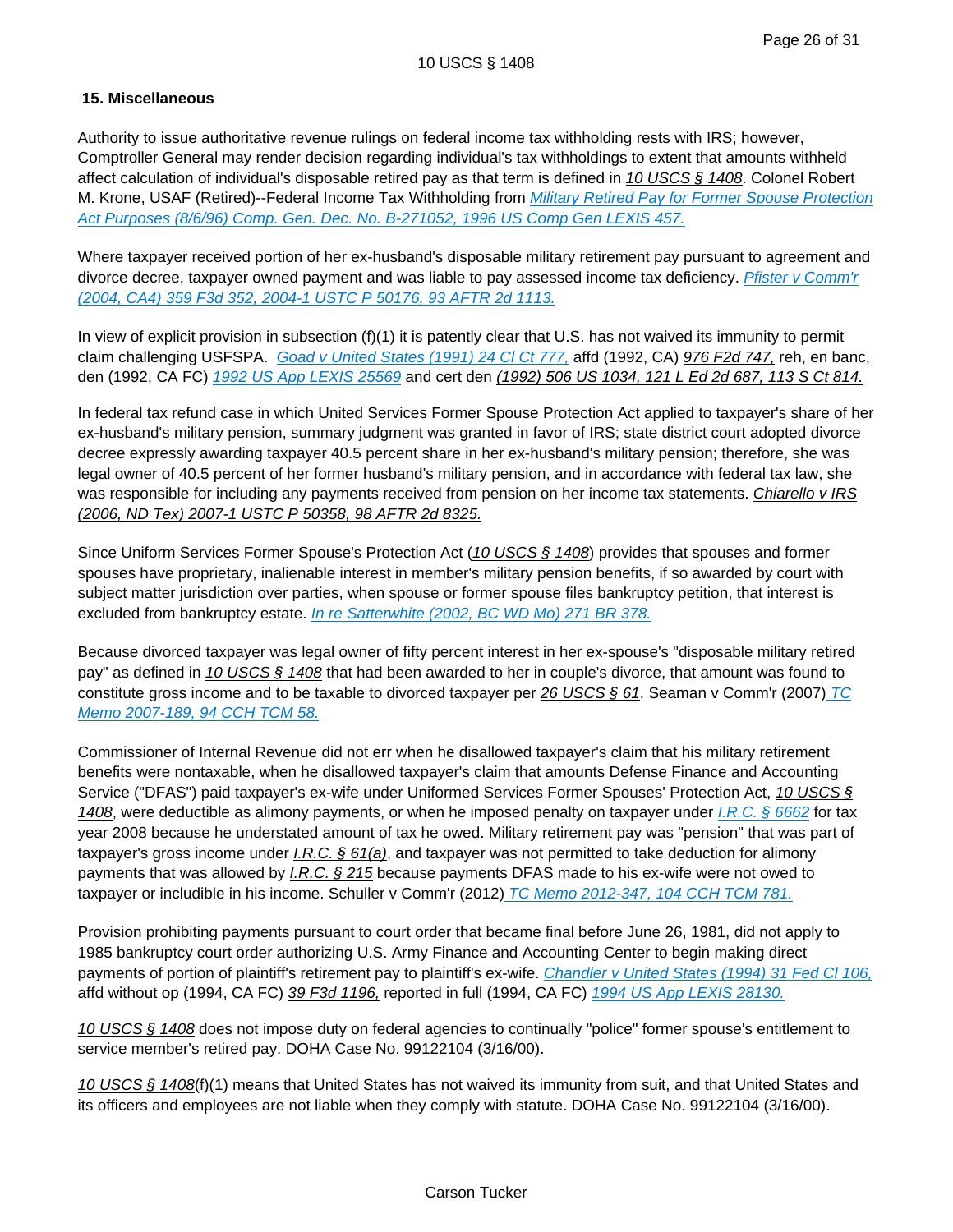Superior court did not err by allowing service member's spouse to receive compensation for service member's future promotions and pay-grade increases, did not incorrectly allocate more than 50 percent of service member's disposable retired pay to spouse, did not erroneously award service member's disability benefits to spouse, and did not erroneously disregard stipulated property settlement agreement when it accepted spouse's proposed military pension division that included survivor benefits. Glover v [Ranney](http://advance.lexis.com/api/document?collection=cases&id=urn:contentItem:5B22-GKY1-F048-802F-00000-00&context=) (2013, Alaska) 314 P3d 535.

Reversal and remand was necessary in part because superior court erred by changing agreed-upon length of parties' marriage without explanation and requiring service member to pay for excess survivor benefits coverage. Glover v [Ranney](http://advance.lexis.com/api/document?collection=cases&id=urn:contentItem:5B22-GKY1-F048-802F-00000-00&context=) (2013, Alaska) 314 P3d 535.

## **III. RETROACTIVITY**

#### **16. Generally**

Because there is no property or contractual interest in any anticipated level of military retired pay, and right to retired pay is within exclusive control of Congress and is always subject to change, retroactive application of Uniform Services Former Spouse's Protection Act (10 USCS § 1408(c)(1)) did not constitute unjustified impairment of implied contractual arrangement between retired members of Armed Forces and government. Fern v [United](http://advance.lexis.com/api/document?collection=cases&id=urn:contentItem:3S4X-2C10-003B-8156-00000-00&context=) States [\(1988\)](http://advance.lexis.com/api/document?collection=cases&id=urn:contentItem:3S4X-2C10-003B-8156-00000-00&context=) 15 Cl Ct 580, affd (1990, CA) 908 F2d 955, 12 EBC [1936.](http://advance.lexis.com/api/document?collection=cases&id=urn:contentItem:3S4V-JD60-0039-V0N3-00000-00&context=)

State judgments rendered before McCarty decision are not void ab initio and Texas divorce decree awarding wife percentage of husband's Army pension benefits upon his retirement may not be collaterally attacked; nor is res judicata effect of unappealed divorce decree overcome by retroactive application of McCarty decision. [Brown](http://advance.lexis.com/api/document?collection=cases&id=urn:contentItem:3S4N-FXJ0-0039-R4H0-00000-00&context=) v [Robertson](http://advance.lexis.com/api/document?collection=cases&id=urn:contentItem:3S4N-FXJ0-0039-R4H0-00000-00&context=) (1985, WD Tex) 606 F Supp 494.

Decision in [McCarty](http://advance.lexis.com/api/document?collection=cases&id=urn:contentItem:3S4X-69N0-003B-S07V-00000-00&context=) v McCarty (1981) 453 US 210, 101 S Ct 2728, 69 L Ed 2d 589, that wife has no property interest in her husband's military retirement pay is not to be applied retroactively to any community property settlement agreement, be it incorporated into judgment or not; to apply McCarty retroactively would violate clear intent of Congress, in passing § 1408, to completely obliterate effect of McCarty decision. [Stevens](http://advance.lexis.com/api/document?collection=cases&id=urn:contentItem:3S3K-4X30-008T-X297-00000-00&context=) v Stevens [\(1985,](http://advance.lexis.com/api/document?collection=cases&id=urn:contentItem:3S3K-4X30-008T-X297-00000-00&context=) La App 2d Cir) 476 So 2d 883, cert den (1985, La) 478 So 2d 908.

Former serviceman's wife was entitled to community share of military retirement pay as of retroactive date specified in § 1408, and not retirement date of 8/1/80 since there was no prior adjudication of retirement pay prior to retroactive date. [Savoie](http://advance.lexis.com/api/document?collection=cases&id=urn:contentItem:3RX6-JFV0-003G-N409-00000-00&context=) v Savoie (1986, La App 5th Cir) 482 So 2d 23.

Wife not entitled to equitable distribution of former husband's military pension where wife entered into valid separation agreement which contained no reference to pension but contained general release or waiver provision of all rights of claims to property, notwithstanding that at time of agreement state law precluded consideration of military pensions as marital property and that subsequent to date of agreement § 1408 was enacted with limited retroactive application permitting but not requiring state to consider pensions as marital property and that state law was subsequently amended to include military pensions as marital property since state law as amended was effective prospectively. Morris v Morris [\(1986\)](http://advance.lexis.com/api/document?collection=cases&id=urn:contentItem:3S3K-0PK0-003G-01YY-00000-00&context=) 79 NC App 386, 339 SE2d 424.

Use of date on which United States Supreme Court decided McCarty Case as reference in 10 USCS § 1408(c)(1) evidences legislative intent that law relative to community property treatment of military retirement pensions be as though McCarty did not exist, [re](http://advance.lexis.com/api/document?collection=cases&id=urn:contentItem:3RX6-M9T0-003D-J3NP-00000-00&context=)ndering moot any argument as to retroactive application of McCarty rule. In re Marriage of [Frederick](http://advance.lexis.com/api/document?collection=cases&id=urn:contentItem:3RX6-M9T0-003D-J3NP-00000-00&context=) (1983, 5th Dist) 141 Cal App 3d 876, 190 Cal Rptr 588.

10 USCS § 1408 is retroactive to date of United States Supreme Court McCarty decision and applicable to all cases not final as of its effective date. In re [Marriage](http://advance.lexis.com/api/document?collection=cases&id=urn:contentItem:3RX6-M9J0-003D-J3M1-00000-00&context=) of Hopkins (1983, 2nd Dist) 142 Cal App 3d 350, 191 Cal Rptr 70.

Decision in [McCarty](http://advance.lexis.com/api/document?collection=cases&id=urn:contentItem:3S4X-69N0-003B-S07V-00000-00&context=) v McCarty (1981) 453 US 210, 101 S Ct 2728, 69 L Ed 2d 589, that wife has no property interest in her husband's military retirement pay is not to be applied retroactively to any community property settlement agreement, be it incorporated into judgment or not; to apply McCarty retroactively would violate clear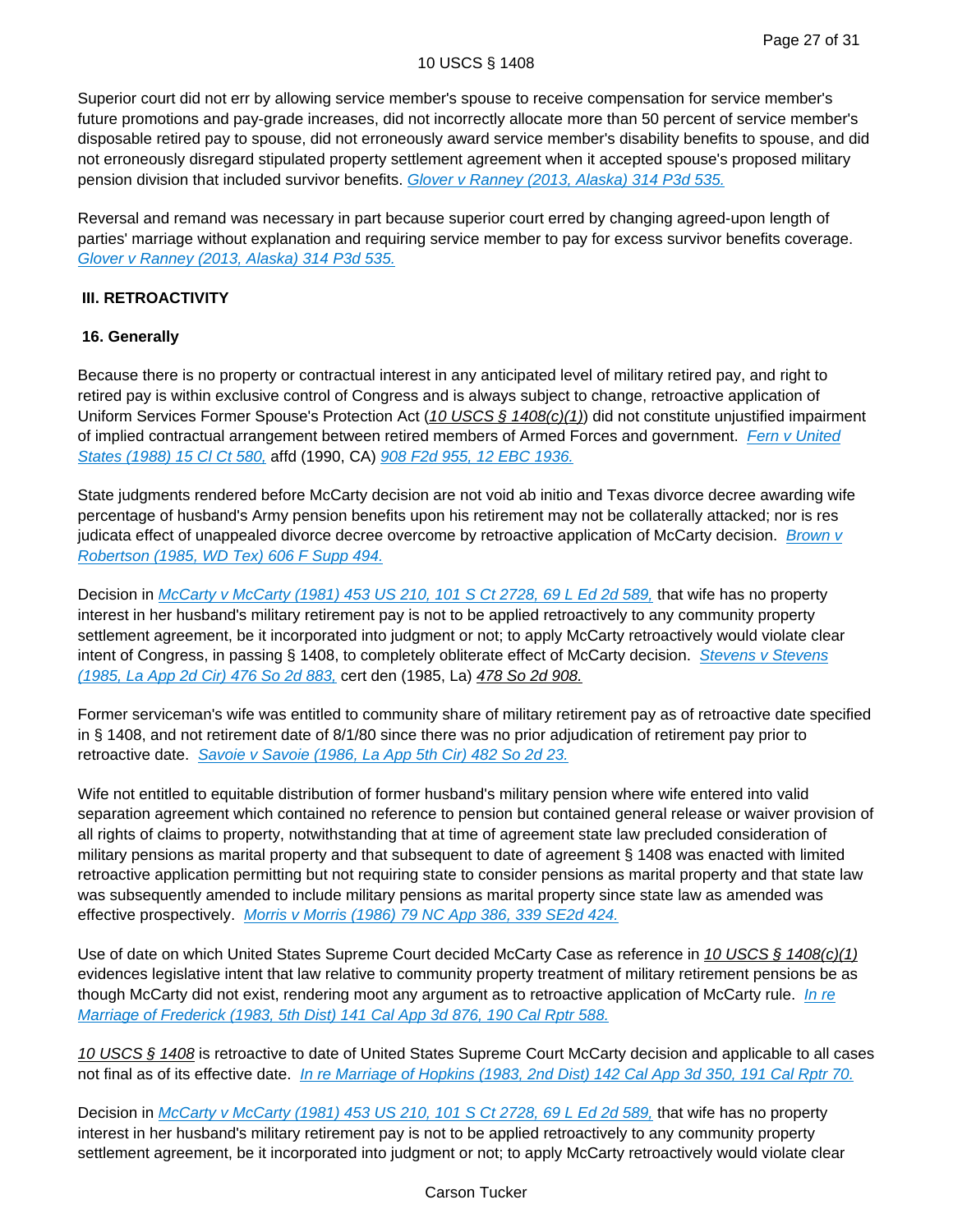intent of Congress, in passing § 1408, to completely obliterate effect of McCarty decision. [Stevens](http://advance.lexis.com/api/document?collection=cases&id=urn:contentItem:3S3K-4X30-008T-X297-00000-00&context=) v Stevens [\(1985,](http://advance.lexis.com/api/document?collection=cases&id=urn:contentItem:3S3K-4X30-008T-X297-00000-00&context=) La App 2d Cir) 476 So 2d 883, cert den (1985, La) 478 So 2d 908.

Uniformed Services Former Spouse Protection Act (10 USCS § 1408) does not compel opening of final decree disposing of marital property. Bishir v Bishir [\(1985,](http://advance.lexis.com/api/document?collection=cases&id=urn:contentItem:3RX8-C9K0-003F-P21T-00000-00&context=) Ky) 698 SW2d 823.

[McCarty](http://advance.lexis.com/api/document?collection=cases&id=urn:contentItem:3S4X-69N0-003B-S07V-00000-00&context=) v McCarty (1981) 453 US 210, 101 S Ct 2728, 69 L Ed 2d 589, prohibiting division of military retirement benefits upon divorce, and 10 USCS § 1408, which in effect overruled McCarty but expressly exempted from division disability retirement benefits under 10 [USCS](http://advance.lexis.com/api/document?collection=statutes-legislation&id=urn:contentItem:4YF7-GKW1-NRF4-440S-00000-00&context=)  $\S$  1201, do not apply retroactively to divorce decrees which became final prior to McCarty decision. [Patrick](http://advance.lexis.com/api/document?collection=cases&id=urn:contentItem:3S3K-42P0-003C-21GX-00000-00&context=) v Patrick (1985, Tex App Fort Worth) 693 SW2d 52.

10 USCS § 1408 may be applied retroactively since it permits state courts to remedy harsh result to former spouses and, as remedial statute, may be retroactively applied since it cures defects or furthers remedy. [Thorpe](http://advance.lexis.com/api/document?collection=cases&id=urn:contentItem:3S3J-YTT0-003G-32VR-00000-00&context=) v Thorpe [\(1985,](http://advance.lexis.com/api/document?collection=cases&id=urn:contentItem:3S3J-YTT0-003G-32VR-00000-00&context=) App) 123 Wis 2d 424, 367 NW2d 233.

#### **17. Relationship to state law**

Whatever limitations 10 USCS § 1408 may have concerning dissolution of military pay, § 1408 has no bearing on determining arrears for community property obligations decreed in judgments long final before effective date of Federal Uniform Services Former Spouses' Protection Act. In re [Marriage](http://advance.lexis.com/api/document?collection=cases&id=urn:contentItem:3RX6-K740-003D-J3T5-00000-00&context=) of Stier (1986, 4th Dist) 178 Cal App 3d 42, 223 Cal Rptr [599.](http://advance.lexis.com/api/document?collection=cases&id=urn:contentItem:3RX6-K740-003D-J3T5-00000-00&context=)

Retroactive provisions of Federal Uniformed Services Former Spouses' Protection Act does not pre-empt act of state legislature which provides procedure for reopening community property settlements, judgments or decrees that become final prior to effective date of FUSFSPA and permit modification of community property division to include division of military retirement benefits where act of state legislature does not attempt to override limited retroactivity of FUSFSPA or to expand upon it; Federal Uniform Services Former Spouse' Protection Act, standing alone, does not have retroactive application sufficient to allow reopening of final divorce judgments which became effective before effective date of FUSFSPA. In re [Marriage](http://advance.lexis.com/api/document?collection=cases&id=urn:contentItem:3RX6-K660-003D-J3N0-00000-00&context=) of Potter (1986, 5th Dist) 179 Cal App 3d 73, 224 Cal Rptr [312,](http://advance.lexis.com/api/document?collection=cases&id=urn:contentItem:3RX6-K660-003D-J3N0-00000-00&context=) cert den and app dismd (1987) 479 US 1072, 94 L Ed 2d 124, 107 S Ct 1262.

## **18. Validity of prior decisions/decrees**

Former wife's action against Defense Finance and Accounting Service, seeking direct payment of her share of her former husband's military retirement pay as provided in state-court judgments, is dismissed, because final decree of divorce was issued prior to June 25, 1981, and because subsequent state-court judgments awarding wife portion of military retirement benefits were not in accord with mandate of 10 USCS § 1408(c)(1) and of state law. [Kemp](http://advance.lexis.com/api/document?collection=cases&id=urn:contentItem:3S4N-KFK0-003B-V1FF-00000-00&context=) v United States Dep't of [Defense](http://advance.lexis.com/api/document?collection=cases&id=urn:contentItem:3S4N-KFK0-003B-V1FF-00000-00&context=) (1994, WD La) 857 F Supp 32.

Passage of Uniform Services Former Spouses' Protection Act which permits but does not require state to consider retirement benefits as marital property and provides new remedies for collection of support does not constitute sufficient change in circumstances with respect to method and mode of support payment to warrant modification of decree of dissolution where retired serviceman's and former wife had stipulated amount and duration of spousal support before effective date of § 1408 and where serviceman's ability to pay was unaffected by § 1408 since his pension was considered in computation of support payments. In re [Marriage](http://advance.lexis.com/api/document?collection=cases&id=urn:contentItem:3S3J-YPT0-003F-Y2WR-00000-00&context=) of Hadley (1986) 77 Or App 295, 713 [P2d](http://advance.lexis.com/api/document?collection=cases&id=urn:contentItem:3S3J-YPT0-003F-Y2WR-00000-00&context=) 39.

Fact that 10 USCS § 1408 is effective February 1, 1983 does not bar action by former wife, divorced from serviceman in 1966, for community interest in serviceman's military retirement pension, where former wife does not seek to modify or reopen 1966 judgment, and where her action is independent one to divide asset which was not before divorce court in 1966 and was not altered by divorce decree. Casas v [Thompson](http://advance.lexis.com/api/document?collection=cases&id=urn:contentItem:3RX4-CV50-003D-J17D-00000-00&context=) (1986) 42 Cal 3d 131, 228 Cal Rptr 33, 720 P2d [921,](http://advance.lexis.com/api/document?collection=cases&id=urn:contentItem:3RX4-CV50-003D-J17D-00000-00&context=) cert den (1986) 479 US 1012, 93 L Ed 2d 713, 107 S Ct 659 and (ovrld on other grounds as stated in In re [Marriage](http://advance.lexis.com/api/document?collection=cases&id=urn:contentItem:3W25-77P0-0039-41G5-00000-00&context=) of Krempin (1999, 1st Dist) 70 Cal App 4th 1008, 83 Cal Rptr 2d 134).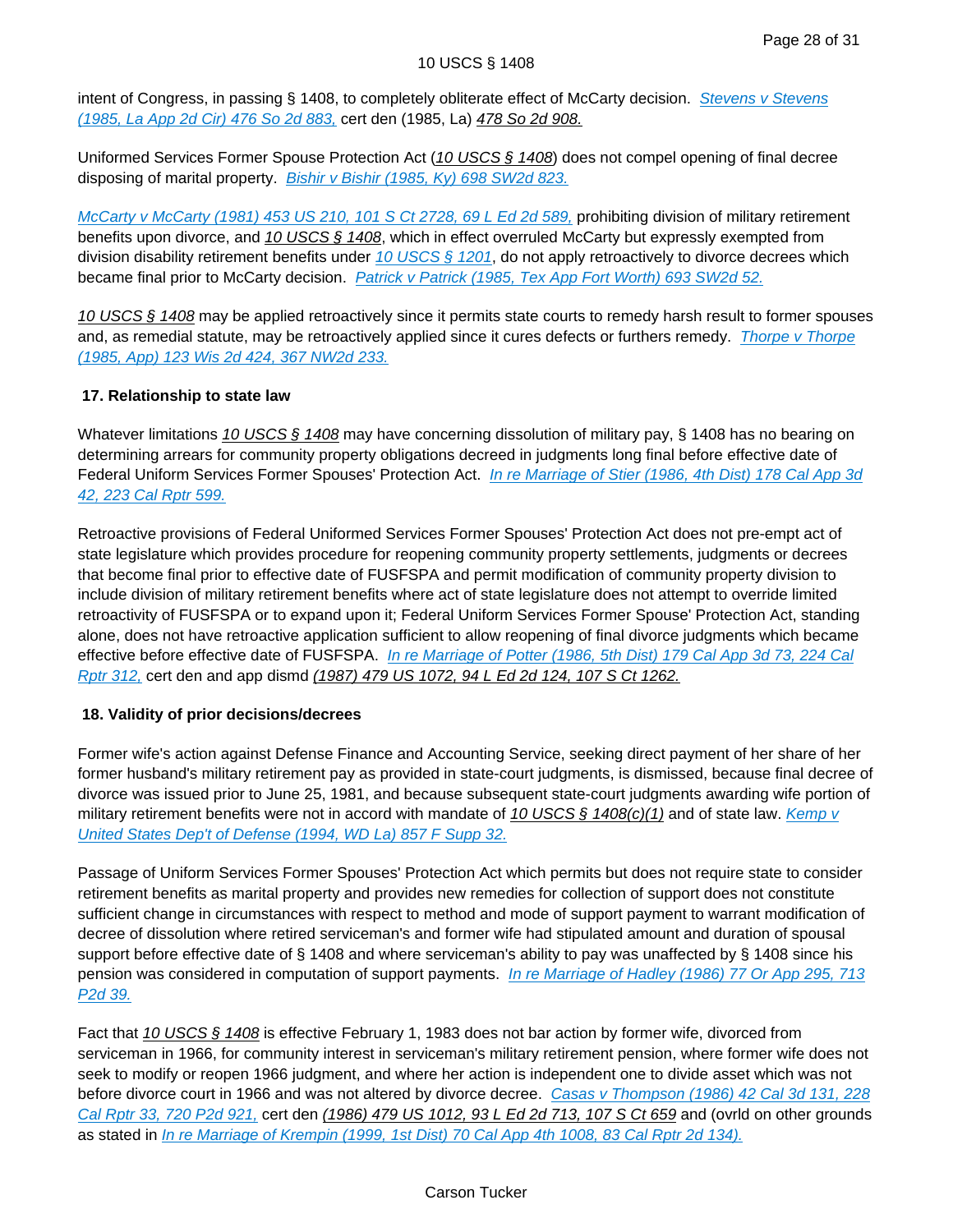Family court decision rendered on basis of Supreme Court's McCarty decision was properly reopened to apply state laws as they existed prior to McCarty. Smith v Smith [\(1983,](http://advance.lexis.com/api/document?collection=cases&id=urn:contentItem:3RRT-C7V0-003C-K53R-00000-00&context=) Del Fam Ct) 458 A2d 711, 1983 Del Fam Ct LEXIS 41.

Congress intended 10 USCS  $\S$  1408(c)(1) to be applied retroactively to divorces which occurred between US Supreme Court's decision in [McCarty](http://advance.lexis.com/api/document?collection=cases&id=urn:contentItem:3S4X-69N0-003B-S07V-00000-00&context=) v McCarty (1981) 69 L Ed 2d 589, holding that military pension could not be divided between spouses by state court, and effective date of § 1408(c)(1), although Missouri law would not allow final divorce decree to be reopened to address military pension question. In re [Marriage](http://advance.lexis.com/api/document?collection=cases&id=urn:contentItem:3RX4-C9C0-003F-C2R6-00000-00&context=) of Quintard (1985, Mo App) 691 [SW2d](http://advance.lexis.com/api/document?collection=cases&id=urn:contentItem:3RX4-C9C0-003F-C2R6-00000-00&context=) 950.

Divorced wife of military service member is entitled to benefits of 10 USCS § 1408, notwithstanding it became effective one month after date of final divorce. [Walentowski](http://advance.lexis.com/api/document?collection=cases&id=urn:contentItem:3S3J-W6T0-003D-D0W3-00000-00&context=) v Walentowski (1983) 100 NM 484, 672 P2d 657.

Retroactive application of 10 USCS § 1408 so as to give former spouse relief from amended decree, entered in response to [McCarty](http://advance.lexis.com/api/document?collection=cases&id=urn:contentItem:3S4X-69N0-003B-S07V-00000-00&context=) v McCarty (1981) 453 US 210, 101 S Ct 2728, 69 L Ed 2d 589, taking from former wife previously-awarded one-half community interest in former husband's military retirement pay does not deprive husband of vested right without due process of law. In re [Marriage](http://advance.lexis.com/api/document?collection=cases&id=urn:contentItem:3S3J-XH00-003F-W2D1-00000-00&context=) of Giroux (1985) 41 Wash App 315, 704 P2d [160.](http://advance.lexis.com/api/document?collection=cases&id=urn:contentItem:3S3J-XH00-003F-W2D1-00000-00&context=)

U.S. was entitled to dismissal of retired service member's claim, which sought to recover retired military pay withheld from him and paid to his ex-wife pursuant to Uniformed Services Former Spouses' Protection Act, 10 USCS § 1408, where divorce decree had been issued by state court, contained appropriate signatures, and was stamped as true and correct copy of original and where, as result, member had not demonstrated that it was irregular on its face under  $28$  USCS § [1408\(b\)\(2\)](http://advance.lexis.com/api/document?collection=statutes-legislation&id=urn:contentItem:4YF7-GJ31-NRF4-41R7-00000-00&context=). Mora v [United](http://advance.lexis.com/api/document?collection=cases&id=urn:contentItem:4BDD-2YH0-0004-S1V4-00000-00&context=) States (2003) 59 Fed Cl 234.

## **19. --Res judicata**

Res judicata did not bar wife seeking recovery of percentage of former husband's disposable military retirement pay because of previous action denying entitlement to retirement pay based in part on Supreme Court decision holding military benefits as personal not marital property, since subsequent enactment of § 1408 created new fact, change in law, and new cause of action. [Powell](http://advance.lexis.com/api/document?collection=cases&id=urn:contentItem:3S3K-4630-003C-2326-00000-00&context=) v Powell (1985, Tex App Waco) 703 SW2d 434, app dismd (1986) 476 US 1180, 91 L Ed 2d 541, 106 S Ct 2911, reh den (1986) 478 US 1031, 92 L Ed 2d 767, 107 S Ct 11 and (criticized in [Trahan](http://advance.lexis.com/api/document?collection=cases&id=urn:contentItem:3S3K-0H60-003C-23H4-00000-00&context=) v Trahan (1995, Tex App Austin) 894 SW2d 113).

## **20. Estoppel**

Although doctrines of res judicata and collateral estoppel do not bar spouse from recovering his or her community interest invested in matured military pension benefits omitted from petition and later judgment of dissolution of marriage, retroactive enforcement of such rights is subject to military retiree's rights to raise defenses of equitable estoppel and laches; in such cases, trial court must apply equitable principles to prevent unfairness to spouse who may have placed substantial reliance on judgment. In re Marriage of [Chambers](http://advance.lexis.com/api/document?collection=cases&id=urn:contentItem:3RX6-KB10-003D-J47K-00000-00&context=) (1985, 4th Dist) 174 Cal App 3d [1079,](http://advance.lexis.com/api/document?collection=cases&id=urn:contentItem:3RX6-KB10-003D-J47K-00000-00&context=) 220 Cal Rptr 504.

# **Research References & Practice Aids**

## **Related Statutes & Rules:**

This section is referred to in 10 [USCS](http://advance.lexis.com/api/document?collection=statutes-legislation&id=urn:contentItem:4YF7-GTM1-NRF4-43NJ-00000-00&context=) §§ 704, [1059](http://advance.lexis.com/api/document?collection=statutes-legislation&id=urn:contentItem:4YF7-GTX1-NRF4-4190-00000-00&context=), 1078a, [1447](http://advance.lexis.com/api/document?collection=statutes-legislation&id=urn:contentItem:4YF7-GW41-NRF4-42V8-00000-00&context=), 1461, [1463](http://advance.lexis.com/api/document?collection=statutes-legislation&id=urn:contentItem:4YF7-GTF1-NRF4-4233-00000-00&context=), 5 USCS §§ 8332, [8411](http://advance.lexis.com/api/document?collection=statutes-legislation&id=urn:contentItem:4YF7-GSN1-NRF4-44SG-00000-00&context=).

## **Am Jur:**

9D Am Jur 2d, [Bankruptcy](http://advance.lexis.com/api/document?collection=analytical-materials&id=urn:contentItem:5KFR-H1B0-02MV-13PV-00000-00&context=) § 3641.

15B Am Jur 2d, [Computers](http://advance.lexis.com/api/document?collection=analytical-materials&id=urn:contentItem:5KFR-H1R0-02MV-11C0-00000-00&context=) and the Internet § 52.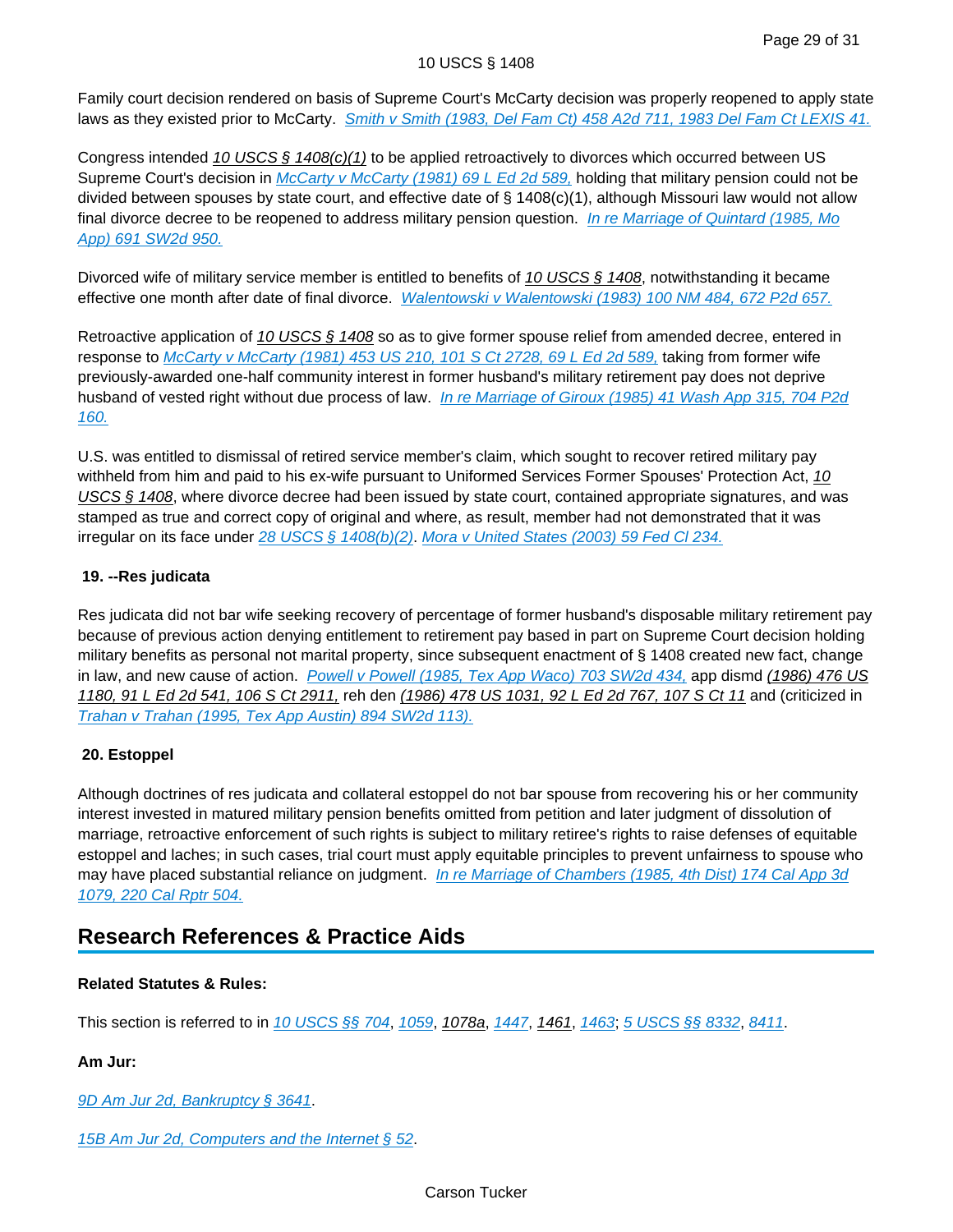24 Am Jur 2d, Divorce and [Separation](http://advance.lexis.com/api/document?collection=analytical-materials&id=urn:contentItem:5KFR-H2D0-02MV-119V-00000-00&context=) §§ 190, [508](http://advance.lexis.com/api/document?collection=analytical-materials&id=urn:contentItem:5KFR-H2D0-02MV-11R6-00000-00&context=).

24A Am Jur 2d, Divorce and [Separation](http://advance.lexis.com/api/document?collection=analytical-materials&id=urn:contentItem:5KFR-H2F0-02MV-11YK-00000-00&context=) § 687.

#### **Intellectual Property:**

1 Nimmer on Copyright (Matthew Bender), ch 6A, Community Property § 6A.03.

#### **Commercial Law:**

6 Debtor-Creditor Law (Matthew Bender), ch 53, Community Property § 53.07.

#### **Annotations:**

Construction and Application of Federal Uniformed Services Former Spouse Protection Act in State Court Divorce Proceedings. 59 [ALR6th](http://advance.lexis.com/api/document?collection=analytical-materials&id=urn:contentItem:5M3K-2DS0-00YK-3563-00000-00&context=) 433.

Divorce: excessiveness or adequacy of combined property division and spousal support awards. 55 [ALR4th](http://advance.lexis.com/api/document?collection=analytical-materials&id=urn:contentItem:5K8K-22R0-00CR-126B-00000-00&context=) 14.

Divorce: excessiveness or adequacy of trial court's property award. 56 ALR4th 12.

#### **Law Review Articles:**

Bond; Landever. The Uniformed Services Former Spouses' Protection Act: a practitioner's guide, 10 Am J Fam L 145, Fall 1996.

Polchek. Recent property settlement issues for legal assistance attorneys. 1992 Army Law 4, December 1992.

Kuenzli. Uniformed Services Former Spouses' Protection Act: Is There Too Much Protection for the Former Spouse? 47 AF L Rev 1, [1999.](http://advance.lexis.com/api/document?collection=analytical-materials&id=urn:contentItem:3YS7-K120-00CT-W0YH-00000-00&context=)

Flannery. Military Disability Election and the Distribution of Marital Property Upon Divorce. 56 [Cath](http://advance.lexis.com/api/document?collection=analytical-materials&id=urn:contentItem:4NVS-H2N0-00CW-B09R-00000-00&context=) UL Rev 297, Winter 2007.

Cardos; Perry; Sinnott. The Uniformed Services Former Spouses Protection Act. 33 Fed B News & J 33, January 1986.

Cushing. Family Law: Navigating the Former Spouse Protection Act. 71 Fla Bar J 61, December 1997.

Reppy. The 1990 U.S.F.S.P.A. amendment: no bar to recognition of tenancy in common interests created by pre-McCarty [\[McCarty](http://advance.lexis.com/api/document?collection=cases&id=urn:contentItem:3S4X-69N0-003B-S07V-00000-00&context=) v. McCarty, 101 S. Ct. 2728 (1981)] divorces that fail to divide military retirement benefits. 29 Idaho L Rev 941, 1992/1993.

Guilford. Exploring the labyrinth: current issues under the Uniformed Services Former Spouses' Protection Act. [132](http://advance.lexis.com/api/document?collection=analytical-materials&id=urn:contentItem:3S3T-Y1N0-00CW-B0B6-00000-00&context=) Mil L [Rev](http://advance.lexis.com/api/document?collection=analytical-materials&id=urn:contentItem:3S3T-Y1N0-00CW-B0B6-00000-00&context=) 43, Spring 1991.

Bell. Equitable Distribution: Implementing the Marital Partnership Theory through the Dual Classification System. 67 [Miss](http://advance.lexis.com/api/document?collection=analytical-materials&id=urn:contentItem:3SPF-TH30-00CW-F152-00000-00&context=) LJ 115, Fall 1997.

Gilbert. A family law practitioner's road map to the Uniformed Services Former Spouses Protection Act. 32 Santa Clara L Rev 61, 1992.

Manashil. The Uniformed Services Former Spouses' Protection Act of 1982: Problems Resulting From its Application. 20 USF L Rev 83, Fall 1985.

UNITED STATES CODE SERVICE